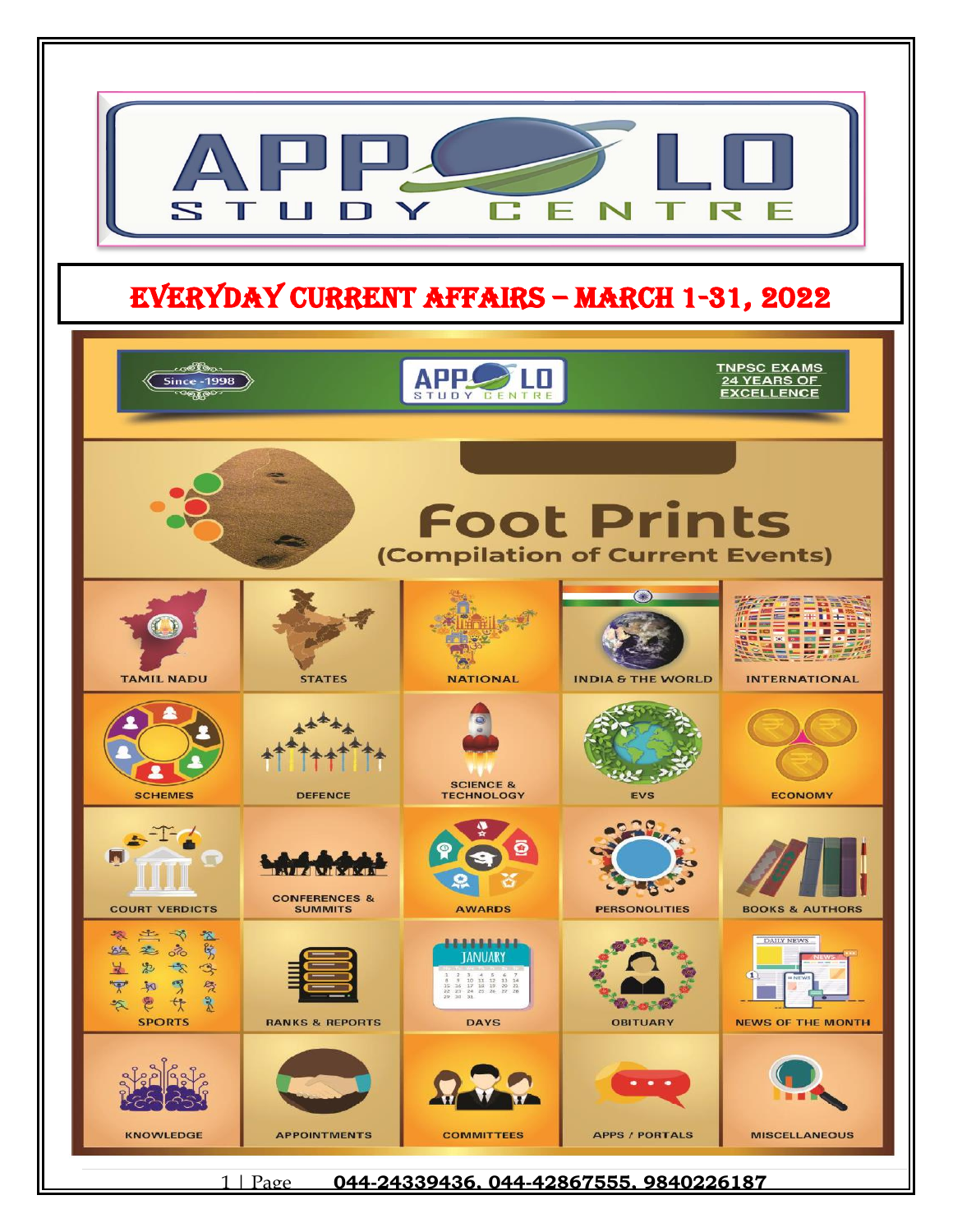| SI.No          | <b>TOPICS</b>                     | Pg.No |
|----------------|-----------------------------------|-------|
| $\mathbf{1}$   | Tamil Nadu                        | 3     |
| $\overline{2}$ | <b>State</b>                      | 16    |
| 3              | National                          | 19    |
| $\overline{4}$ | International                     | 25    |
| 5              | India and other countries         | 27    |
| 6              | Conferences & Summits             | 28    |
| 7              | Defence                           | 32    |
| 8              | Economics                         | 34    |
| 9              | Appointment                       | 35    |
| 10             | Awards                            | 36    |
| 11             | Personalities                     | 38    |
| 12             | Books and authors                 | 39    |
| 14             | Science, Technology & Environment | 40    |
| 15             | <b>Sports</b>                     | 42    |
| 16             | Obituary                          | 44    |
| 17             | Report                            | 45    |
| 18             | Ranking                           | 48    |
| 19             | <b>Important Days</b>             | 49    |
| 20             | Miscellaneous                     | 52    |
|                |                                   |       |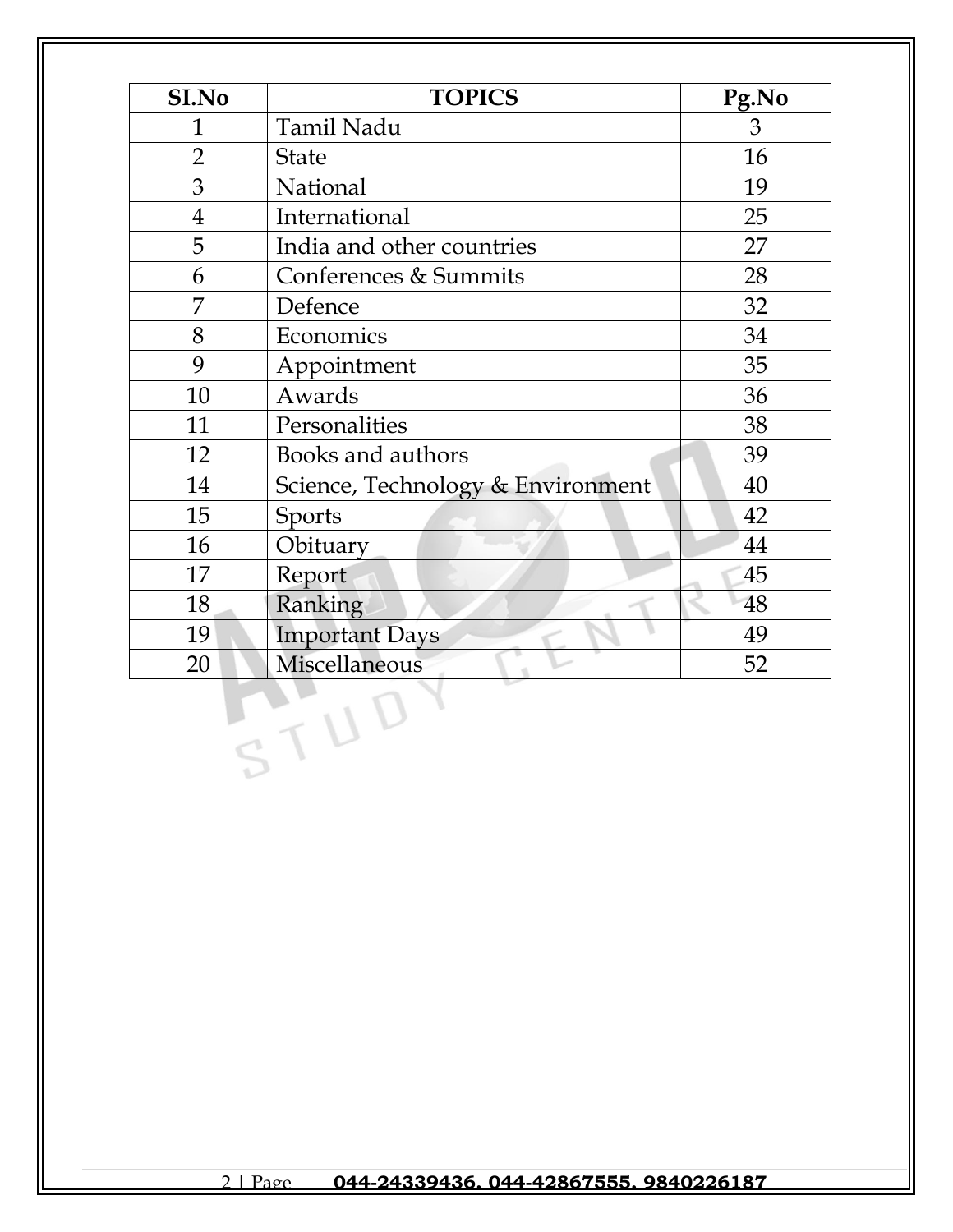# **TAMIL NADU**

## ➢ **Ungalil Oruvan**

- ➢ On February 27, Congress leader Rahul Gandhi launched the first volume of Tamil Nadu chief minister MK Stalin's autobiography **'**Ungalil Oruvan' at Chennai Trade Centre.
- $\checkmark$  In the first edition, the CM traces his school and college days, adolescence, early political contributions, marital life and the MISA (Maintenance of Internal Security Act) struggle during emergency, recalling 23 years from his birth on March 1, 1953 upto 1976.

## ➢ **Naan Muthalvan**

- ➢ On March 1, Chief Minister M K Stalin launched an ambitious new initiative titled "Naan Muthalvan"
- $\checkmark$  The flagship scheme is a massive skilling and career guidance programme for school and college students in the state.
- $\checkmark$  The initiative aims to improve the educational skills, knowledge, talent, and efficiency of 10 lakh students every year besides bridging the talent gap in the employment market

## ➢ **Vazhndhu Kattuvom**

- $\checkmark$  The Tamil Nadu government has undertaken a rural transformation project in partnership with the World Bank to promote rural enterprises in the farm, offfarm and non-farm sectors. While the World Bank provides 70% of the funding, the rest is borne by the State.
- $\checkmark$  The Tamil Nadu Rural Transformation Project (TNRTP) now has an official brand name, Vazhndhu Kattuvom (We shall live and show), and looks beyond poverty alleviation to develop a business ecosystem that nurtures skills and fosters entrepreneurial capabilities among self-help groups (SHGs) and their households.

## ➢ **India's First Ambulance for Street Animals**

- ✓ India's first ambulance for street animals has been launched in Chennai, Tamil Nadu.
- $\checkmark$  It has been started by the Blue Cross of India in collaboration with the international animal welfare organization "Four Paw".

## ➢ **Chennai Mayor**

 $\checkmark$  R. Priya, 28, was elected unopposed in the indirect election to the post of Chennai Mayor on Friday. She belongs to the DMK.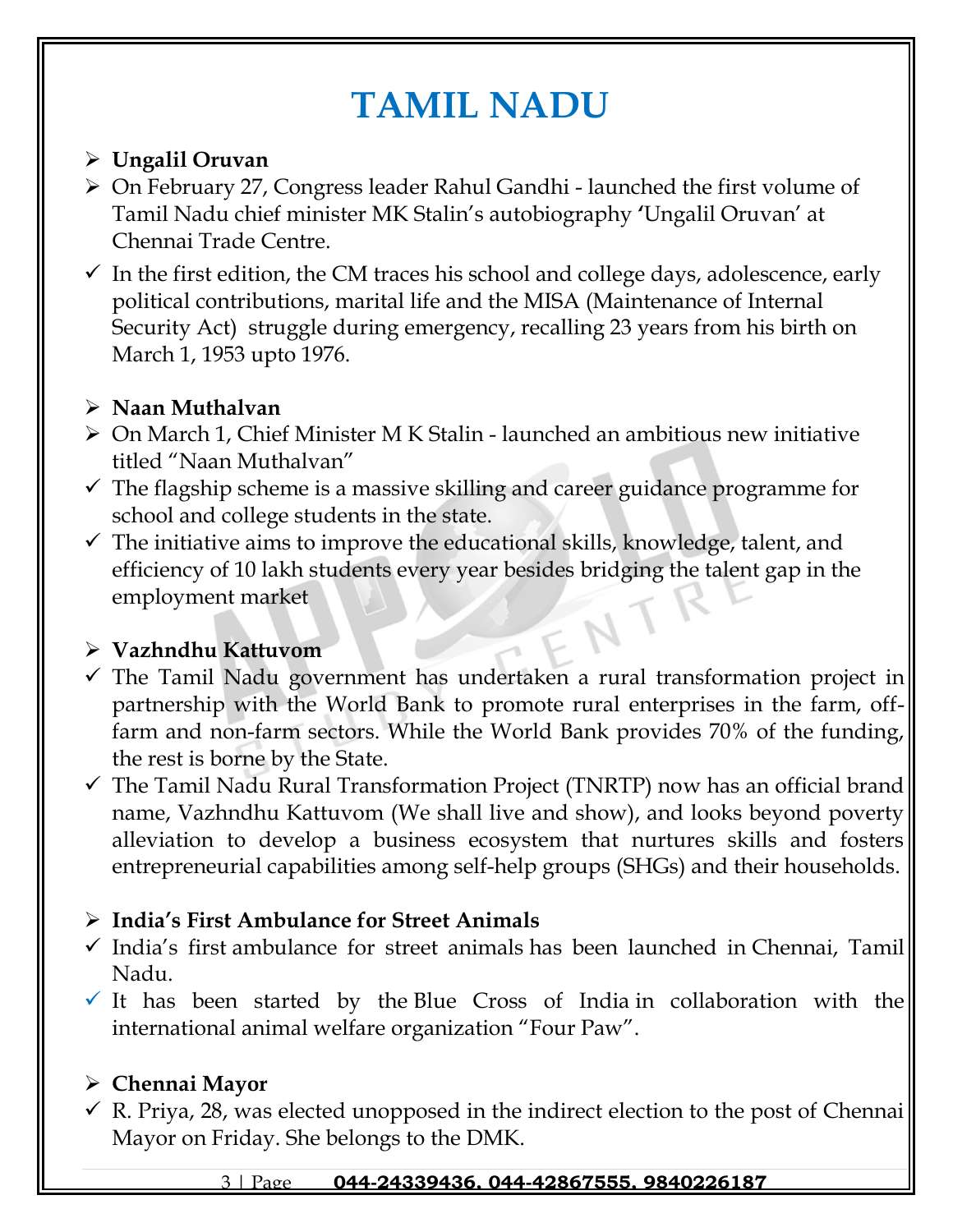✓ Greater Chennai Corporation Commissioner Gagandeep Singh Bedi administered the oath of office to Ms. Priya, who is the 49th person to assume Mayoral office in the city.

## ➢ **Jal Jeevan Mission - TN**

- $\checkmark$  Nine hundred and eighteen habitations, spread over five districts, are going to have combined water supply schemes at a cost of about 1,473 crore under the Jal Jeevan Mission.
- $\checkmark$  Of them, 667 are in Tiruvarur district; 109 in Tiruchi; 88 habitations and Sembedu village panchayat in Ranipet; 32 in Mayiladuthurai; and 22 in Tirunelveli.

## ➢ **State Disaster Mitigation Fund**

- $\checkmark$  The Tamil Nadu government has set up the State Disaster Mitigation Fund (SDMF) for undertaking projects that are exclusively for the purpose of disaster mitigation. This fund is different from the State Disaster Response Fund (SDRF).
- $\checkmark$  The SDMF has been constituted under Section 48 (1)(c) of the Disaster Management Act, 2005, while the existing SRDF was constituted under Section 48  $(1)(a)$  of the Act.

## ➢ **Top Borrower State - TN**

- ✓ The Tamil Nadu government has been the top borrower among States in the current fiscal 2022.
- $\checkmark$  Overall, the State has raised 65,400 crores through the issuance of bonds called State Development Loans (SDLs) in April-February 2022.
- $\checkmark$  It is about 18% lower than the 79,500 crore raised during the same period in fiscal 2021.
- ✓ After Tamil Nadu, Maharashtra, Karnataka, Uttar Pradesh, and West Bengal are the top borrowing States.

## ➢ **Floating Solar Power Project**

- ➢ Tamil Nadu chief minister M K Stalin inaugurated a 22MW floating solar power project of SPIC at Tuticorin on March 7
- $\checkmark$  The project, estimated to generate 42 million units of electricity per annum, has been established at a cost of Rs 150.4 crore.
- $\checkmark$  The floating solar plant, believed to be the one of country's largest, has a capacity of 25.3 MW DC/22 MW AC and has been set up on a 75-acre pond to support SPIC's power needs.

## ➢ **Nari Shakti Puraskar**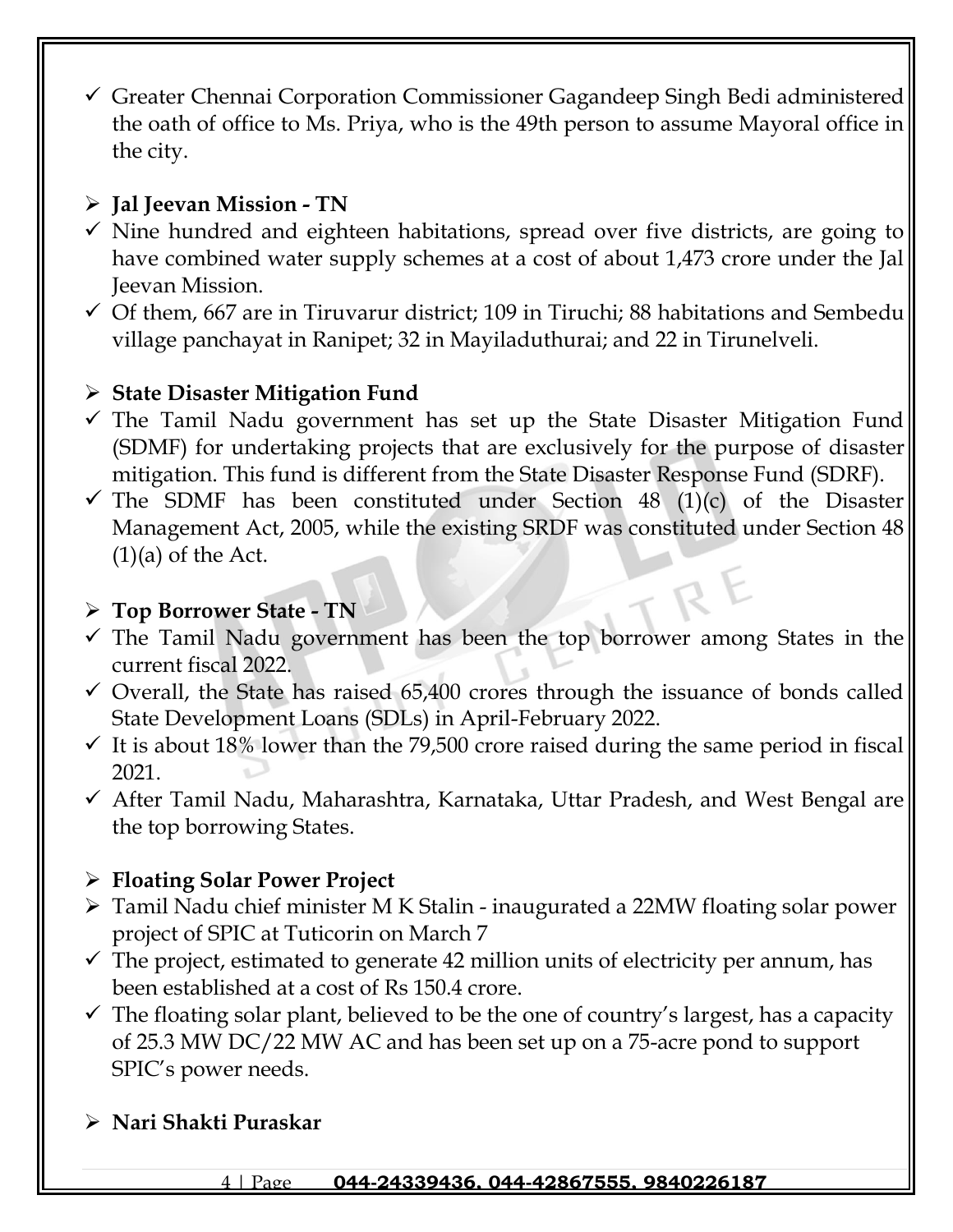- $\checkmark$  Three women from Tamil Nadu will receive the Nari Shakti Puraskar from President Ram Nath Kovind at a special ceremony at Rashtrapati Bhavan in New Delhi on March 8, International Women's Day.
- $\checkmark$  While Jaya Muthu and Tejamma, artisans of Toda embroidery, will be conferred the award for 2020, psychiatrist and researcher Dr Thara Rangaswamy will receive the award for 2021.

## ➢ **T.N.-Industrial Growth**

- $\checkmark$  The ultimate goal of the Tamil Nadu government is to ensure growth in all districts, said Chief Minister M.K. Stalin in Thoothukudi on Monday.
- $\checkmark$  Laying the foundation for establishing a world-class furniture park on a sprawling 1,156 acres of land at an estimated cost of 1,000 crore, situated close to the V.O. Chidambaranar Port, Mr. Stalin said he was confident that not only Thoothukudi, but every district in Tamil Nadu would witness industrial growth. "This is just the beginning," he said.
- $\checkmark$  The furniture park, a first of its kind in the country, was the need of the hour for the State.

#### ➢ **Various Awards in Recognition of Services**

- ✓ Chief Minister M.K. Stalin on Tuesday presented the Avvaiyar Award for 2022 to social worker Girija Kumarbabu at the Secretariat here, in recognition of her service towards the welfare of women and children.
- ✓ Mr. Stalin also handed over the 'Bharat Ratna Dr. M.G.R. Traditional Rice Variety Conservator Award' for 2020-21 to S. Moorthy from Namakkal district, K. Ponnu Puthiyavan from Tirunelveli district and P. Lakshmi Devi from Tirunelveli district, along with the cash prize.

### ➢ **CM's Fellowship Programme**

- $\checkmark$  The State government has issued orders for implementing the Chief Minister's Fellowship Programme (TNCMFP) during 2022-24 at an estimated cost of 5.66 crore.
- $\checkmark$  While 24 persons would get the fellowship for researching in 12 identified thematic areas (two fellows for each area) for synergies in implementation, monitoring and evaluation by grouping the various departments and schemes, another six would be in the Monitoring Cell of the Special Programme Implementation Department.

### ➢ **Indian Universities-South Zone Vice-Chancellors' Meet**

 $\checkmark$  The Central government introducing regressive ideas in the syllabus (of universities) is a worrisome development, Chief Minister M.K. Stalin said on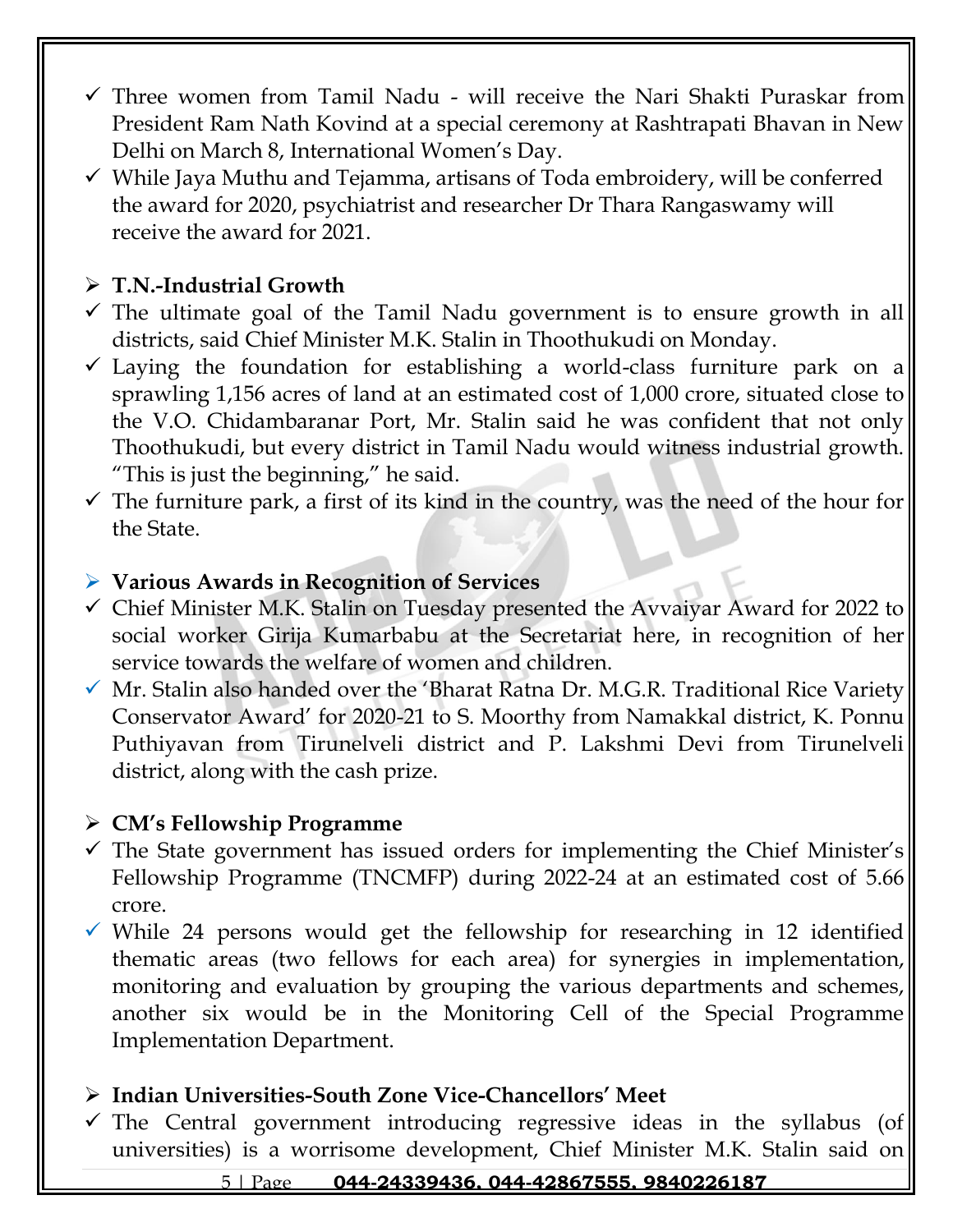Friday. The best solution to this issue was to place education in the State List of the Constitution.

 $\checkmark$  He was speaking virtually at the inauguration of the Association of Indian Universities-South Zone Vice-Chancellors' Meet held at Bharathiar University here.

## ➢ **'Sagar Parikrama' Program**

- $\checkmark$  Tamil Nadu to remain part of the Centre's 'Sagar Parikrama' Program, that seeks to salute the country's freedom fighters, sailors and fishermen.
- $\checkmark$  The Phase-I of the program was launched earlier in Gujarat by Union Minister of Fisheries, Animal Husbandry and Dairy Parshottam Rupala as part of 'Azadi Ka Amrit Mahotsav' initiative
- $\checkmark$  Sagar Parikrama program is proposed to be celebrated in all coastal states/UTs.

## ➢ **Tamilnadu Petroproducts**

- $\checkmark$  Tamilnadu Petroproducts became world's first LAB manufacturing company to get BIS certification.
- $\checkmark$  TPL (Tamilnadu Petroproducts Ltd.) is the world's first linear alkylbenzene (LAB) manufacturing company to be certified by the Bureau of Indian Standards (BIS).
- ✓ TPL's 'Superlab' brand is one of the most well-known laboratory brands in the country.

## ➢ **Robotic Surgery Centre**

- $\checkmark$  Chief Minister M.K.Stalin inaugurated an advanced robotic surgery centre at the Tamil Nadu Government Multi Super Speciality Hospital (TNGMSSH), Omandurar Estate on Tuesday. The facility has come up at a cost of 34.60 crore.
- $\checkmark$  The robotic system with two consoles was procured through Tamil Nadu Medical Services Corporation. Patients of specialty departments such as urology, surgical gastroenterology, surgical oncology, endocrine surgery and cardiothoracic surgery would benefit from the facility.

## ➢ **Samsung**

- $\checkmark$  Leading international consumer electronics and smartphone maker, Samsung signed an MoU with the Tamil Nadu government in the presence of Chief Minister M K Stalin and state industries minister Thangam Thennarasu on March 15.
- $\checkmark$  Under the agreement, Samsung has proposed to invest Rs 1,588 crore to establish a new compressor manufacturing plant at Sriperumbudur near Chennai.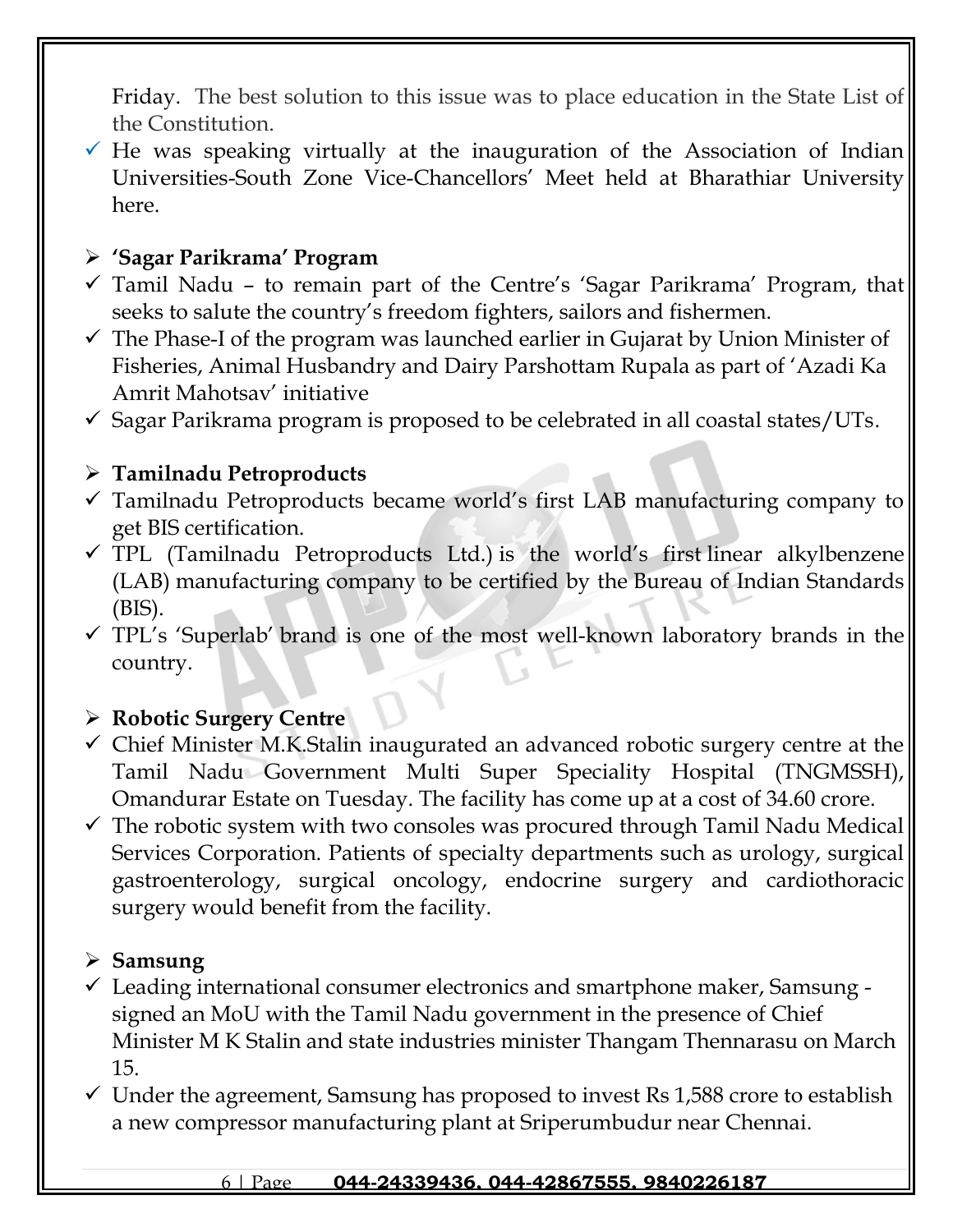## ➢ **World Chess Olympiad in 2022**

- $\checkmark$  India is set to host the forty-fourth World Chess Olympiad in 2022 in [Chennai,](https://raceinstitute.in/branches/chennai/) [Tamil Nadu.](https://raceinstitute.in/branches/) This event was moved out of Russia after its invasion of Ukraine.
- $\checkmark$  World Chess Olympiad is the second major global chess event to be held in India after the World Championship match in 2013.

## ➢ **The Molluscs of Gulf of Mannar, India and Adjacent Waters**

- $\checkmark$  Chief Minister M K Stalin released the first ever illustrated book on marine species, 'The Molluscs of Gulf of Mannar, India and Adjacent Waters' at the Secretariat on March 16.
- $\checkmark$  The book was authored by three marine experts from Tamil Nadu, Kerala and Gujarat.
- $\checkmark$  Though the biodiversity of Gulf of Mannar has been researched for more than 200 years, this is the first ever book on its documentation

## ➢ **Vembakottai**

- $\checkmark$  Minister for archaeology Thangam Thennarsu launched the first phase of excavation at Vembakottai on the banks of Vaipar river near Sivakasi on March 16. Vembakottai is expected to be one of the most revealing archaeological sites in the region
- $\checkmark$  The site at Vembakottai was on the right of Vaipar river where many pieces of shell bangles from the Sangam era, terracotta earrings and ring wells had been discovered earlier.

## ➢ **Tamil Nadu Data Policy, 2022**

- $\checkmark$  Aiming at harnessing data for effective decision-making, the State government has formulated the Tamil Nadu Data Policy, 2022.
- $\checkmark$  It is expected to support policy-making, improve implementation of schemes, encourage value-added services and improve the quality of services.
- $\checkmark$  A State-level empowered data governance committee, headed by the Chief Secretary, would provide strategic guidance for the data policy framework.

## ➢ **Credit Guarantee Scheme Portal**

 $\checkmark$  The Tamil Nadu government's Department of Micro, Small and Medium Enterprises signed an agreement with the Credit Guarantee Fund Trust for Micro and Small Enterprises (CGTMSE) for developing a portal for implementing the Tamil Nadu Credit Guarantee Scheme (TNCGS).

The TNCGS, to be implemented jointly by the Department and CGTMSE, is expected to benefit micro, small and medium companies.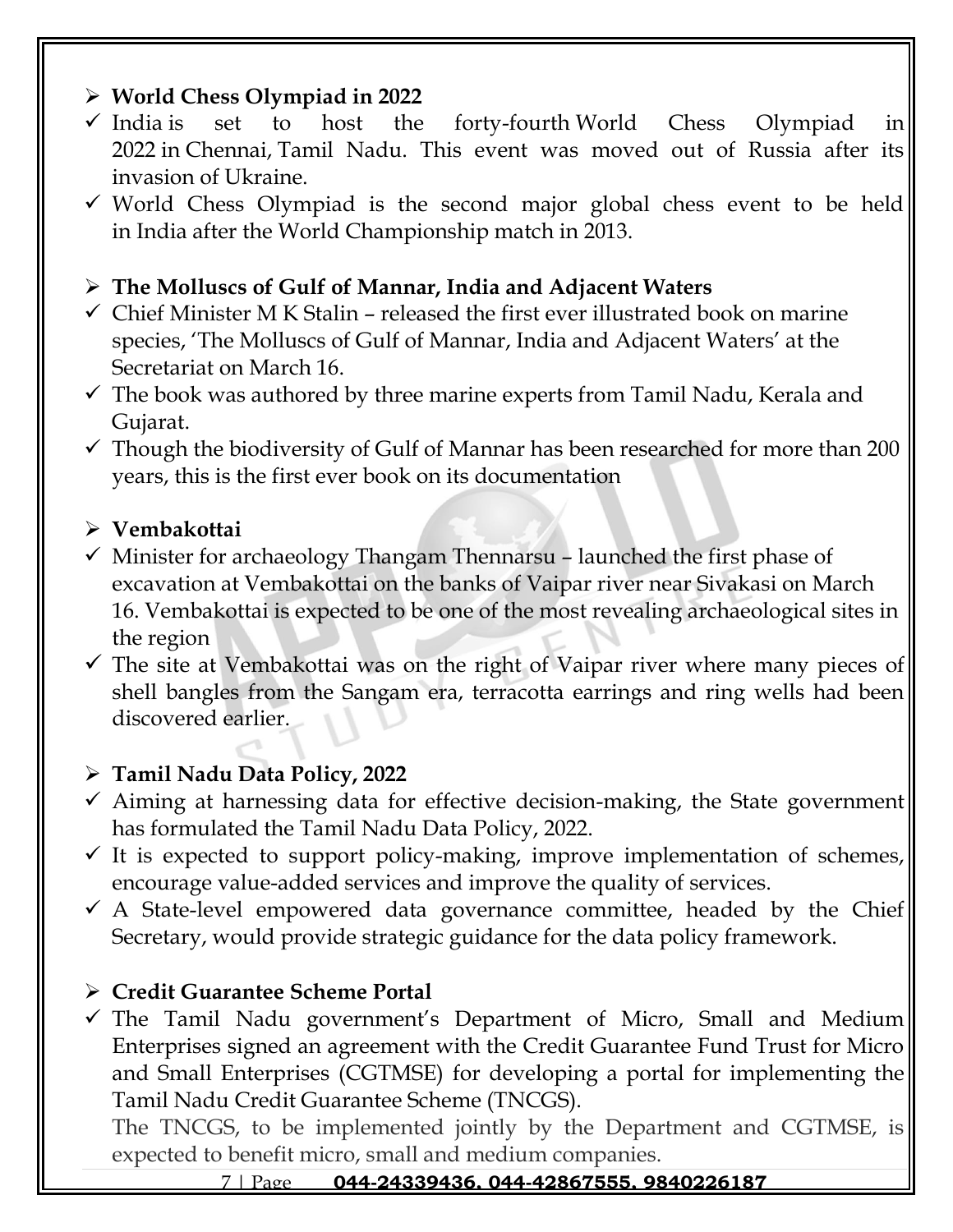## ➢ **Kharif Marketing Season (KMS)**

- $\checkmark$  Paddy procurement records a marginal rise.
- $\checkmark$  25.07 lakh tonnes procured till March 14, with Delta region getting the lion's share.
- $\checkmark$  The State has witnessed a marginal rise in the procurement of paddy this year when compared to last year.

Till now (March 14), about 25.07 lakh tonnes have been procured during the current Kharif Marketing Season (KMS), which commenced on October 1, 2021.

## ➢ **[Tamil Nadu](https://raceinstitute.in/branches/) State Commission for Women**

- $\checkmark$  The newly reconstituted [Tamil Nadu](https://raceinstitute.in/branches/) State Commission for Women has appointed S. Kumari as its Chairperson.
- $\checkmark$  This panel consists of seven members apart from the chairperson.
- $\checkmark$  The Chairperson and members of the commission will have a three-year term of office. There is no change in the official members of this Commission.

## ➢ **State's First Full Budget**

- $\checkmark$  Tamil Nadu Finance Minister PTR Palanivel Thiaga Rajan presented the state's first full budget for the financial year 2022-2023 to the Assembly on March 18, 2022.
- $\checkmark$  This is the second Budget of the DMK government, and was presented in paperless form as an e-budget.
- ✓ Urban sector, welfare schemes, education, and flood prevention measures were the key focus areas of the budget.

# **Highlights of Financial Aspects of the Budget**

## ➢ **Education:**

✓ Tamil Nadu will launch a massive scheme 'Perasiriyar Anbazhagan School Development Scheme' to modernise government schools (including Adi Dravidar, Tribal & Kallar Reclamation Schools) over the next 5 years

## ➢ **Disaster warning systems:**

 $\checkmark$  In order to receive timely warnings on floods, the government will establish an advanced early warning system with super computers, a system of weather balloons, two weather radars, 100 automatic weather stations, 400 automatic rain gauges, and 11 automatic water level instruments.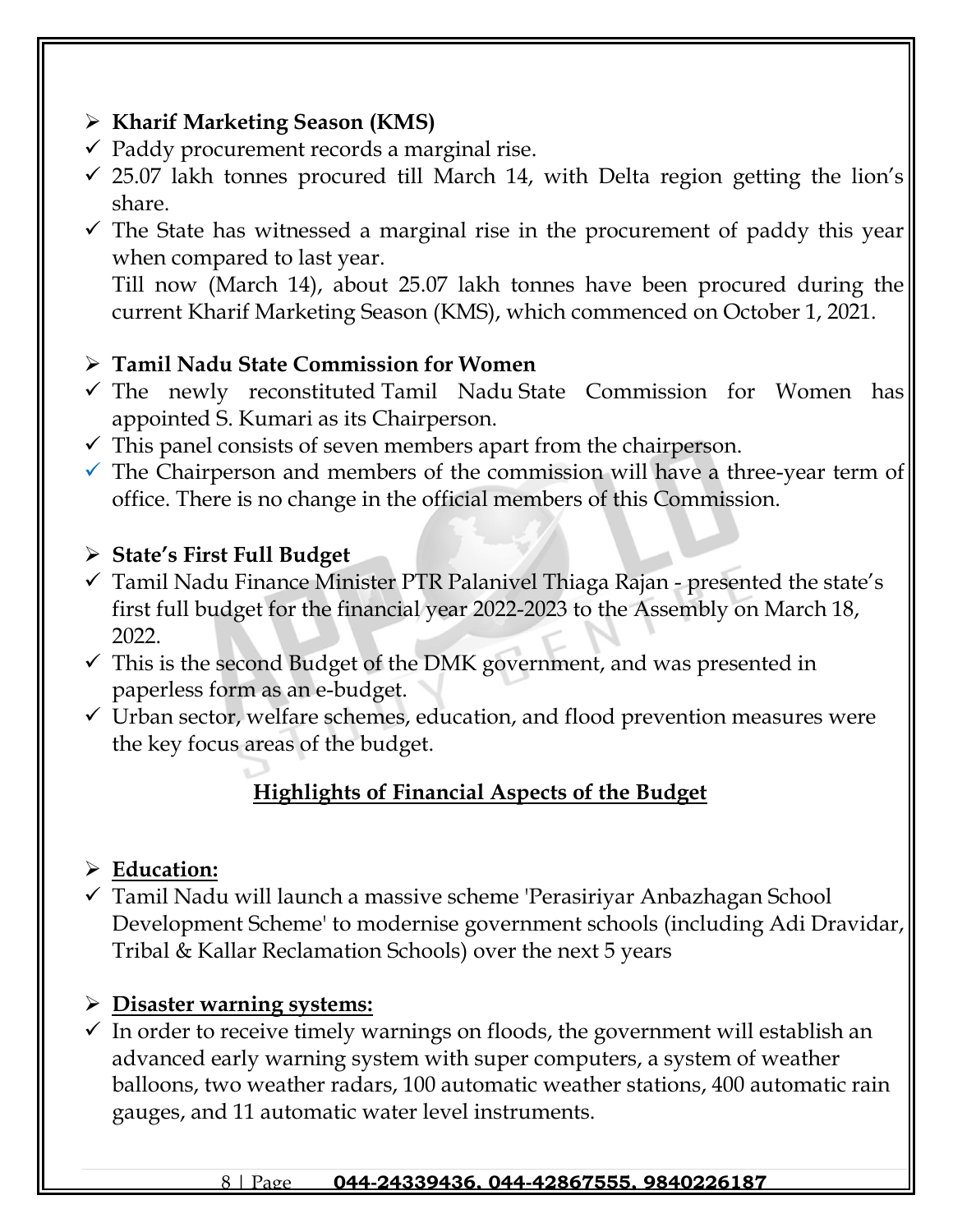## ➢ **Loan waiver:**

 $\checkmark$  A total of Rs 2,531 crore has been budgeted for waiver of agricultural loans, Rs 1,000 crore for waiver of jewel loans, and Rs 600 crore for waiving self-help group loans, totaling an amount of 4,131 crore.

## ➢ **Moovalur Ramamirtham Ammaiyar scheme:**

- $\checkmark$  Moovalur Ramamirtham Ammaiyar Marriage Assistance Scheme is being transformed as the Moovalur Ramamirtham Ammaiyar Higher Education Assurance Scheme in line with the changing times.
- ✓ The earlier 'Thalikku Thangam' scheme or Moovalur Ramamirtham Ammaiyar Marriage Assistance Scheme provided gold and financial assistance for women's marriages.
- $\checkmark$  The new scheme is a higher education assurance scheme for all girl students who studied from Classes 6 to 12 in government schools.
- $\checkmark$  They will be paid Rs 1,000 per month directly into their bank account till the uninterrupted completion of their undergraduate degree, diploma and ITI courses.

## ➢ **Funds for newly formed corporations:**

- $\checkmark$  A special fund of Rs.60 crore will be provided to create basic infrastructure in the six newly formed corporations of Tambaram, Kanchipuram, Kumbakonam, Karur, Cuddalore and Sivakasi at Rs.10 crore each.
- $\checkmark$  Further, 28 newly created municipalities will receive Rs.2 crore each.
- $\checkmark$  In the next two years, the Tamil Nadu government will establish District Central Libraries with modern infrastructure in the newly-created 6 districts at an estimated cost of 36 crore.

# ➢ **Social Media:**

 $\checkmark$  A new special "Social Media Monitoring Cell" will be established within the police department at the state headquarters to prevent the increasing crimes resulting from fake news and to tackle the menace of hatred on social media.

# ➢ **Environment**:

- $\checkmark$  The government will set up a botanical garden at a cost of Rs.300 crore near Chennai in partnership with Kew Gardens of London.
- ✓ The Government announces 'Project Nilgiri Tahr' to protect & conserve the 'State Animal' of Tamil Nadu.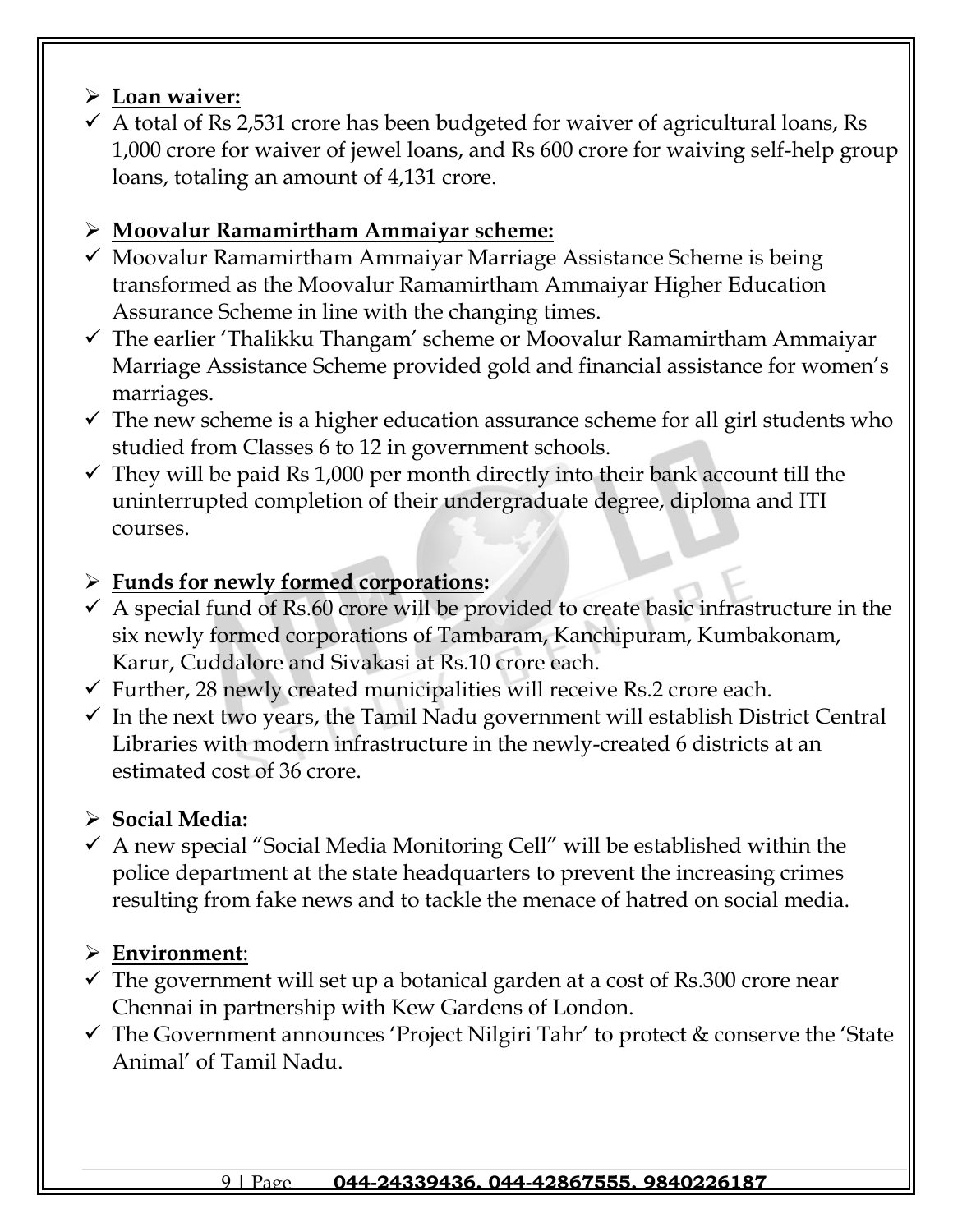## ➢ **Green Fund**

 $\checkmark$  The State government will set up a 'Tamil Nadu Green Climate Change Fund' to fund climate change initiatives, mitigation and greening projects.

## ➢ **Eco-tourism Sites**

- ✓ Eco-tourism sites would be developed at Sethumadai in Coimbatore district, Manavanur and Thadiyan Kudisai in Dindigul district and and Yelagiri in Tirupattur district in the public-private partnership mode.
- $\checkmark$  A sum of 849.21 crore has been allocated to the Environment, Climate Change and Forests Department in this Budget.

## ➢ **Historical Significance:**

 $\checkmark$  3 sites - Courtallam, Boondi, and Dharmapuri excavation sites will be improved at a cost of Rs 10 crore.

## ➢ **Road infrastructure gets a big boost**

 $\checkmark$  About 2,250 crore had been allocated towards Chennai Peripheral Ring Road Project, 1,200 crore towards Chennai-Kanniyakumari Industrial Corridor Project with the Asian Development Bank's assistance and 628 crore towards Tamil Nadu Road Sector Project-II in the Budget Estimates, he said.

## ➢ **IMH set for major upgrade**

- $\checkmark$  To provide quality mental health services, the Tamil Nadu government has planned to establish a Tamil Nadu Institute of Mental Health and Neuro Sciences (TNIMHANS) by upgrading the Institute of Mental Health (IMH), Kilpauk.
- $\checkmark$  A provision of 40 crore has been made for the first phase of this project.

## ➢ **State to Form Human Resources Reforms Panel**

 $\checkmark$  The Tamil Nadu government will constitute a human resources reforms committee, which will propose a road map for reforms in human resource management within six months, Minister for Finance and Human Resource Management Palanivel Thiaga Rajan said in the Assembly on Friday.

## ➢ **48% jump in allocation for MSMEs**

 $\checkmark$  The Tamil Nadu Budget for 2022-2023, presented on Friday, has hiked the allocation for the Department of Micro, Small and Medium Enterprises by almost 48%.

## ➢ **Panel to Prepare Etymological Dictionary**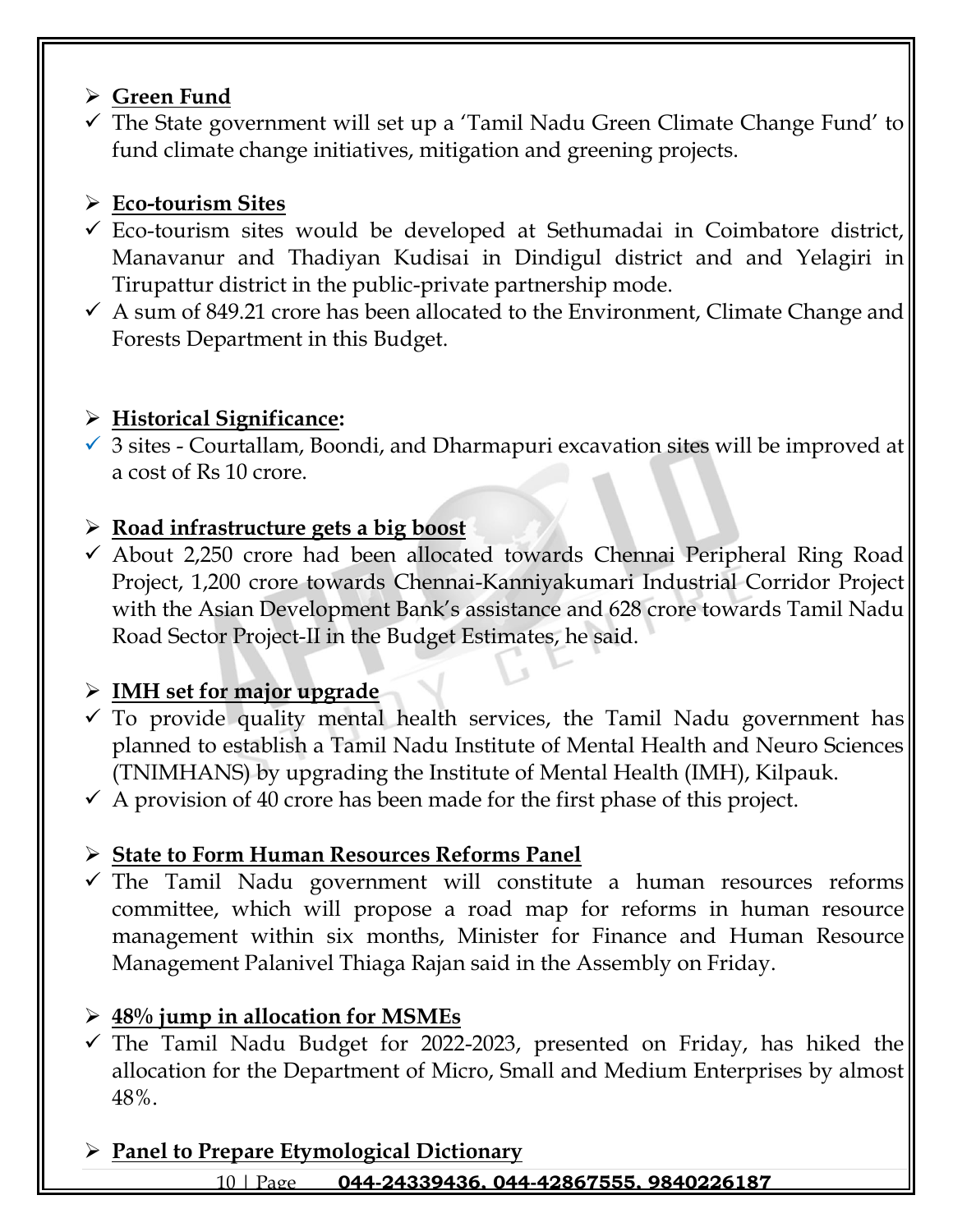$\checkmark$  The written works of Dravidar Kazhagam founder and social reformer 'Thanthai Periyar' E.V. Ramasamy will be published in print and digital editions in 21 Indian and world languages at a cost of 5 crore, the Tamil Nadu government said in the Assembly on Friday.

# ➢ **Tech, start-up hubs to be established**

 $\checkmark$  The Tamil Nadu government will set up an i-Tamil Nadu Technology (iTNT) hub at a cost of 54.61 crore in Chennai. This centre will coordinate efforts to use technology to solve complex challenges in the State, Finance Minister Palanivel Thiaga Rajan said in the State Legislative Assembly on Friday.

The Tamil Nadu Startup and Innovation Mission (TANSIM) would set up Regional Start-up Hubs in Erode, Madurai and Tirunelveli to ensure the development of the start-up eco-system. An iconic State Start-up Hub Centre will be established by the Tamil Nadu Industrial Development Corporation (TIDCO) at Nandambakkam, Chennai at an estimated cost of 75 crore, he said.

## ➢ **Agriculture Budget of the State for the Year 2022-23**

- ✓ Tamil Nadu Agriculture and Farmers Welfare Minister MRK Panneerselvam presented the second agriculture budget of the State for the year 2022-23 on March 19.
- $\checkmark$  During his 110-minutes speech, the Minister announced a marginal increase in the budgetary allocation for agriculture and allied sectors, from Rs 32,775.8 crore in the current fiscal to Rs 33,007.7 crore for the next financial year.
- $\checkmark$  Tamil Nadu is the third state in India to file a separate budget for agriculture after Andhra Pradesh and Karnataka.

## **Highlights of the agriculture budget**

- $\checkmark$  The Tamil Nadu Government will take steps to achieve 126 lakh Metric Tonne of food grains production in the year 2022-23
- $\checkmark$  The Tamil Nadu government will provide free electricity to all farmers across the state and has allocated Rs 5,157.56 crore for the same
- ✓ "Sustainable Cotton Cultivation Mission" will be implemented at a budget of Rs.15.32 crore with Union and State Government fund, in order to enhance the cotton yield during the year 2022-23
- $\checkmark$  The budget allocated 300 crore in 2022-23 for the 'Kalaignarin All Village Integrated Agriculture Development Programme' which was announced in the first agriculture budget.
- $\checkmark$  The project has been designed to be implemented in village panchayats identified under the Anaithu Grama Anna Marumalarchi Thittam every year.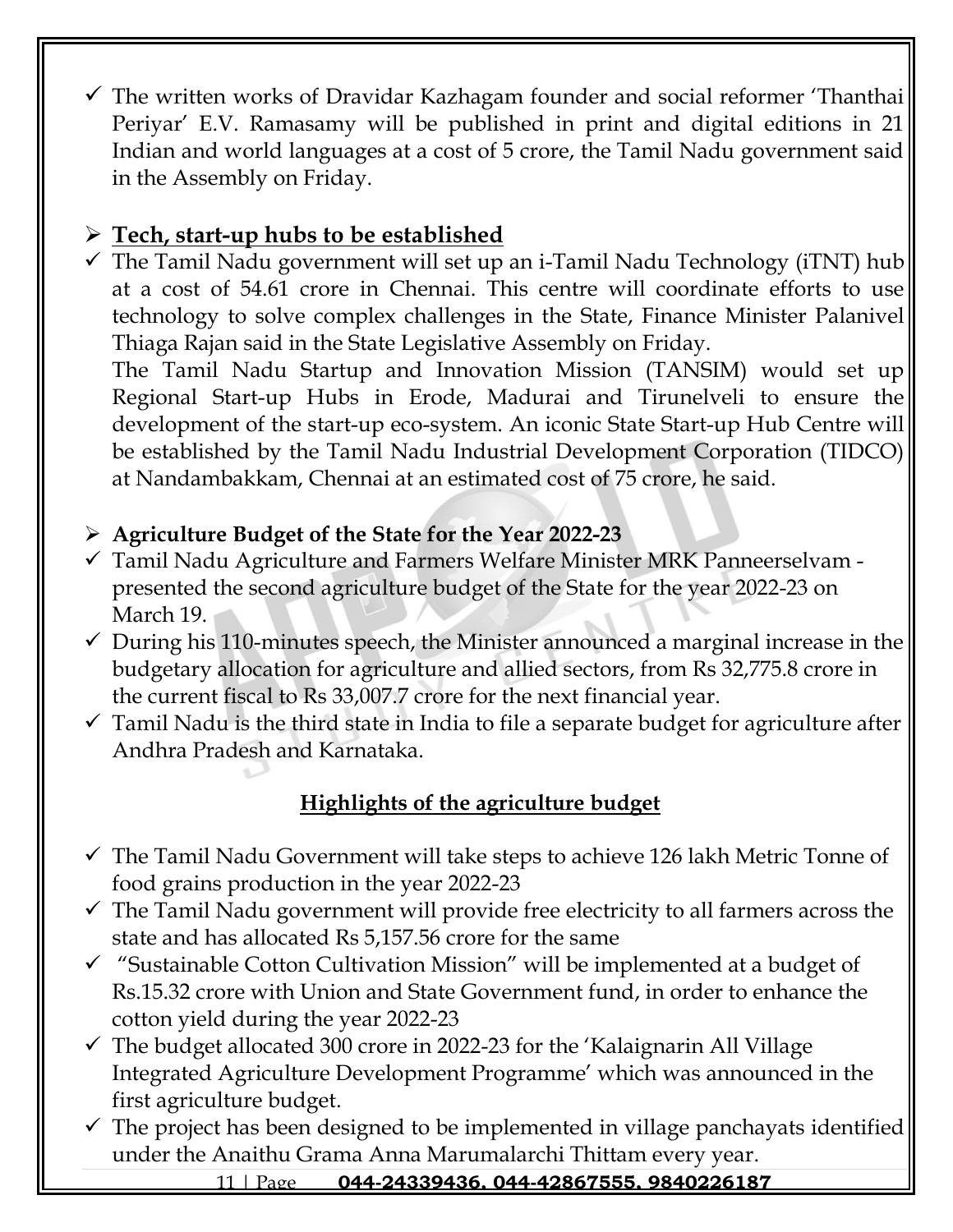## **Agriculture through Technology**

- $\checkmark$  Tamil Nadu government has allocated Rs 8 crore for digital agriculture
- $\checkmark$  All technologies from seed to yield can be obtained electronically through Uzhavan Mobile Application.
- $\checkmark$  The seven Agro-climatic zones, including the Cauvery delta, are to be divided into 1330 Micro Agro-climatic zones to formulate new profitable crop plan to farmers based on factors of production.

## ➢ **Gene pool will be created to preserve indigenous crops**

- ✓ Agriculture and Farmers Welfare Minister M.R.K. Panneerselvam on Saturday announced the creation of a gene pool of indigenous varieties of fruits, vegetables and medicinal plants once widely cultivated in Tamil Nadu.
- $\checkmark$  Recalling the late naturalist Nammazhwar's words that the "seed is the weapon", the Minister said a gene pool would be established to preserve traditional varieties of horticultural crops at the State's horticulture farms.

## ✓ **Two Millets Special Zones to be formed in State**

✓ Millet festivals will be organised at State and district levels to create awareness on the importance of millet nutrition among farmers, entrepreneurs, farmer producer organisations, women self-help groups, voluntary organisations and consumers, he said.

## ➢ **381 cr. to be used to develop food parks**

- ✓ Agriculture and Farmers Welfare Minister M.R.K. Panneerselvam on Saturday said adequate infrastructure would be established in three food parks through the State Industries Promotion Corporation of Tamil Nadu Limited (SIPCOT) at an estimated cost of 381.38 crore.
- $\checkmark$  "The three food parks, registered by SIPCOT to be established on 451 acres of land at Theni, Tindivanam (ViIllupuram), Manapparai (Tiruchirapalli) taluks, have been declared 'Mega Food Parks' by the Centre.

## ➢ **Micro Forest**

- $\checkmark$  The Greater Chennai Corporation has dropped the plan to set up 1,000 Miyawaki forests across Chennai and will instead grow micro forests with native species.
- $\checkmark$  In the last three years, the corporation has created about 50 Miyawaki forests, which will stay.
- $\checkmark$  At present, the GCC has asked the environment department to fund the new 'micro forest' policy under the Green Tamil Nadu Mission.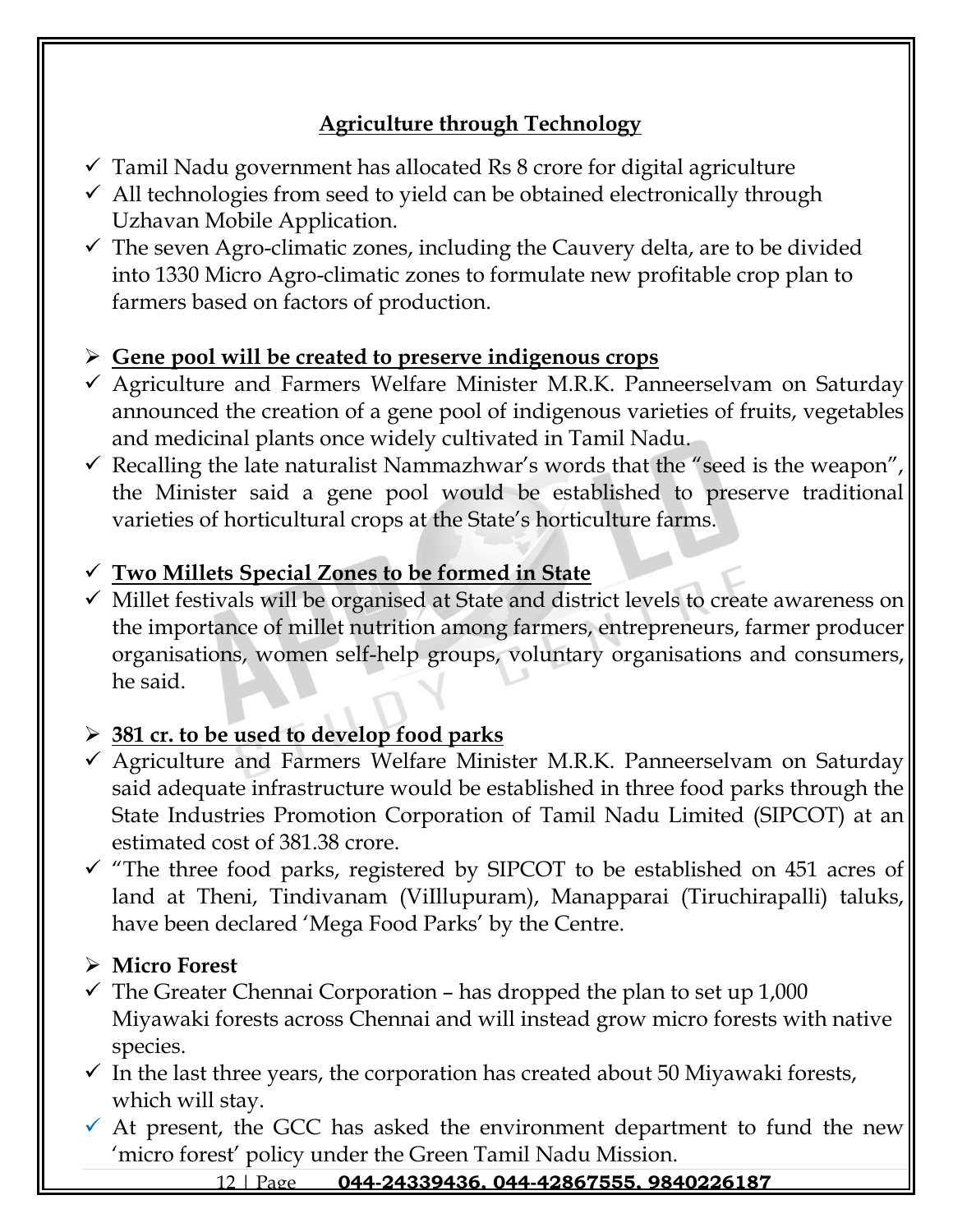## ➢ **Green Fellowship Programme**

- $\checkmark$  To actively involve youth in initiatives for climate change adaptation and mitigation activities, the Tamil Nadu government has launched a Green Fellowship programme.
- $\checkmark$  The objective of the programme is to engage youth in environmental policy design and implementation. They will monitor and evaluate the outcomes, communicate the impact of policies and deliver better services.

## ➢ **Narasingapettai Nagaswaram**

- $\checkmark$  The Narasingapettai Nagaswaram has earned the Geographical Indication (GI) tag under the category 'musical instruments of class 15'.
- $\checkmark$  Tamil Nadu's traditional wind instrument Nagaswaram, dating back to the 13th century, is an ancient musical instrument handmade by artisans with intricate craftsmanship.

## ➢ **TIDEL Neo**

- $\checkmark$  The knitwear hub of Tiruppur will house the first 'TIDEL Neo' of the State.
- $\checkmark$  'TIDEL Neo' refers to the setting up of 'mini' IT parks with an area of 50,000 to 1 lakh square feet in Tier 2 and Tier 3 towns with an aim of introducing the services sector across the state.
- $\checkmark$  The IT park proposed in a built up area of 60,000 square feet will have a ground floor + 7 floors facility at Rakkiyapalayam village in Tiruppur
- $\checkmark$  The new facility is proposed to be constructed at a financial outlay of Rs 32 crore.

## ➢ **Kulasekarapattinam**

- $\checkmark$  A small town panchayat in the southern district of Thoothukudi, known for its religious fervour during the Dussehra festival, will soon be on the global scientific map.
- $\checkmark$  That primary identity will, however, change in the coming years as the Indian Space Research Organisation (ISRO) sets up its second spaceport at Kulasekarapattinam for launching satellites weighing less than 500 kg on its Small Satellite Launch Vehicles (SSLVs).

## ➢ **Safeguard State Animal**

 $\checkmark$  'Project Nilgiri Tahr', with an initial allocation of 10 crore announced in the Tamil Nadu Budget for conservation and expansion of habitat for the State animal, has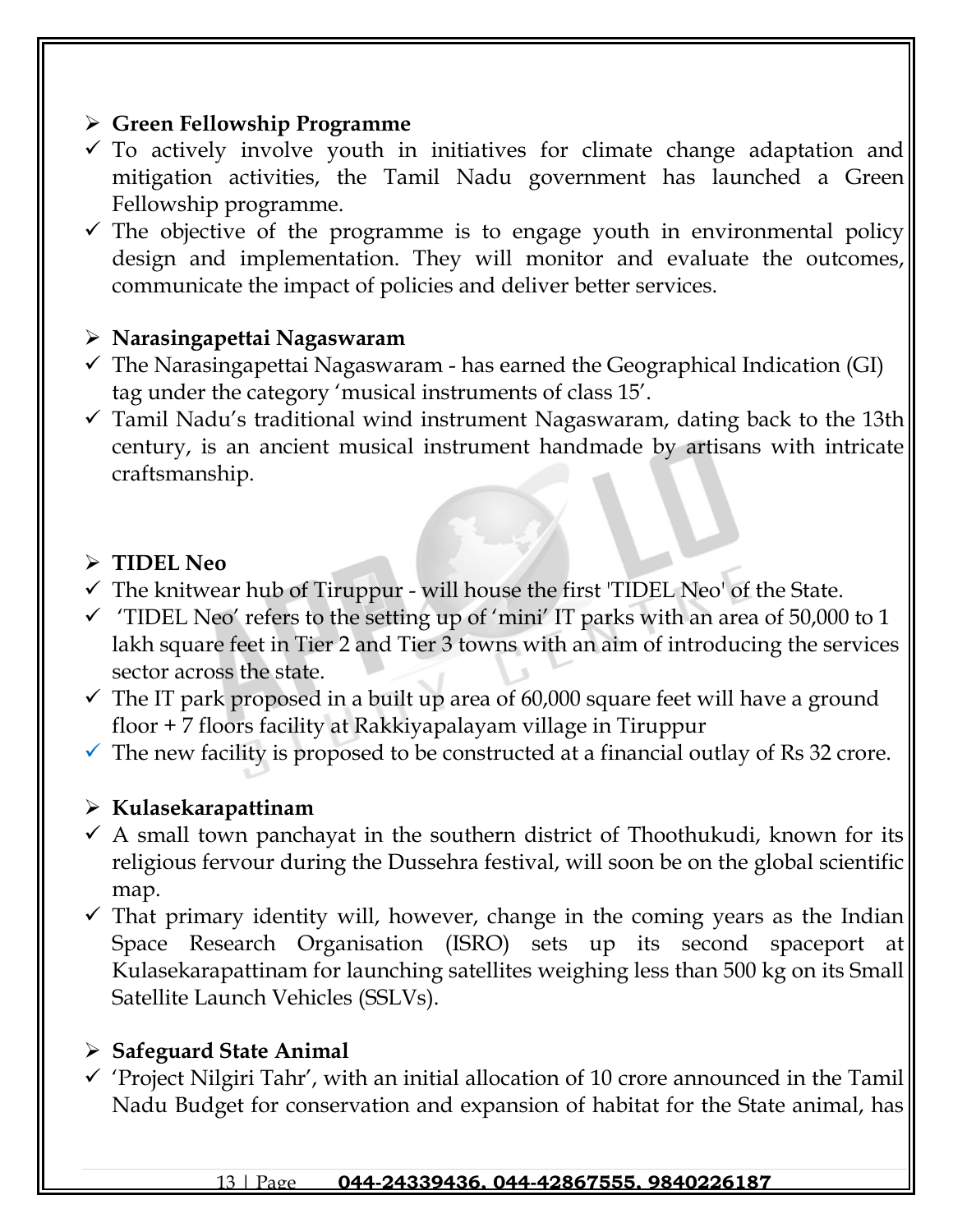come at a time when its population has started declining in parts of its highly fragmented range.

 $\checkmark$  The montane grasslands of the Anamalai Tiger Reserve (ATR) are estimated to be the second biggest habitat for the tahr after Eravikulam National Park in Kerala.

## ➢ **'Non-Resident Tamils' Welfare Board**

- ✓ 2 more members for Non-Resident Tamils' Welfare Board.
- $\checkmark$  A Bill adopted by the House amended the Tamil Nadu Non-Resident Tamils' Welfare Act, 2011 to alter the composition of the Tamil Nadu Non-Resident Tamils' Welfare Board with the Chairman and members instead of the Managing Director and Directors.
- $\checkmark$  Besides increasing the strength of the Board from 13 to 15, the Bill, introduced by Minister for Minorities and Non Resident Tamils' Welfare Gingee K.S. Masthan, made the Commissioner of Rehabilitation and Welfare of Non-Resident Tamils the ex officio Member Secretary of the Board.

## ➢ **Foreign Direct Investment (FDI)**

- $\checkmark$  The foreign direct investment (FDI) in Tamil Nadu grew about 41.5% to 17,696 crore (about \$2.4 billion) in April-December 2021 from 12,504 crore (about \$1.7 billion) in the same period of 2020 (when the first wave of COVID-19 started).
- $\checkmark$  Tamil Nadu's growth came despite a fall in the overall FDI flow into India by 16% to 3,19,976 crore in April-December 2021, compared with the same period of 2020.

## ➢ **UAE Visit**

 $\checkmark$  Chief Minister M.K. Stalin on Tuesday said memoranda of understanding with six major companies for investments to the tune of 6,100 crore in Tamil Nadu were signed during his visit to the United Arab Emirates.

## ➢ **Amazon**

- $\checkmark$  Amazon's biggest office in T.N. opens in Chennai.
- $\checkmark$  CM inaugurates facility that will accommodate 6,000 staff.

## ➢ **Sahitya Akademi Fellowship**

- ✓ Indira Parthasarathy conferred Sahitya Akademi Fellowship.
- $\checkmark$  Mr. Parthasarathy added. A Padma Shri awardee, he has published 16 novels, 10 plays and anthologies of short stories and essays.
- $\checkmark$  He won the Sahitya Akademi Award in 1977 for his novel Kuruthipunal and is the only Tamil writer to have received both the Sahitya Akademi Award and the Sangeet Natak Akademi Award.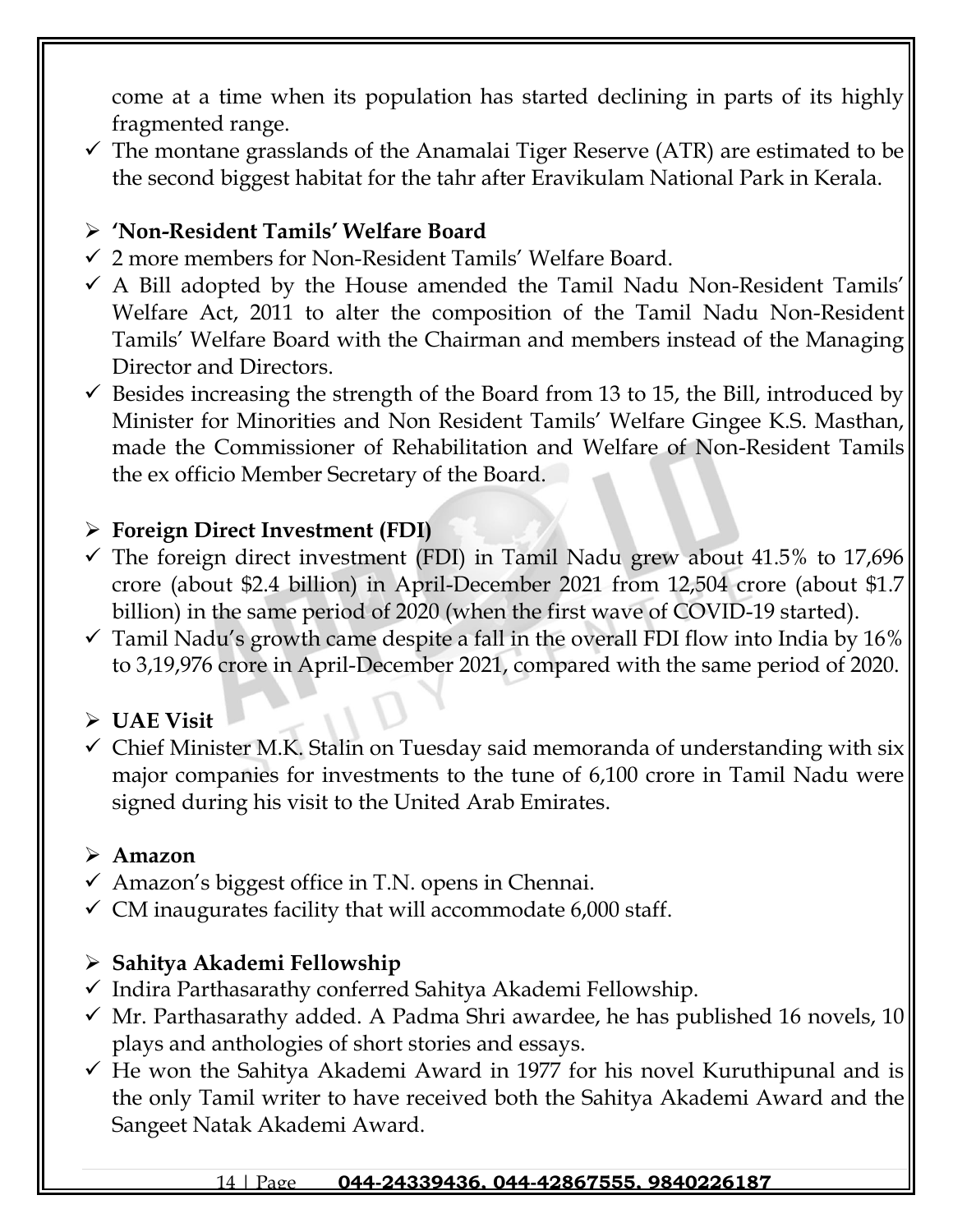## ➢ **Chandanraj Dakshayani**

- $\checkmark$  In a first, Chandanraj Dakshayani, a transgender has been appointed as the panchayat secretary in the Tiruvallur district of Tamil Nadu.
- $\checkmark$  Tiruvallur District Collector Dr Albijan Varghese selected her for the post in 2022 on compassionate grounds and gave the appointment order
- $\checkmark$  On March 24, 2022, six years after a sex-change operation, Dakshayani, 30, was appointed secretary of Kodiveli panchayat in Tiruvallur district as the state's first transwoman panchayat secretary.

## ➢ **Oriyur and Marungur**

 $\checkmark$  The Ramanathapuram Archaeological Research Foundation - discovered traces of two ancient villages, Oriyur and Marungur, which could have been from the Sangam period, near Thondi in Ramanathapuram district.

## ➢ **UAE-based LuLu Group**

- $\checkmark$  The UAE-based LuLu Group signed a memorandum of understanding with Tamil Nadu government to invest 3,500 crore in the state to set up shopping malls, hypermarkets and a food processing and logistics centre.
- $\checkmark$  Totally, the chief minister-led delegation signed various MoUs with investors to attract 6,100 crore investments during the five-day visit to the UAE.

## ➢ **Tamil Nadu Urban Employment Scheme (TNUES)**

- $\checkmark$  The Greater Chennai Corporation has rolled out the Tamil Nadu Urban Employment Scheme (TNUES), a minimum wage programme that would provide job opportunities for people living below the poverty line.
- $\checkmark$  This scheme is similar to the MGNREGA scheme, which provides job opportunities in rural areas, while the TNUES will provide jobs in Chennai city.

## ➢ **Central Square**

- $\checkmark$  On March 30, Chief Minister M K Stalin inaugurated the 'Central Square' developed at a cost of 400 crore in front of Chennai Central railway station.
- $\checkmark$  Under this project, a single tunnel will be constructed connecting Chennai Central, Metro Railway Station, Ribbon Building, Rajiv Gandhi Government General Hospital and Park Railway Station.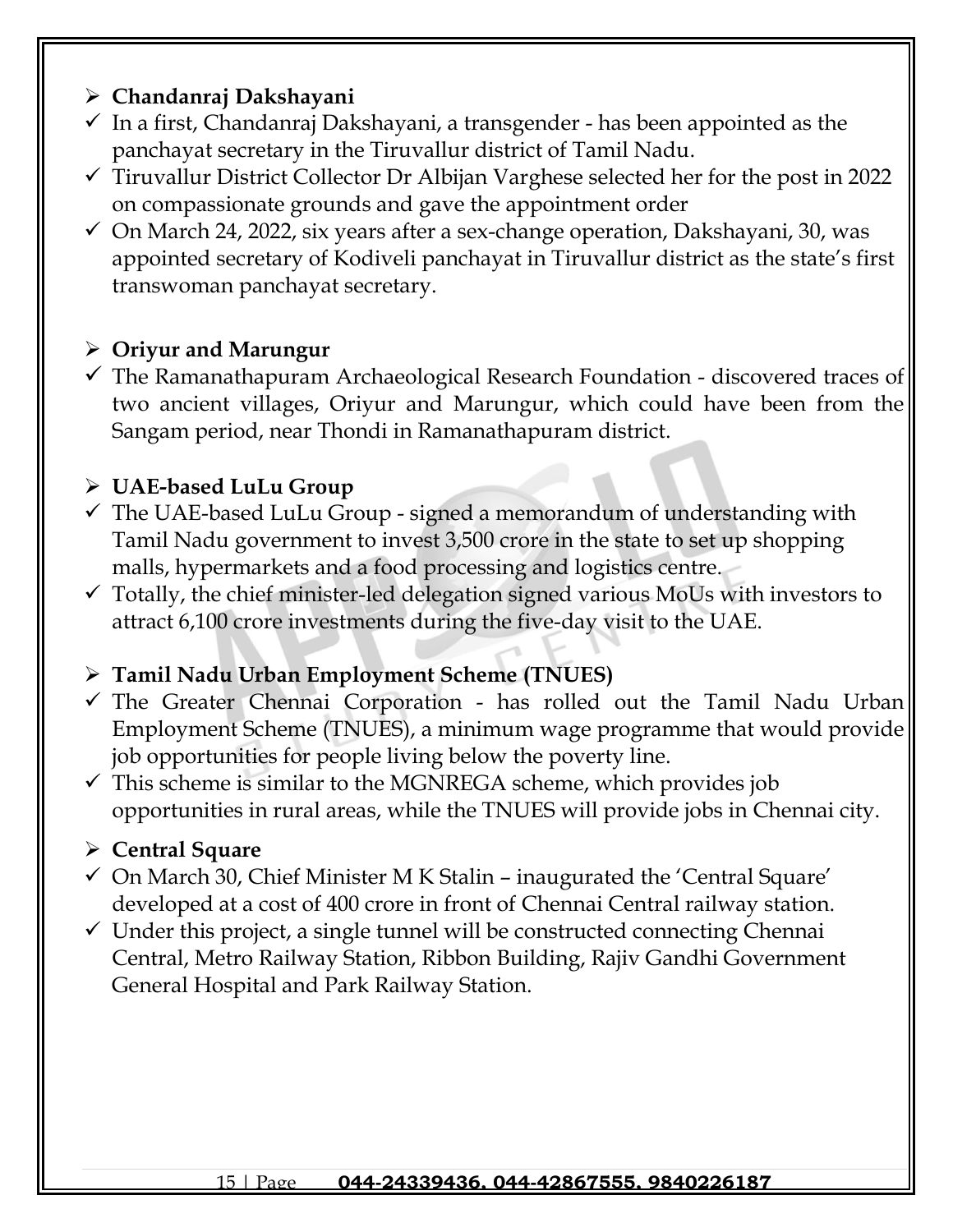# **STATES**

## ➢ **Per Capita Net State 2022**

- $\checkmark$  Telangana topped the Country in terms of Per Capita Net State 2022.
- $\checkmark$  Telangana became the top-performing state in India with a population over one crore in terms of the growth rate of Per Capita Net State Domestic Product at Current Prices by the Ministry of Statistics and Programme Implementation (MoSPI).

## ➢ **National Family Health Survey (NFHS)-5**

- $\checkmark$  Odisha topped the country at national level in full immunisation coverage with 90.5% of full immunization, as per the National Family Health Survey (NFHS)-5.
- $\checkmark$  The State has launched the Intensified Mission Indradhanush (IMI) 4.0 on March 7 for boosting full immunization coverage of the targeted women and children.

## ➢ **100% Women-Owned Industrial Park**

- $\checkmark$  India's first 100% women-owned industrial park began operations in Hyderabad on March 8, International Women's Day.
- $\checkmark$  The FLO industrial park, the first-of-its-kind in the country, was established over 50 acres with an investment of Rs 250 crore.
- ✓ Promoted by the FICCI Ladies Organisation (FLO) in partnership with the State government, the park has 25 units, representing 16 diverse green category industries, all owned and operated by women.

## ➢ **Indrayani Medicity**

- ✓ The state government of Maharashtra has announced to set up the country's first medical city named as 'Indrayani Medicity' in Pune, to provide all kinds of specialised treatment under one roof. It will come up in 300-acre of land area in Khed taluka of Pune.
- $\checkmark$  The project is estimated to attract investment worth over Rs. 10,000 crore.

## ➢ **AQVERIUM**

- $\checkmark$  [Karnataka](https://raceinstitute.in/branches/)'s Information Technology Minister N. Ashwath Narayan has inaugurated India's first-ever digital water data bank named 'AQVERIUM' in [Bengaluru,](https://raceinstitute.in/branches/bengaluru/) [Karnataka.](https://raceinstitute.in/branches/)
- $\checkmark$  This digital water data bank provides insights and evidence from research and analytics thereby providing fundamental reliable information for tackling water pollution.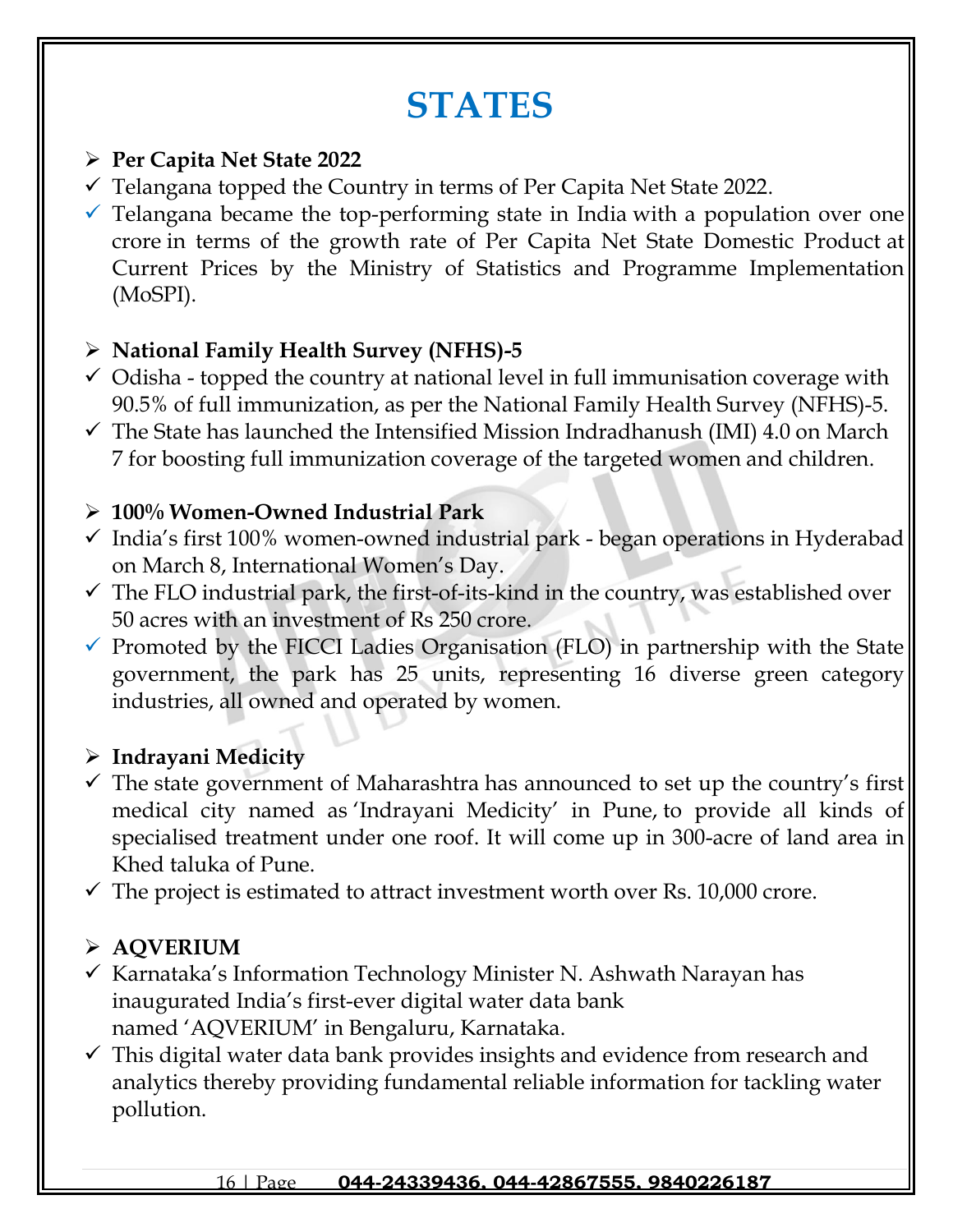## ➢ **Udaan**

- ✓ 'Udaan' gives girls wings to a better future in rural Rajasthan.
- $\checkmark$  The Udaan project, launched by the Rajasthan government in collaboration with a development consulting group 'IPE Global', has made attempts to keep girls in schools through their enrolment at the secondary level while ensuring that the eligible ones among them get their scholarships.

## ➢ **Punjab 18th Chief Minister**

 $\checkmark$  Aam Aadmi Party's Bhagwant Mann - took oath as Punjab 18<sup>th</sup> chief minister at a ceremony on March 16 in Khatkar Kalan, the native village of freedom fighter Bhagat Singh.

## ➢ **Net-Zero Carbon Emissions by 2050**

- $\checkmark$  Mumbai became first South Asian City to set target.
- $\checkmark$  Mumbai, Maharashtra announced its detailed framework to zero out carbon emissions by 2050' and became the first city in South Asia to set such a target.
- $\checkmark$  Mumbai's target is 20 years ahead of India's target to reach net zero emissions by 2070.

## ➢ **Crop Diversification Index**

- ✓ Telangana becomes the first state in the country to record crop diversification patterns in the form of an index.
- $\checkmark$  According to the crop diversification index, the state grows 77 varieties, with roughly 10 crops, predominantly grains, favored for diversification.
- $\checkmark$  Many districts in the state have index values ranging from 0 to 5, and the higher the score, the greater the agricultural diversification.
- $\checkmark$  The score will serve as a benchmark for future agricultural diversification in the state.

## ➢ **NeVA Programme**

- $\checkmark$  Nagaland has created history by becoming the first State Assembly in the entire country to implement the National e-Vidhan Application (NeVA) programme to become completely paperless.
- $\checkmark$  Now members can use electronic devices to participate in House proceedings.
- $\checkmark$  NeVA is a Unicode compliant software having provision for easy access to various documents like list of questions, etc.

## ➢ **Carbon-Neutral Farming**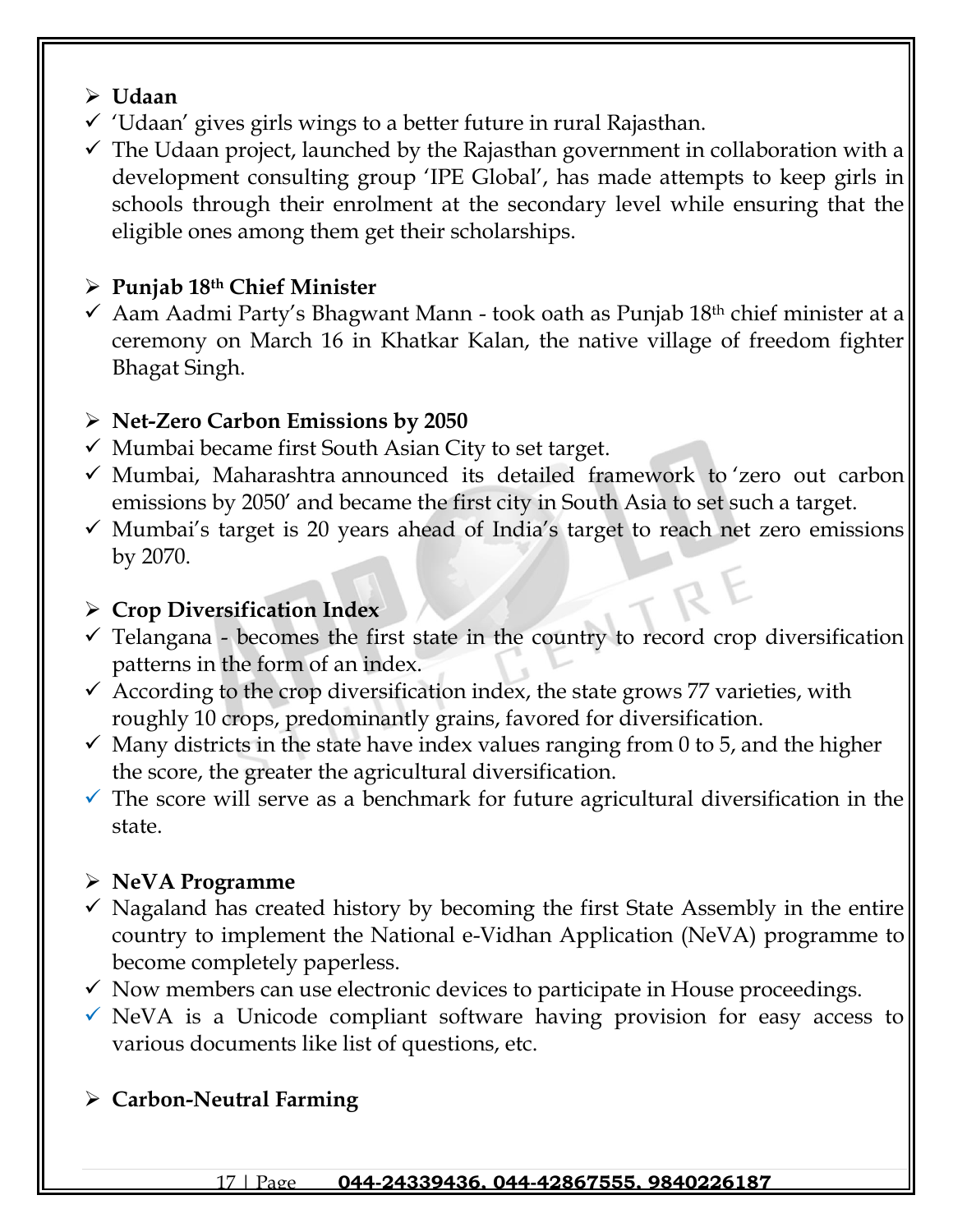- $\checkmark$  Kerala is set to become the first State in the country to introduce carbon-neutral farming methods in selected locations, for which the government has set aside 6 crore in the 2022-23 Budget.
- $\checkmark$  In the first phase, carbon-neutral farming will be implemented in 13 farms under the Agriculture department and tribal areas, and steps are on to convert the State Seed Farm at Aluva a carbon-neutral farm.

## ➢ **First State to Implement Dynamic Maps**

- $\checkmark$  Bihar has become the first state in the country to implement the dynamic map for villages. Each time land ownership will change, the dynamic map will get automatically updated
- $\checkmark$  The aim of this initiative is to reduce legal disputes. According to the Bihar government, the state has received around 37,000 cases of land disputes and other issues since February 2021.

EENTR

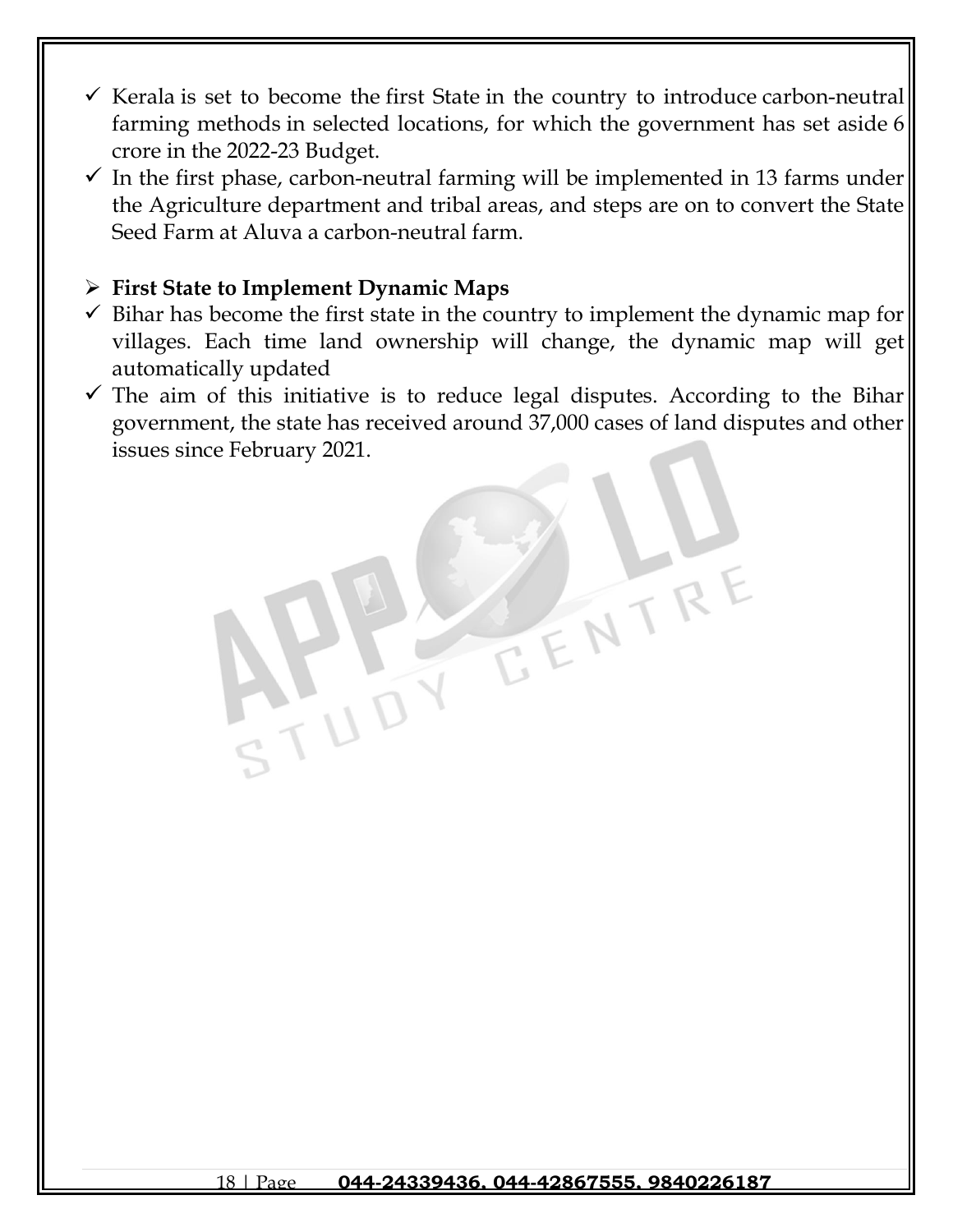# **NATIONAL**

## ➢ **International Monsoons Project Office (IMPO)**

- ✓ Union Science and Technology and Earth Sciences Minister Dr Jitendra Singh launched the International Monsoons Project Office (IMPO) virtually on the occasion of National Science Day 2022.
- $\checkmark$  It would undertake activities related to international monsoon research that would be identified under the leadership of the World Climate Research Programme and the World Weather Research Programme.

## ➢ **[Arogya Vanam](https://www.gkseries.com/blog/president-ram-nath-kovind-inaugurates-arogya-vanam-at-rashtrapati-bhavan/)**

 $\checkmark$  President Ram Nath Kovind inaugurated a hub of medicinal herbs and plants 'Arogya Vanam' at Rashtrapati Bhavan in the presence of Prime Minister Narendra Modi and First Lady Savita Kovind in New Delhi on March 1, 2022. The objective of this Arogya Vanam is promote the importance of Ayurvedic plants and their effects on human body.

## ➢ **Relief and Rehabilitation of Migrants and Repatriates**

- $\checkmark$  The Centre has approved the proposal for continuation of the seven existing sub schemes under the Umbrella Scheme 'Relief and Rehabilitation of Migrants and Repatriates'.
- $\checkmark$  The approval has been given for the period 2021-22 to 2025-26 with a total outlay of Rs.1,452 crore.
- $\checkmark$  The scheme enables migrants and repatriates to earn a reasonable income and to facilitate their inclusion in mainstream economic activities.

## ➢ **Stree Manoraksha Project**

- $\checkmark$  The 'Stree Manoraksha Project' has been launched by the Ministry of Women and Child Development (MoWCD)in collaboration with NIMHANS Bengaluru.
- $\checkmark$  This was launched with the aim to improve women's mental health across India.

## ➢ **Kanya Shiksha Pravesh Utsav**

- $\checkmark$  The government launched a new nation-wide campaign 'Kanya Shiksha Pravesh Utsav' on the eve of the International Women's Day.
- $\checkmark$  The campaign is being launched by the Ministry of women and child development (MoWCD) in partnership with the ministry of education (MoE) and Unicef India.
- $\checkmark$  It aims to bring out-of-school girls back into the formal education system through a convergence model between MoWCD and MoE.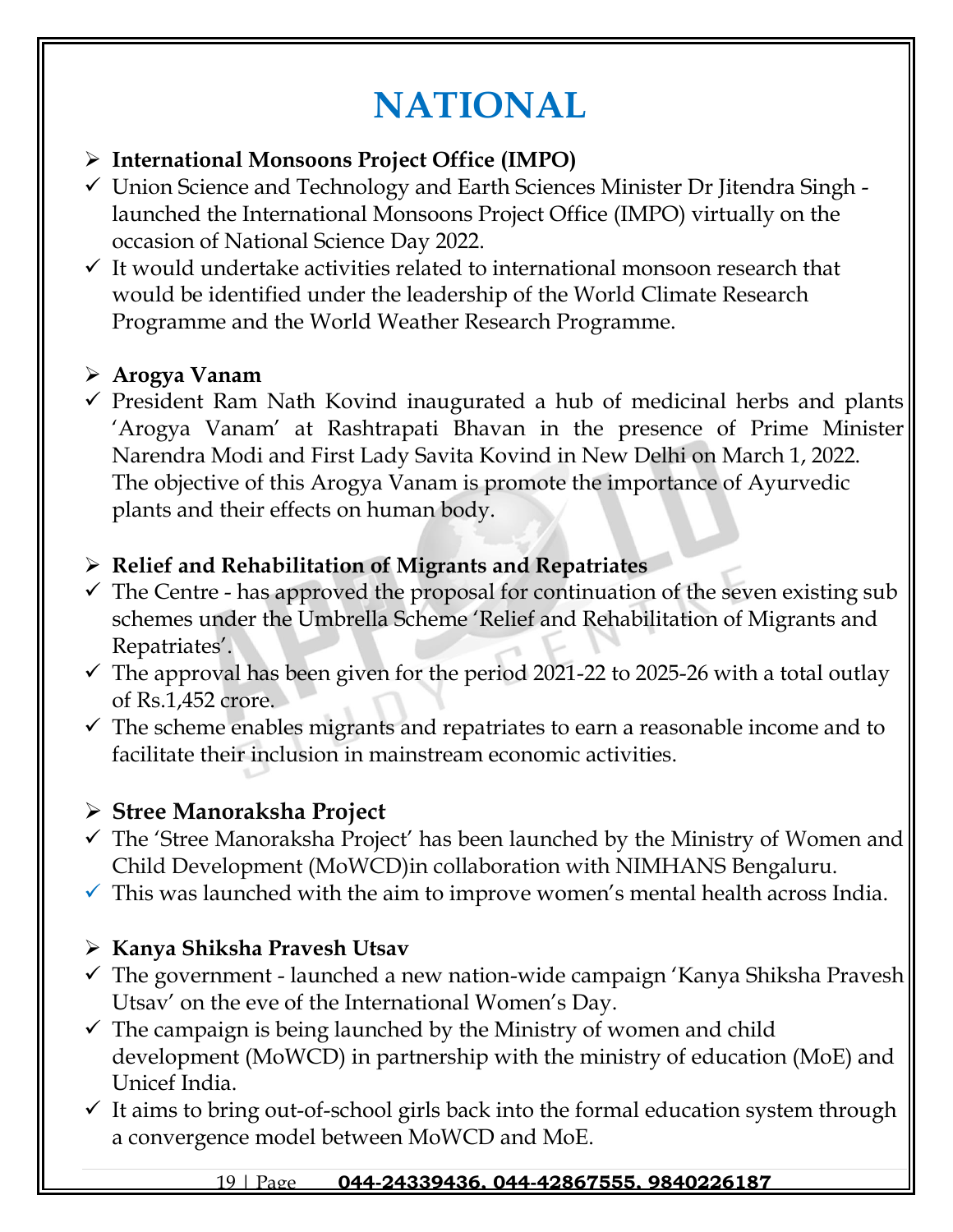$\checkmark$  The campaign has been launched with the objective of enhancing enrolment and retention of an estimated four lakh out-of-school adolescent girls between 11-14 years of age in school.

## ➢ **Prasar Bharati**

- $\checkmark$  India's public service broadcaster Prasar Bharati has tied up with the Over the Top platform, Yupp TV.
- $\checkmark$  The agreement between Yupp TV and Prasar Bharati is part of the broadcaster's "vision" to expand the global reach of Doordarshan's DD India and to showcase India's culture and values to the world.
- $\checkmark$  With the tie-up, DD India is now available on the OTT platform of Yupp TV in the USA, UK, Europe, Middle East, Singapore, Australia and New Zealand.

# ➢ **SAMARTH**

- $\checkmark$  Entrepreneurship promotion drive for women "SAMARTH" launched.
- ✓ Union Minister for MSME Narayan Rane launched a special entrepreneurship promotion drive for women -"SAMARTH", on 7 March 2022 in New Delhi.
- $\checkmark$  It will provide them an opportunity to be self-reliant and independent by undertaking self-employment opportunities.

## ➢ **'Donate a Pension' Scheme**

- $\checkmark$  The Union Labour and Employment Ministry on Monday launched the "donate a pension" scheme allowing any citizen to pay the premium amount on behalf of an unorganised worker under the Pradhan Mantri Shram Yogi Maan-Dhan Scheme.
- $\checkmark$  The pension scheme, which was launched in 2019, allows unorganised sector workers between the age of 18 and 40, who earn up to 15,000 a month, to enroll by paying a premium amount between 55 and 200, depending on the age, that would be matched by the government.
- $\checkmark$  On reaching the age of 60, the beneficiaries would get a 3,000 monthly pension. As of March 3, the scheme had 46.34 lakh enrollments, according to the Labour Ministry's portal.

# ➢ **Swatantrata Sainik Samman Yojana (SSSY)**

- $\checkmark$  The Centre has approved an allocation of Rs 3,274.87 crore for the continuation of the Swatantrata Sainik Samman Yojana (SSSY), under which freedom fighters and their eligible dependents are given pension and other financial benefits, till 2025- 26.
- $\checkmark$  The decision shows the commitment of the government to remember the sacrifices of freedom fighters and take inspiration from them during the year of 'Azadi Ka Amrit Mahotsav.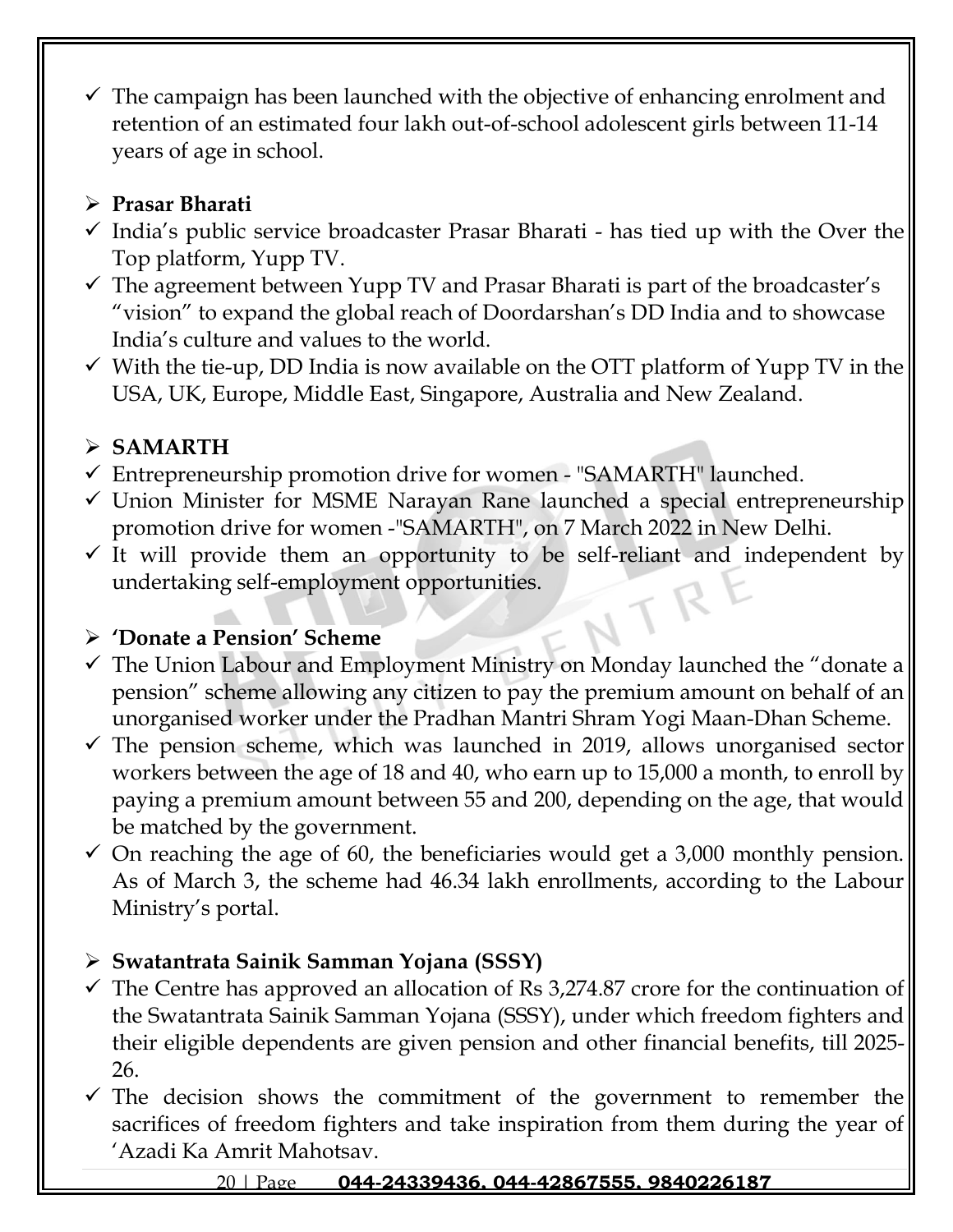## ➢ **Mines and Mineral (Development and Regulation) Act**

- $\checkmark$  On March 9, the government approved an amendment to the second schedule of the Mines and Mineral (Development and Regulation) Act
- $\checkmark$  The amendment seeks to fix royalty rates of minerals such as potash, emerald and platinum group of metals.
- $\checkmark$  It would also ensure the auction of mineral blocks for glauconite, potash, emerald, platinum group of metals, andalusite, and molybdenum.
- $\checkmark$  The move would lead to a reduction in imports of these minerals.

## ➢ **MSME Innovative Scheme**

- $\checkmark$  The Ministry of Micro, Small and Medium Enterprises (MSME) launched the MSME Innovative scheme (Incubation, Design and IPR) and the MSME Idea Hackathon 2022.
- $\checkmark$  The new innovation scheme will be launched with the combination of existing sub-schemes around incubation, design, and intellectual property rights (IPR) for MSMEs. Union Minister for MSME, Narayan Tatya Rane, launched the scheme on March 10.

## ➢ **National Medical Devices Policy 2022**

- $\checkmark$  On March 12, the government released the draft policy exclusively for the medical devices industry, which is currently regulated as medicines.
- $\checkmark$  The proposed National Medical Devices Policy 2022 aims to put in place a comprehensive set of measures for ensuring sustained growth and development of the MedTech Sector
- $\checkmark$  The medical devices sector in India is an essential and integral constituent of the Indian healthcare sector for the prevention, diagnosis, treatment and management of all medical conditions, diseases, illnesses, and disabilities.

# ➢ **Satish Dhawan Centre for Space Sciences**

- $\checkmark$  Union Minister for Space Jitendra Singh inaugurated the Satish Dhawan Centre for Space Sciences at the Central University of Jammu on March 12.
- $\checkmark$  This is North India's first big space centre and the country's second-of-its-kind space training institute after the Thiruvananthapuram hub.

# ➢ **National Land Monetization Corporation (NLMC)**

 $\checkmark$  The Union Cabinet - approved recently the setting up of the National Land Monetization Corporation (NLMC) to monetise surplus land and building assets of Central Public Sector Enterprises (CPSEs) and other agencies linked to the Government.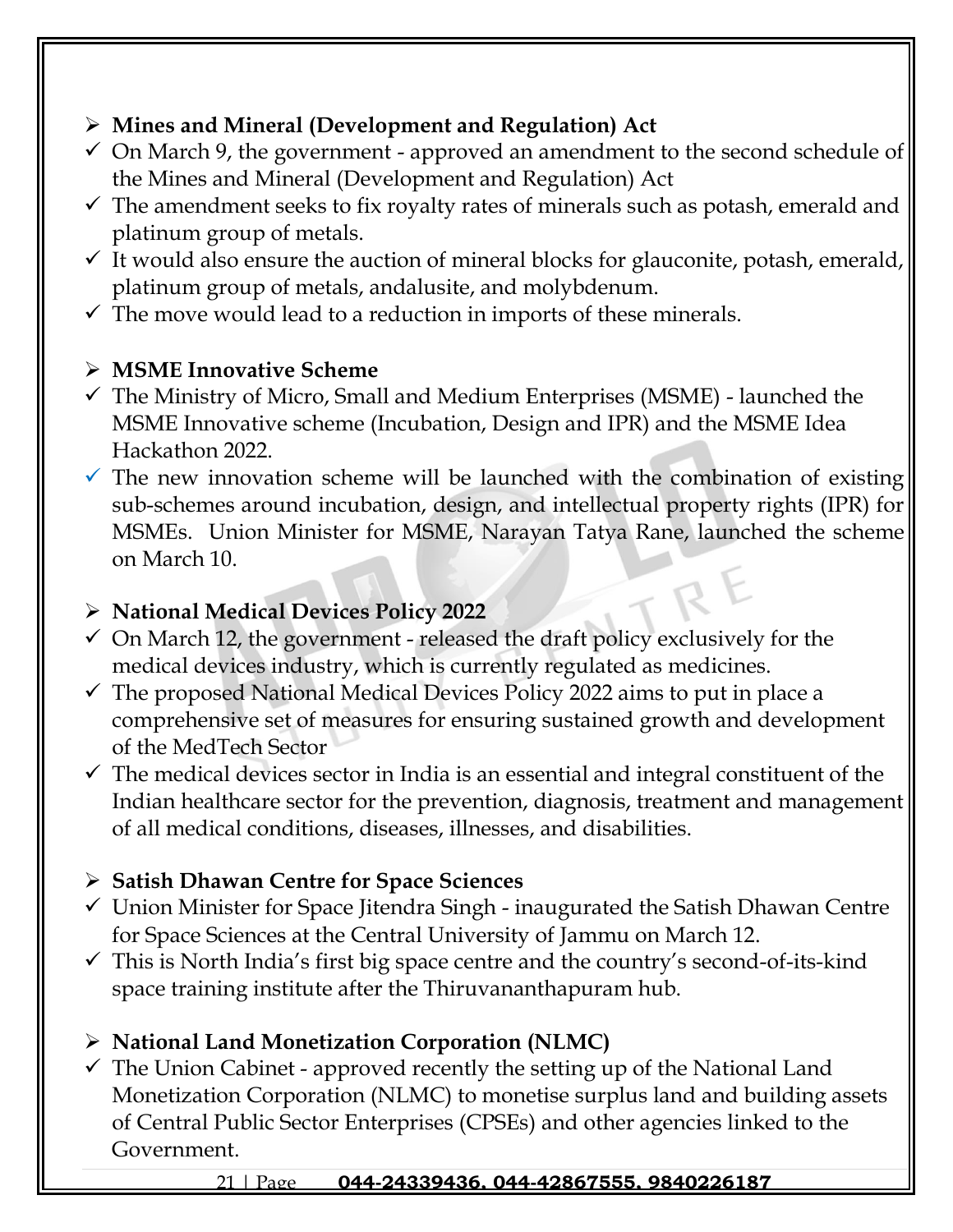$\checkmark$  The fully wholly owned government of India company, coming under the Ministry of Finance, will fast track the monetisation of land and non-core assets of public sector entities.

## ➢ **WHO Global Centre for Traditional Medicine (WHO GCTM)**

- $\checkmark$  The Union Cabinet, chaired by Prime Minister Narendra Modi has approved recently the establishment of a WHO Global Centre for Traditional Medicine (WHO GCTM) in Jamnagar, Gujarat.
- $\checkmark$  This would be the first and only global outposted Centre (office) for traditional medicine across the globe.
- $\checkmark$  The deal for setting up the centre was done between the Government of India and the World Health Organization (WHO) by signing a Host Country agreement.

## ➢ **Detailed Project Reports' (DPRs)**

- $\checkmark$  On March 14, the Centre announced a plan to rejuvenate 13 rivers spread across 24 states and two Union territories, through forestry intervention.
- $\checkmark$  In this regard, Union environment minister Bhupender Yadav jointly released 'detailed project reports' (DPRs) of 13 rivers with Jal Shakti minister Gajendra Singh Shekhawat.
- ✓ Under the proposed plan, various afforestation programmes and related activities will be taken up in the catchment areas of these rivers.

## ➢ **Steel Slag Road**

- $\checkmark$  The country's first 'steel slag road' has come up in Surat, after the successful completion of the 1. 2 km six-lane connectivity stretch of the Hazira Port.
- $\checkmark$  The new technique will also pave the way for utilisation of huge mounds of steel slag lying as waste across the country.
- $\checkmark$  This research project under the steel ministry was sponsored by ArcelorMittal Nippon Steel under the technical guidance of the Central Road Research Institute (CSIR-CRRI).

## ➢ **Four-Year-Undergraduate Programme (FYUP)**

- $\checkmark$  On March 17, the University Grants Commission (UGC) released the new fouryear-undergraduate programme (FYUP) and the revised PhD regulations.
- $\checkmark$  As per the new guidelines, the 160-credit FYUP will replace the present three-year choice-based credit system (CBCS) and enable students to directly join PhD programmes upon completion of four-year degree programmes.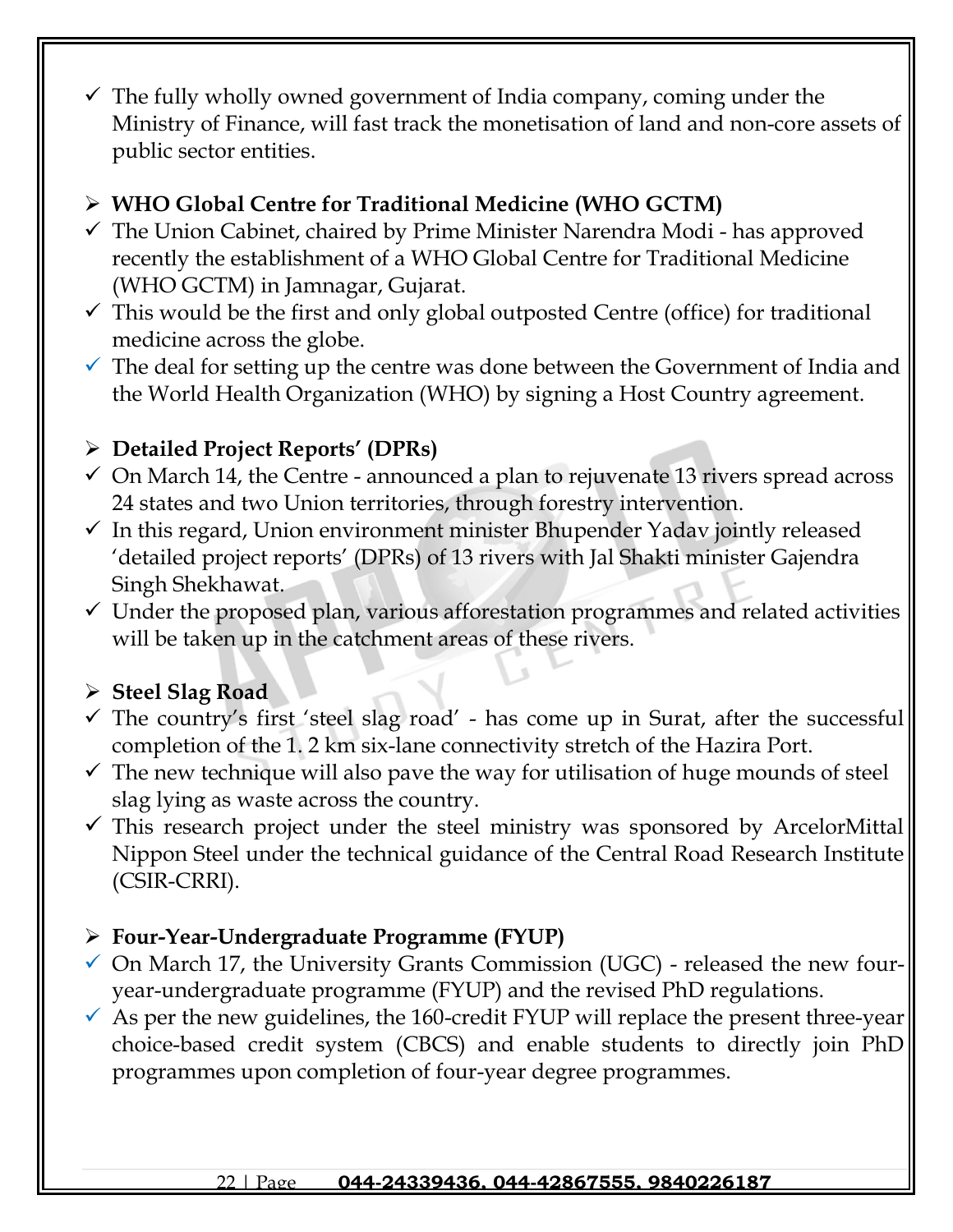## ➢ **Sujalam 2.0**

- ✓ On March 22, Jal Shakti Minister Gajendra Singh Shekhawat has launched the Sujalam 2.0 campaign for greywater management through video conference.
- $\checkmark$  The campaign was launched by the Department of Drinking Water and Sanitation (DDWS), Ministry of Jal Shakti to mark the World Water Day, 2022.
- $\checkmark$  Under the Campaign, government will mobilize communities, panchayats, schools, anganwadis to undertake greywater management.

## ➢ **220 New Airports by 2025**

- ✓ Union Civil Aviation Minister Jyotiraditya Scindia stated that the Government has set a target of building 220 new airports by 2025, citing the Civil Aviation industry as a critical component of India's economy.
- $\checkmark$  In response to the Civil Aviation Ministry's requests for grants for 2022-23, Scindia stated that India has made progress in both domestic and foreign travel during the COVID-19 period.

## ➢ **National Academy of Legal Studies and Research (Nalsar)**

- $\checkmark$  The National Academy of Legal Studies and Research (Nalsar) in Hyderabad is set to become India's first fully gender-neutral educational institution.
- $\checkmark$  It has introduced a policy of inclusive education for gender and sexual minorities.
- $\checkmark$  As part of its policy, the law school would have gender-neutral hostels, leading the way for inclusive campuses for the LGBTQ+ community.

## ➢ **India's First 'Steel Road'**

- $\checkmark$  Gujarat's Surat has got the first 'steel road' which is made up of steel waste on 27 March 2022.
- $\checkmark$  The project is sponsored by the Council Of Scientific and Industrial Research (CSIR) and the Central Road Research Institute (CRRI).
- $\checkmark$  Under the initiative of the Waste to Wealth and Clean India Campaign, the undertaking is 1 kilometre long and has six lanes.

## ➢ **'Training for Emirates Jobs And Skills' (Tejas)**

- $\checkmark$  Information & broadcasting minister Anurag Thakur launched an international project by name 'Training for Emirates Jobs And Skills' (Tejas).
- $\checkmark$  The new project aimed at creating pathways to enable the Indian workforce to be equipped with the skills needed to meet market requirements in the UAE.
- $\checkmark$  Tejas aims at creating a 10,000-strong Indian workforce in the UAE during the initial phase.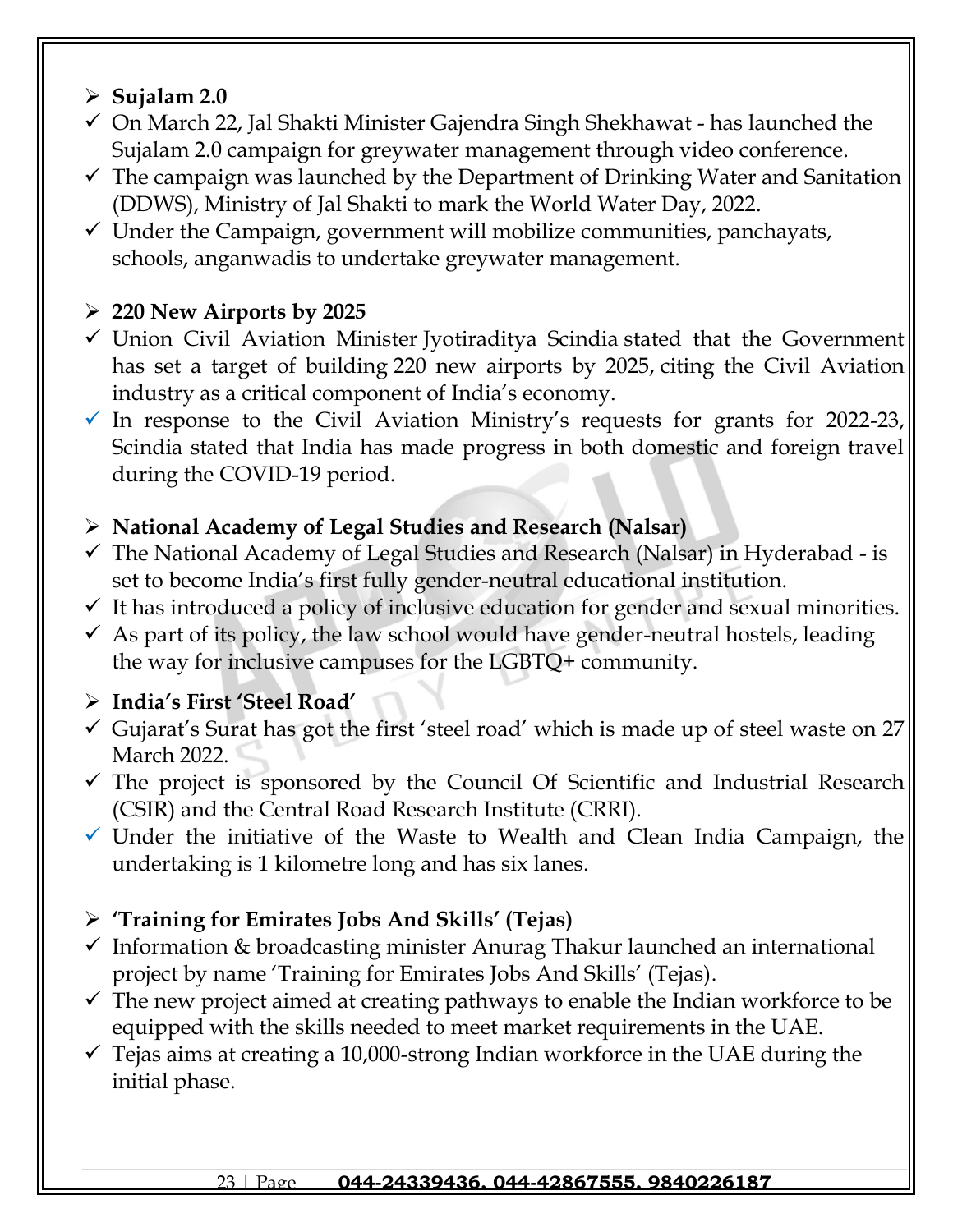## ➢ **[Criminal Procedure \(Identification\) Bill 2022](https://www.jagranjosh.com/current-affairs/criminal-procedure-identification-bill-2022-1648453201-1?ref=list_ca)**

- $\checkmark$  The Criminal Procedure (Identification) Bill, 2022 was introduced by Union Home Minister Amit Shah in the Lok Sabha on March 28, 2022.
- $\checkmark$  The bill aims to authorise the police to take measurements of convicts and other detained persons for the purposes of their identifications and investigations in criminal matters to preserve records.

## ➢ **National Water Awards**

- $\checkmark$  Tamil Nadu secured third prize in the best state category of the National Water Awards instituted by the Union Jal Shakti ministry.
- $\checkmark$  Uttar Pradesh, Rajasthan got the first and second prizes, ahead of TN in the best state category for exemplary work in management of water resources.

## ➢ **Jal Shakti Abhiyan: Catch the Rain Campaign 2022**

ATUDY

- $\checkmark$  On March 29, President Ram Nath Kovind presented the 3<sup>rd</sup> National Water Awards and launched the Jal Shakti Abhiyan: Catch the Rain campaign 2022 in New Delhi.
- $\checkmark$  The campaign focuses on water conservation and aims to solve intensifying water crisis in the country for the period from 29 March, 2022 to 30 November, 2022.

EEN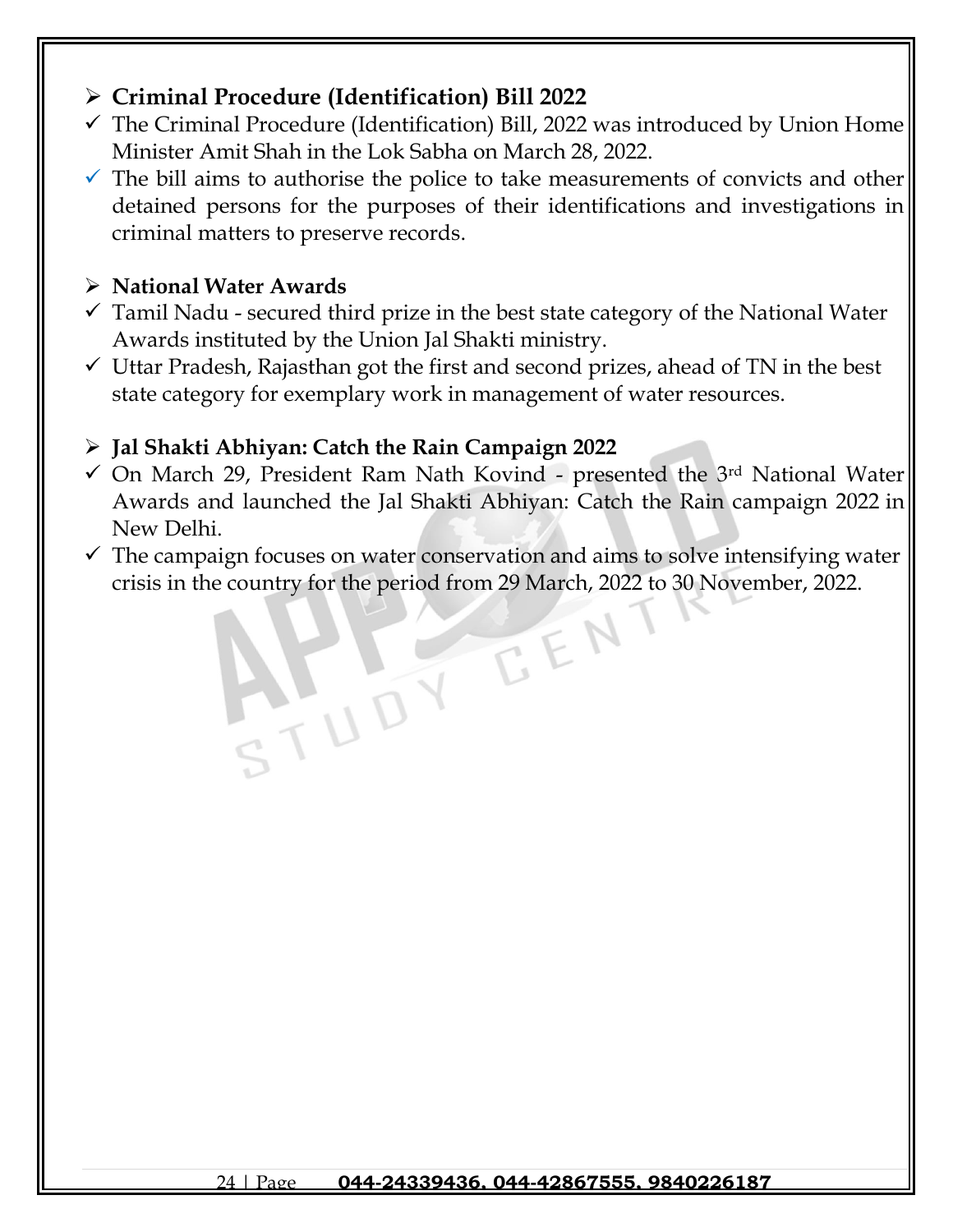# **INTERNATIONAL**

### ➢ **World's Largest Plane Destroyed by Russia**

- $\checkmark$  The world's largest cargo aircraft, the Antonov AN-225 or 'Mriya', has been destroyed in the Russia-Ukraine war.
- $\checkmark$  Antonov AN-225 was designed during the 1980s. It was initially part of the Soviet aeronautical program. It took its first flight in 1988 and now was used to deliver relief supplies during calamities.

## ➢ **Global Plastics Treaty**

- $\checkmark$  In a biggest multilateral environmental deal, 175 countries have agreed to a legally binding global treaty called "Global Plastics Treaty", to end the plastic pollution crisis by tackling the entire supply chain of material.
- $\checkmark$  The resolution on first treaty was passed at meeting of UN Environment Assembly (UNEA) in Nairobi in Kenya.
- $\checkmark$  First treaty directly seeks to tackle 9 billion tonnes of plastic produced since plastic age ramped up in 1950s.
- $\checkmark$  Now, they have started working on how to implement the treaty by 2024.

## ➢ **Europe's Largest Nuclear Plant - Zaporizhzhia Plant**

- $\checkmark$  Russian forces seized the largest nuclear power plant in Europe after a building at the complex was set ablaze during intense fighting with Ukrainian defenders on Friday.
- $\checkmark$  Fears of a potential nuclear disaster at the Zaporizhzhia plant had spread alarm across world capitals, before authorities said the fire in a building identified as a training centre, had been extinguished.

## ➢ **World's Most Sanctioned Country**

Due to its war on Ukraine, Russia has become the most sanctioned in the world, according to a New York-based sanctions watchlist site.

- $\checkmark$  Castellum. AI said that sanctions were first imposed by the US and its allies on Russia on February 22 a day after President Vladimir Putin declared the two Ukrainian rebel regions of Donetsk and Luhansk as "independent states".
- $\checkmark$  The site said that 2,754 sanctions were already in place against Russia before February 22 and 2,778 additional were imposed in the days following the assault, bringing the total to 5,532.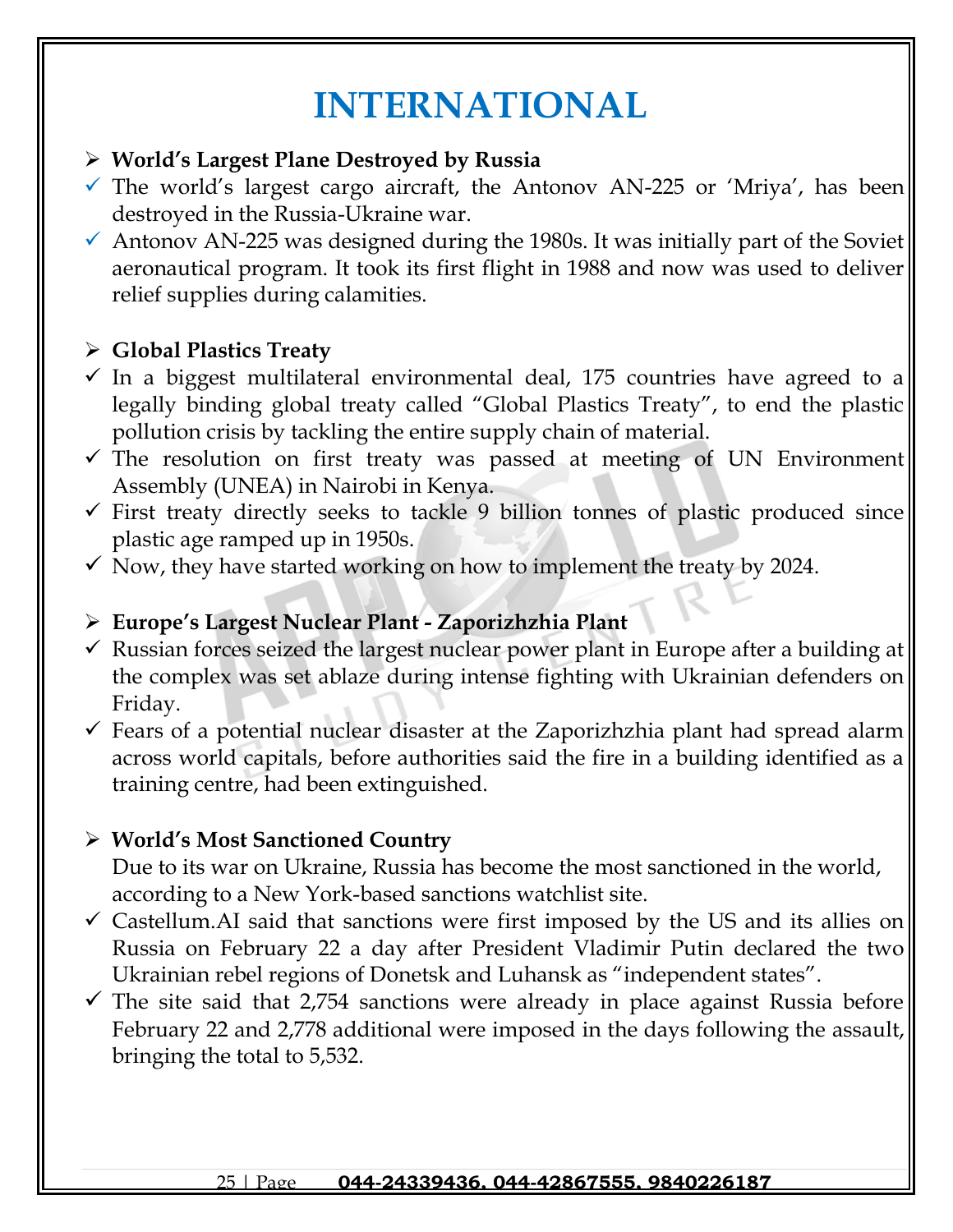### ➢ **New President of South Korea**

- ✓ **Yoon Suk-yeol** has been declared as the winner of the **2022 South Korean** presidential election to be elected as the new President of the country.
- $\checkmark$  He is scheduled to assume office as president on May 10, 2022, for a fixed term of five years.

#### ➢ **Hungary Elects First-Ever Female President**

- $\checkmark$  The Hungarian parliament has elected Katalin Novak, a close ally of Prime Minister Viktor Orban, as the EU member's first-ever female president.
- $\checkmark$  Novak, who most recently served as a minister for family policy, portrayed her election as a victory for women.

#### ➢ **Miss World 2021**

- ✓ Karolina Bielawaska from Poland won the crown of Miss World 2021 at the 70th edition of the beauty pageant at San Juan, Puerto Rico.
- ✓ In Miss World 2021, USA's Shree Saini and Olivia Yace of Cote d'Ivoire emerged as the first and the second runners-up, respectively.

#### ➢ **1915 Canakkale Bridge**

- $\checkmark$  On March 18, Turkish President Recep Tayyip Erdogan inaugurated the world's longest suspension bridge over the Dardanelles strait in North western Turkey.
- $\checkmark$  With a 2,023m span, the \$2.8-billion '1915 Canakkale Bridge' cuts the travel time between Asia and Europe to just six minutes.
- $\checkmark$  It has the longest main span the distance between the two towers of any suspension bridge in the world.
- $\checkmark$  The inauguration coincides with the 107<sup>th</sup> anniversary of Ottoman forces' naval victory against British and French troops in the Gallipoli campaign during World War I.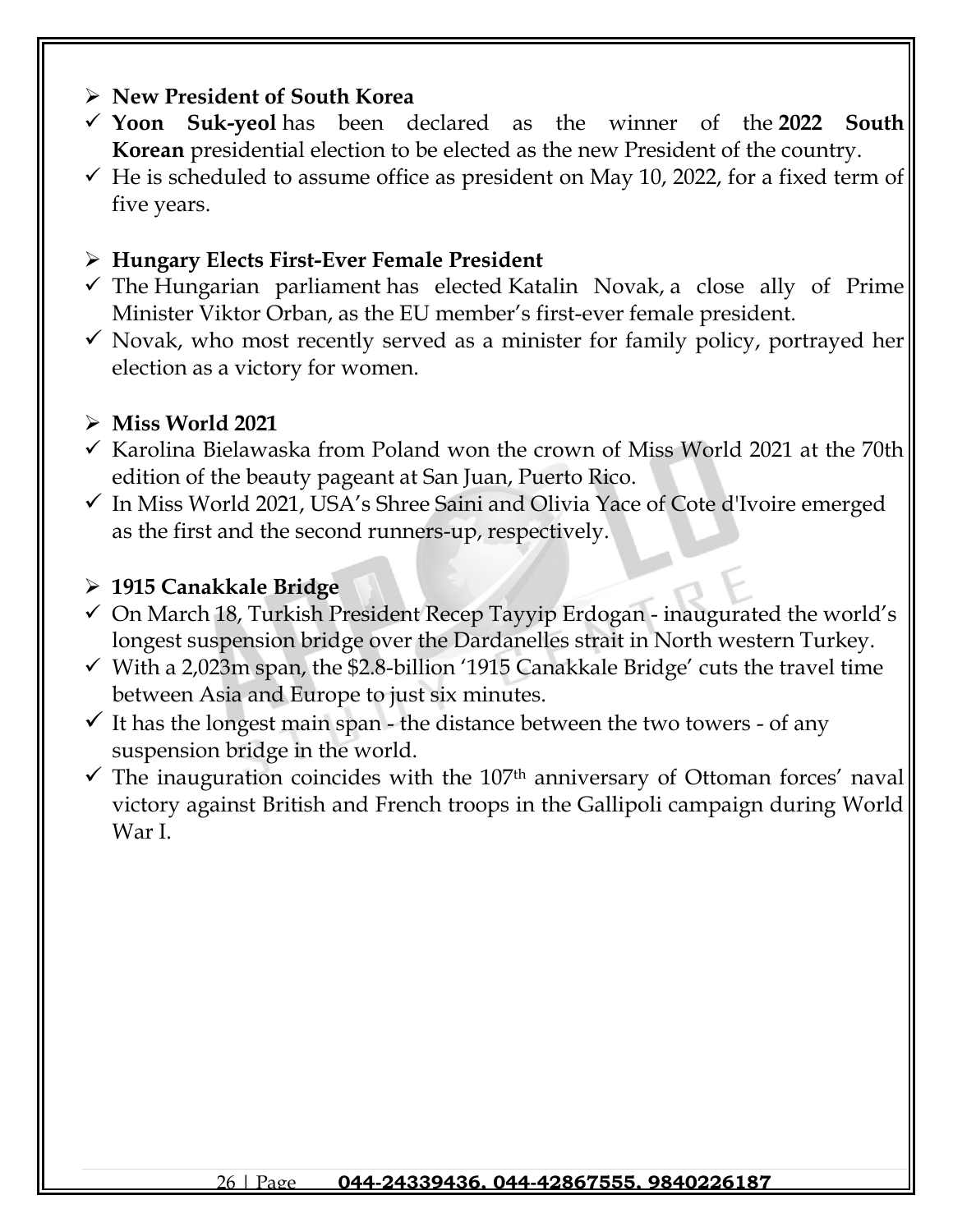# **INDIA & OTHER COUNTRIES**

## ➢ **\$1 Billion Line of Credit**

- ✓ On March 17, India announced a \$1 billion line of credit to Sri Lanka as part of its financial assistance to help the nation deal with its economic crisis.
- $\checkmark$  Visiting Sri Lankan finance minister Basil Rajapaksa was present during the signing of the agreement for the \$1 billion line of credit being extended through the State Bank of India (SBI).
- $\checkmark$  Last month, India extended a \$500 million line of credit to Sri Lanka to help it purchase petroleum products as the island nation has been struggling under a severe foreign exchange and energy crisis.

## ➢ **India and Oman**

- $\checkmark$  India and Oman have signed Programme of Cooperation (POC) in the field of Science and Technology for the period 2022 – 2025.
- $\checkmark$  Medicinal Plants and processing, Real-time Air Quality monitoring, and Development of an electronic platform for knowledge sharing in the field of Genetic Resources are the main identified areas of cooperation.
- $\checkmark$  Both countries will also enhance cooperation in the field of Bio-diesel Research, Training programs – Big-data, coding & testing, Blockchain, and FinTech solutions, etc.

## ➢ **Indian Power Projects**

- $\checkmark$  India will set up hybrid power projects in three islands off Jaffna, effectively replacing the Chinese venture cleared by Colombo last year.
- $\checkmark$  It is the third Indian energy project coming up in Sri Lanka's north and east, after the recent agreements for National Thermal Power Corporation's solar venture in the eastern Sampur town, and the Adani Group's renewable energy projects in Mannar and Pooneryn in the north.

# ➢ **Rhino Population**

- $\checkmark$  Rhino population up by 200 in Kaziranga.
- $\checkmark$  The population of the greater one-horned or Indian rhinoceros in the Kaziranga National Park and Tiger Reserve has increased by 200 in four years, the latest census of the World Heritage Site's flagship animal has revealed.
- $\checkmark$  The last rhino census conducted in 2018 had put the number at 2,413.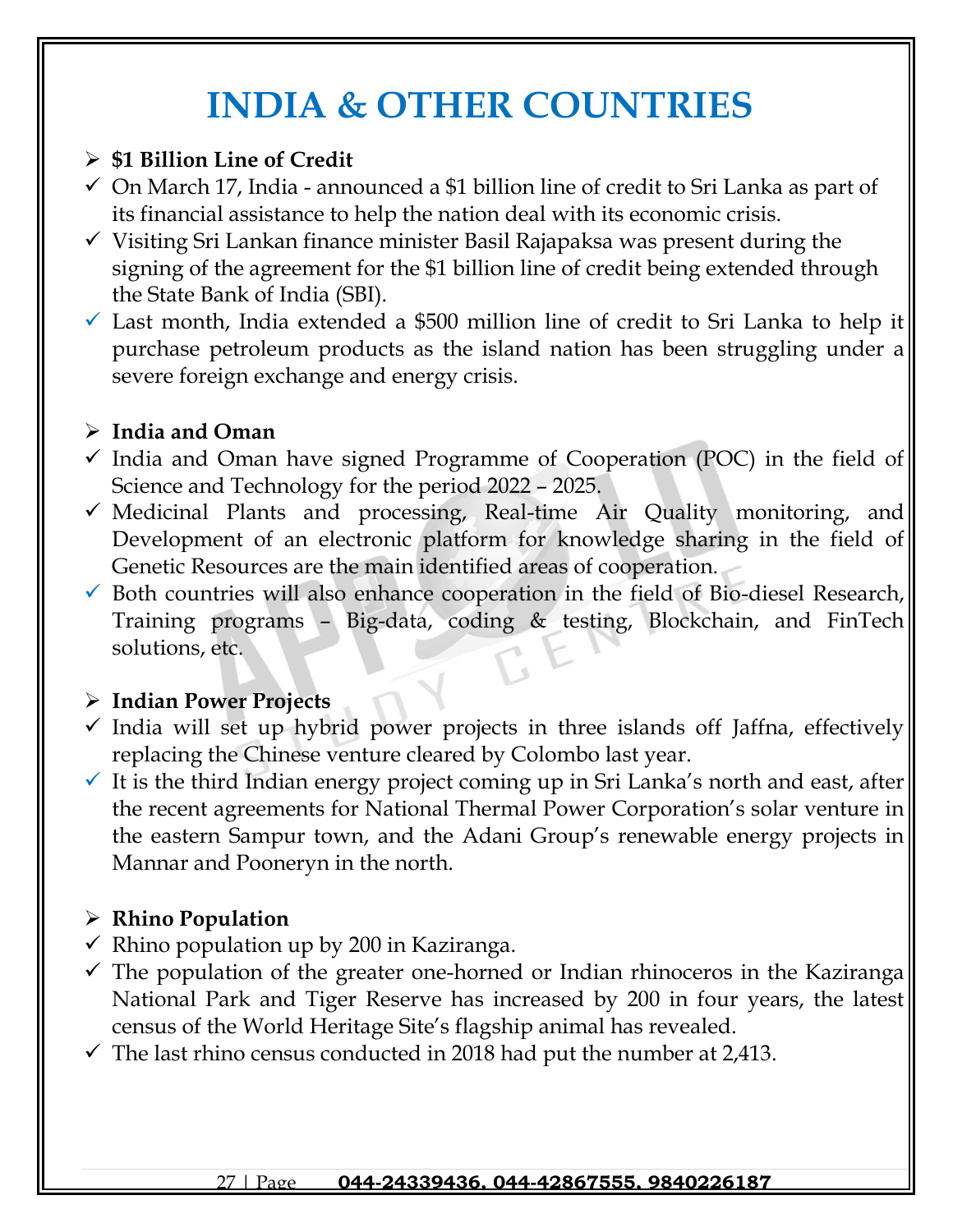# **CONFERENCES & SUMMITS**

### ➢ **Plastic Recycling and Waste Management**

- $\checkmark$  Minister of State for Micro, Small and Medium Enterprises, Bhanu Pratap Singh Verma inaugurated the International Summit 2022 on Plastic Recycling and Waste Management in New Delhi, on 4 Mar'22.
- $\checkmark$  It is being organized by the Ministry of MSME in association with The All-India Plastics Manufacturers' Association (AIPMA) from 4-5 March.

## ➢ **Virtual Summit of Quad Leaders**

- $\checkmark$  On 3rd March 2022, Prime Minister Narendra Modi participated in a virtual summit of Quad leaders, along with U.S. President Joe Biden, Australian Prime Minister Scott Morrison, and Japanese Prime Minister Fumio Kishida.
- $\checkmark$  The leaders reviewed the progress on Quad initiatives since the 2021 Quad Summit. The leaders agreed on accelerating the cooperation to achieve concrete outcomes by the summit in Japan.
- $\checkmark$  They discussed the developments in Ukraine, including the humanitarian implications.

## ➢ **Indo-Pacific Military Health Exchange (IPMHE)**

- $\checkmark$  Defence Minister Rajnath Singh virtually inaugurated the four-day Indo-Pacific Military Health Exchange (IPMHE) conference, on March 7, 2022.
- $\checkmark$  It is being co-hosted by Armed Forces Medical Services (AFMS) and US Indo-Pacific Command (USINDOPACOM).
- $\checkmark$  The theme of the conference is 'Military Healthcare in a Volatile, Uncertain, Complex and Ambiguous (VUCA) World'.

## ➢ **Imagining India @2047 through Innovation**

- $\checkmark$  For three days beginning Monday, young bureaucrats, academicians and entrepreneurs will discuss ways to propel India by the time the country celebrates its 100th year of Independence.
- $\checkmark$  The "Imagining India @2047 through innovation" being held from March 7 to 9 will have young academicians from the Indian Institute of Technology Madras and young entrepreneurs from the institute's incubation cell interacting with young bureaucrats.

## ➢ **Colombo Security Conclave**

 $\checkmark$  National Security Advisor, Ajit Doval – represented India at the 5th NSA-level Colombo Security Conclave meeting in Male on March 10, 2022.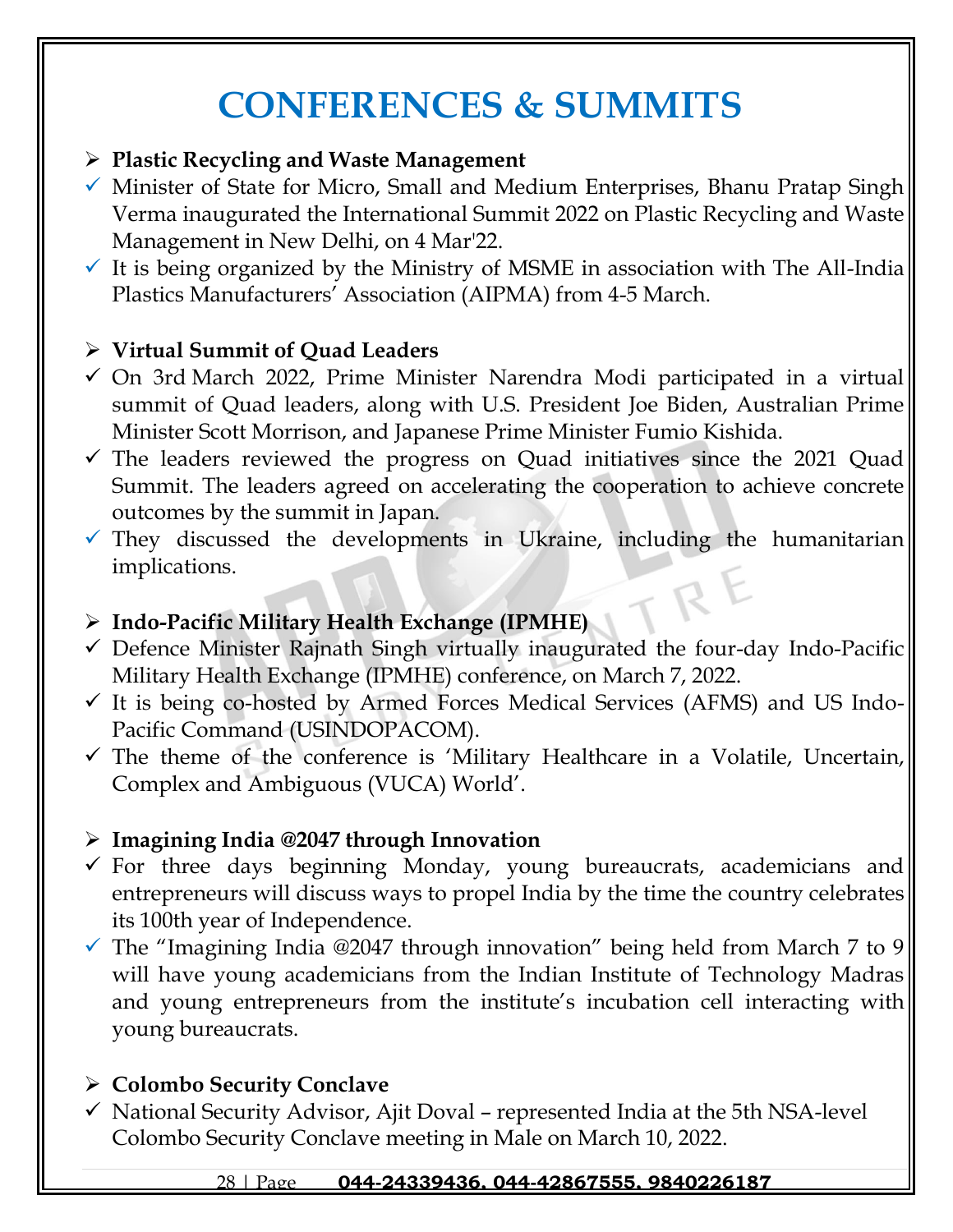✓ The Colombo Security Conclave identified five "pillars" of cooperation to strengthen regional security.

# ➢ **Ministerial Dialogue on Trade & Investment (MDTI)**

- $\checkmark$  On March 11, India and Canada held the fifth Ministerial Dialogue on Trade & Investment (MDTI) in New Delhi.
- $\checkmark$  Both the countries have now decided to expedite the negotiations for the India-Canada Comprehensive Economic Partnership Agreement (CEPA), as the FTA will be formally called, which was pending for a long time.

## ➢ **Pusa Krishi Vigyan Mela**

- ➢ The National Agricultural Science Fair, Pusa Krishi Vigyan Mela– organized at the Pusa Institute's Mela Ground in New Delhi concluded on March 11, 2022
- $\checkmark$  In the valedictory session, 36 farmers from across the country were awarded with IARI innovative farmer award of 2022.
- $\checkmark$  The main theme of the fair is "Self-reliant farmer through technical knowledge".

## ➢ **India Water Pitch-Pilot-Scale Start-up Challenge**

- ✓ On March 12, Union Minister of Housing and Urban Affairs, Hardeep Singh Puri - launched the 'India Water Pitch-Pilot-Scale Start-up Challenge' under the ministry's Atal Mission for Rejuvenation and Urban Transformation (AMRUT) 2.0
- $\checkmark$  The new initiative aims at empowering start-ups in the water sector to grow through innovation and design that will drive sustainable economic growth and generate employment opportunities.

# ➢ **Sahityotsav**

- ✓ Sahityotsav, the Festival of Letters of Sahitya Akademi concluded in New Delhi on March 15, 2022.
- $\checkmark$  The Festival of Letters 2022 is being celebrated to commemorate 75<sup>th</sup> anniversary of India's Independence.
- $\checkmark$  The festival featured a special corner to display the books related to India's Freedom Movement and other materials relevant to the 'Azadi Ka Amrit Mahotsav'.
- $\checkmark$  During the festival, the prestigious Sahitya Akademi Awards were presented to the 24 Award winners at Kamani Auditorium, New Delhi.

# ➢ **36 International Geological Congress (IGC)**

 $\checkmark$  36 International Geological Congress (IGC) will be held in New Delhi from 20 march. The theme of 36th IGC is "Geosciences: The Basic Science for a Sustainable Future".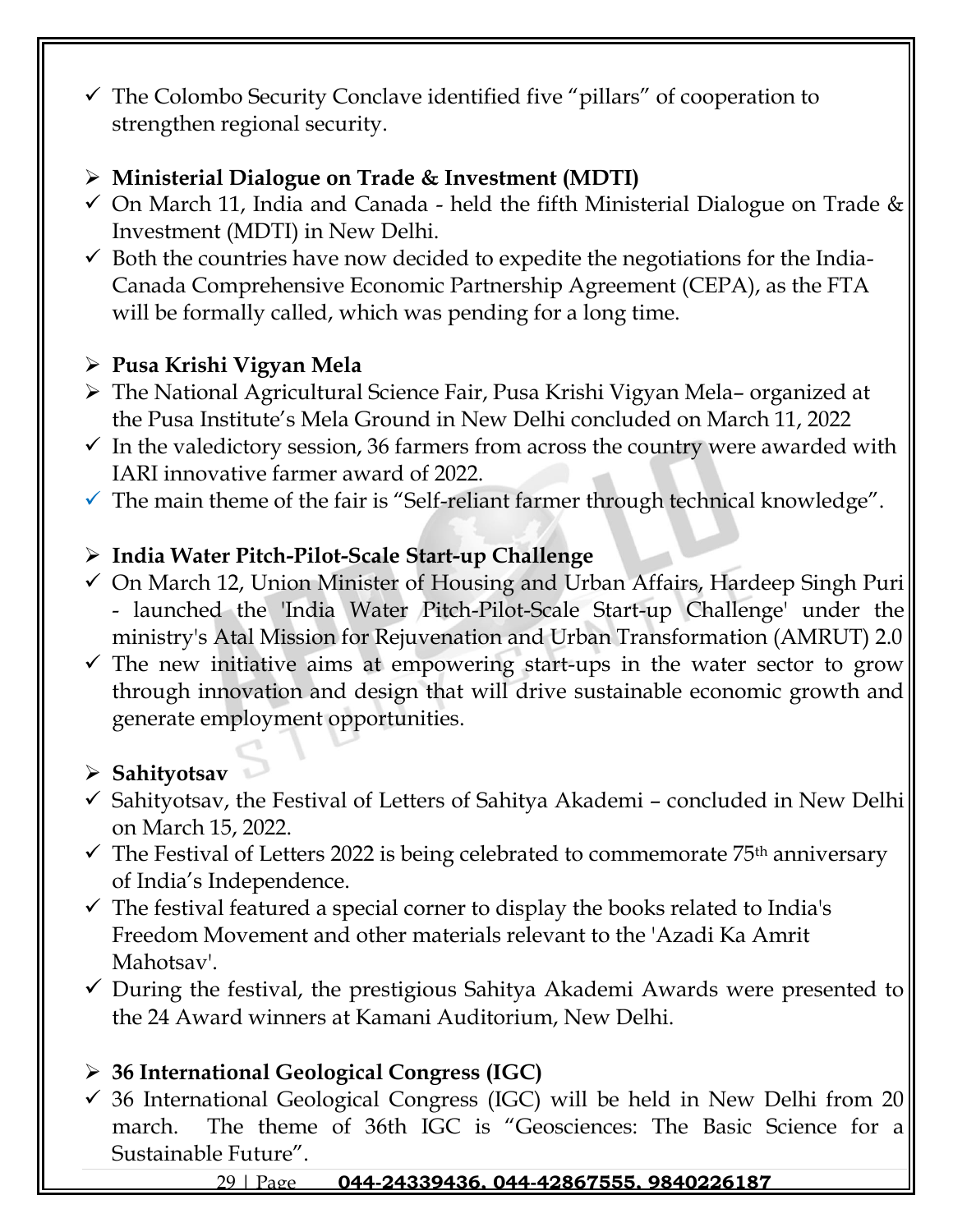$\checkmark$  36th IGC is a joint endeavor of Ministry of Mines, Ministry of Earth Sciences, Indian National Science Academy and Science Academies of Bangladesh, Nepal and Sri Lanka.

## ➢ **26th International Film Festival**

- $\checkmark$  The 26th International Film Festival of Kerala began in the state capital Thiruvananthapuram on March 18.
- $\checkmark$  The festival was inaugurated by Kerala chief minister Pinarayi Vijayan.
- $\checkmark$  During the inaugural ceremony, the CM presented the 'Spirit of Cinema' award to Kurdish filmmaker Lisa Calan
- $\checkmark$  Kurdish filmmaker Lisa Calan lost both her legs in an ISIS bombing in 2015 and now uses prosthetic legs.

## ➢ **India, Japan Annual Summit**

- ✓ India Japan Annual Summit held on 19 March in New Delhi.
- $\checkmark$  PM Modi and Prime Minister of Japan Kishida Fumio participated in 14th India Japan Annual Summit.
- $\checkmark$  14th India Japan Annual Summit was the first meeting of Mr Modi and Mr Kishida.

## ➢ **14th India-Japan Annual Summit**

- $\checkmark$  Japan's Prime Minister Fumio Kishida is on a two-day official visit to India from March 19 to 20.
- $\checkmark$  Kishida participated in the 14th India-Japan Annual Summit, besides holding bilateral talks with Prime Minister Narendra Modi
- $\checkmark$  This is Fumio Kishida's first such visit as Prime Minister and the Summit was the first meeting between the two leaders
- $\checkmark$  During the meeting, Kishida announced a plan to invest 5 trillion yen (\$42 billion) in India over five years.

## ➢ **India-Australia Virtual Summit**

- ✓ Prime Minister Narendra Modi and Prime Minister of Australia Scott Morrison held the 2nd India-Australia Virtual Summit on March 21.
- $\checkmark$  During the meeting, both leaders reviewed the multi-faceted relationship between the two countries and exchanged views on regional and global developments.
- $\checkmark$  Both the leaders expressed satisfaction at the progress made under the Comprehensive Strategic Partnership established during the 1st Virtual Summit in June 2020.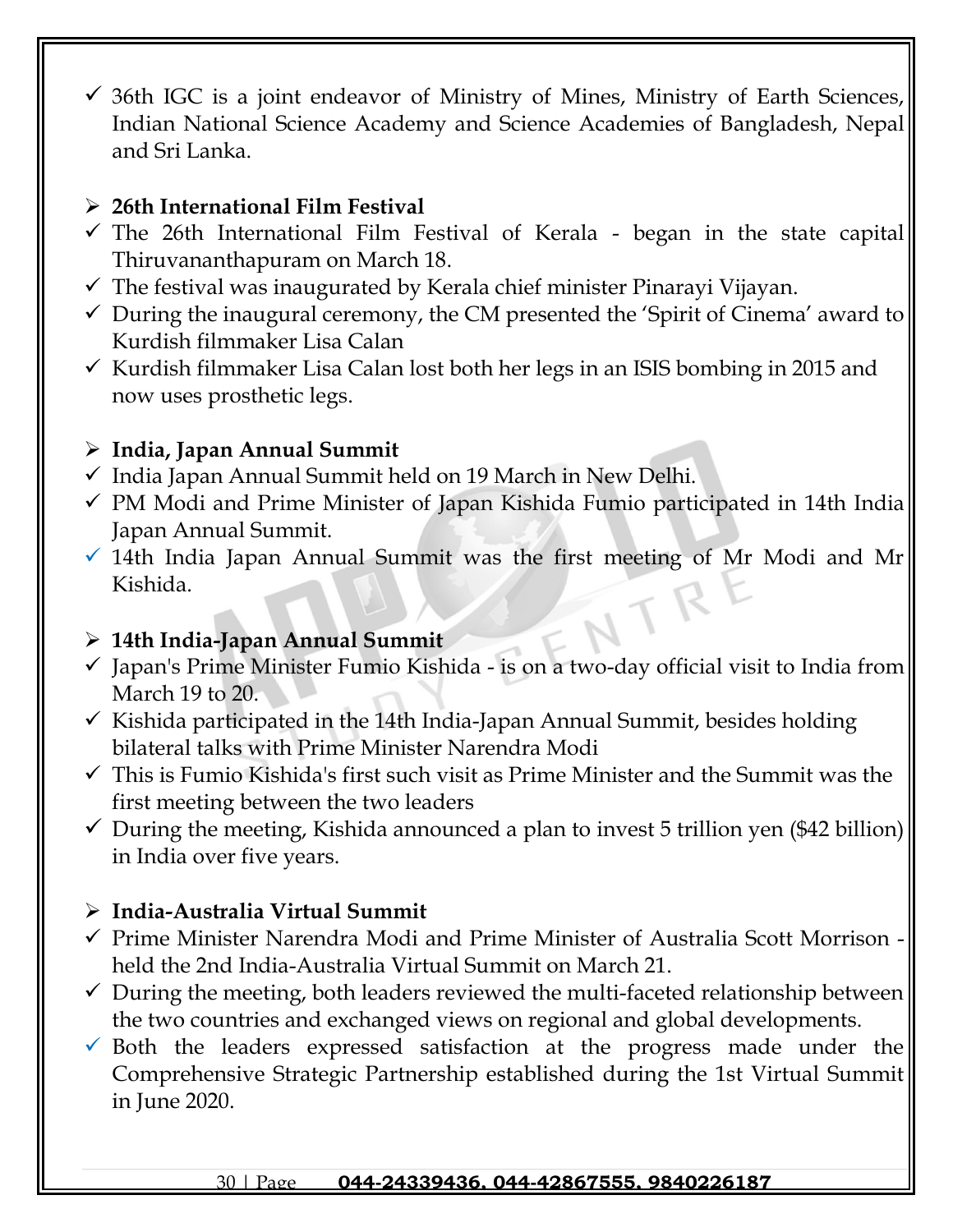### ➢ **WINGS INDIA 2022**

- $\checkmark$  Ministry of Civil Aviation (MOCA) and FICCI are jointly organizing Asia's largest event on Civil Aviation (Commercial, General and Business Aviation), titled 'WINGS INDIA 2022'.
- $\checkmark$  The event focuses on new business acquisition, investments, policy formation, and regional connectivity.
- $\checkmark$  The theme of the event: India@75: New Horizon for Aviation Industry.

### ➢ **Step-Up to End TB-World TB Day Summit**

- $\checkmark$  The "Step-Up to End TB-World TB Day Summit" was inaugurated by Dr. Mansukh Mandaviya, the Union Health Minister.
- $\checkmark$  This summit was organized on the occasion of World Tuberculosis Day.
- $\checkmark$  This summit will highlight India's National TB Elimination Programme's success and learnings.

#### ➢ **5th Bimstec Summit**

- ✓ Prime Minister Narendra Modi will attend the 5th Bimstec Summit which is being held in virtual mode by Sri Lanka on March 30.
- $\checkmark$  The summit is being hosted by Sri Lanka in its capacity as the chair of the BIMSTEC (Bay of Bengal Initiative for Multi-Sectoral Technical and Economic Cooperation).
- $\checkmark$  The theme of the Summit is "BIMSTEC-Towards a Resilient Region, Prosperous Economies and Healthy Peoples".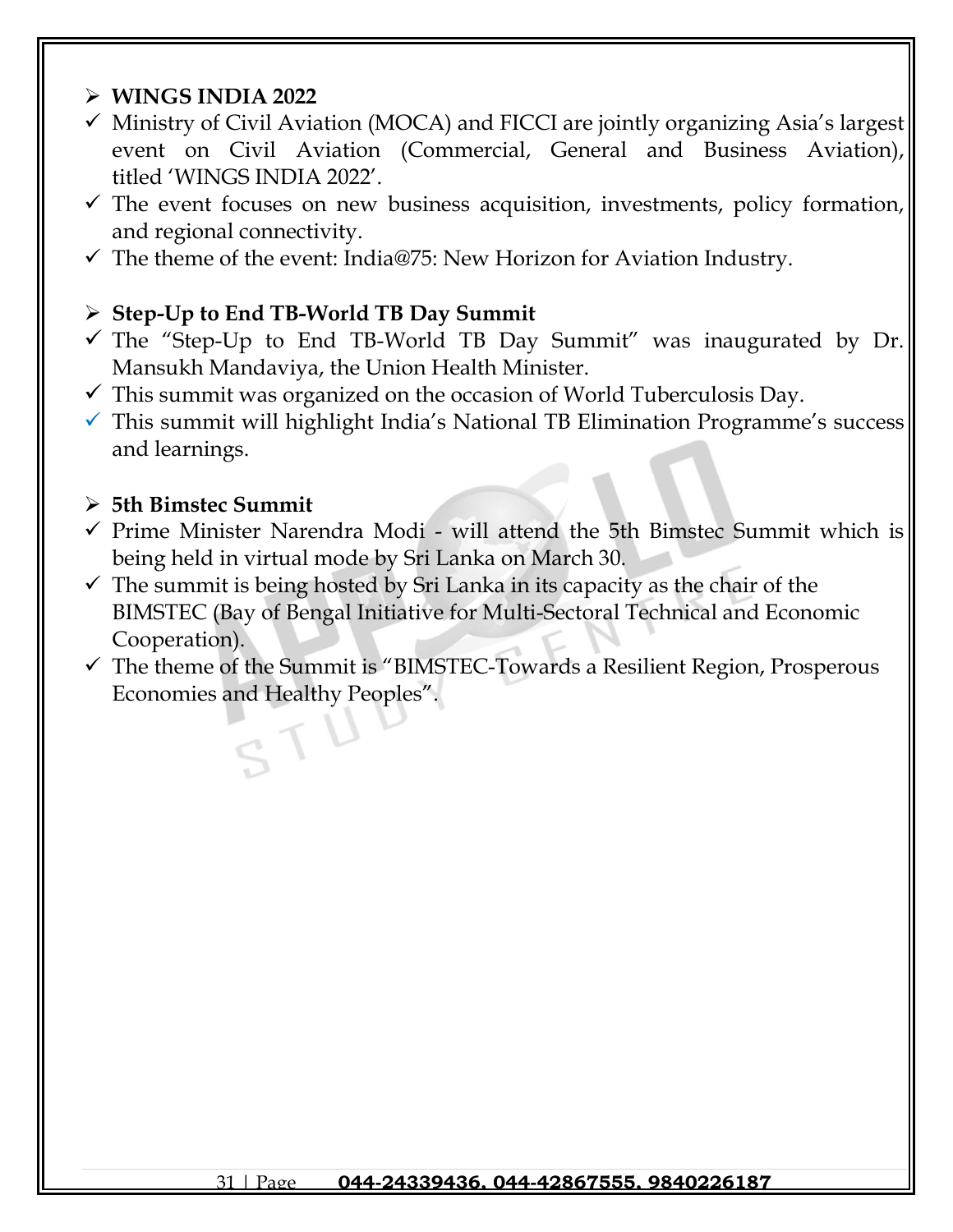# **DEFENCE**

## ➢ **India-US Military Cooperation**

- $\checkmark$  The 19th edition of India-US Military Cooperation Group (MCG) meeting was held in Agra, Uttar Pradesh on March 1-2, 2022.
- $\checkmark$  The India-US MCG is a forum established to progress defence cooperation between the countries through regular talks at the strategic and operational levels between headquarters, Integrated Defence Staff and the US IndoPacific Command.
- ➢ **Vayu Shakti**
- $\checkmark$  Indian Air Force (IAF) will conduct the Exercise Vayu Shakti that will take place at Pokharan range in Jaisalmer on March 7, 2022.
- $\checkmark$  Out of the 148 aircraft participating in the exercise this year, 109 will be fighter jets.

## ➢ **SLINEX**

- $\checkmark$  Ninth edition of Sri Lanka-India naval exercise SLINEX begins.
- ✓ 9th Sri Lanka-India Naval Exercise SLINEX began on 7 March 2022 in Visakhapatnam.
- $\checkmark$  The exercise will be conducted in two phases, the harbour phase at Visakhapatnam on March 7 and 8, followed by the sea phase on March 9 and 10 in the Bay of Bengal.

## ➢ **Dharma Guardian**

- $\checkmark$  Exercise Dharma Guardian, an annual exercise between Indian Army and Japanese Ground Self Defence Force - concluded at the Maratha Light Infantry Regimental Centre in Belgaum (Karnataka) on March 10.
- $\checkmark$  The exercise had commenced on February 27 at the Foreign Training Node of the Indian Army in Belgaum.

## ➢ **Rashtriya Indian Military College (RIMC)**

- $\checkmark$  For the first time in its 100-year history, Dehradun's Rashtriya Indian Military College (RIMC) – has announced its decision to admit girls.
- $\checkmark$  The RIMC takes students from Class VIII onwards and is regarded as a premier preparing ground for those aspiring to join the armed forces.
- $\checkmark$  The announcement was made by RIMC commandant Col Ajay Kumar at a function held in Dehradun on March 13 to mark the institution's 100<sup>th</sup> Founders' Day.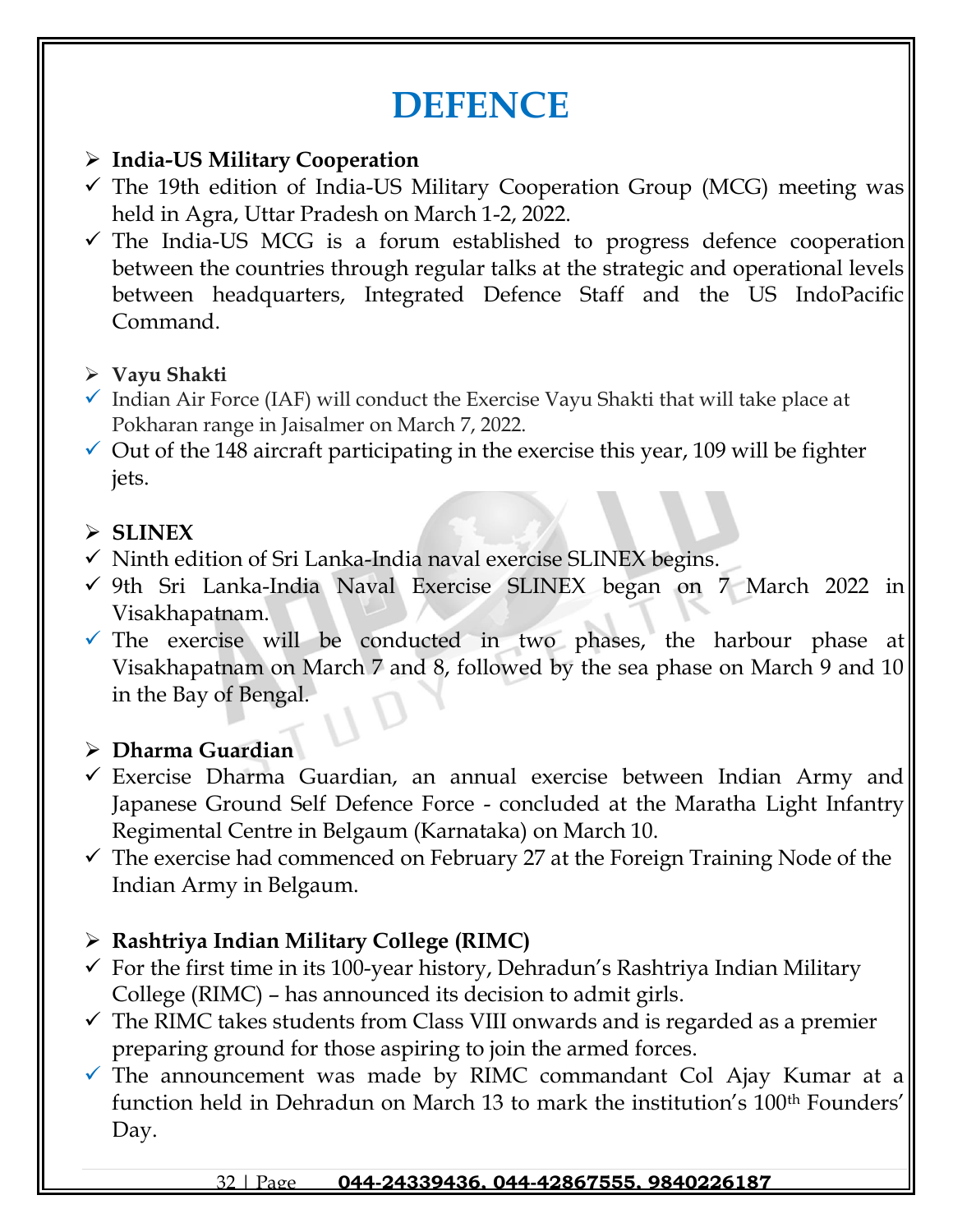## ➢ **[India Emerges as Largest Importer of Arms in 2017-21: SIPRI Report](https://www.gkseries.com/blog/india-emerges-as-largest-importer-of-arms-in-2017-21-sipri-report/)**

 $\checkmark$  The Stockholm International Peace Research Institute (SIPRI) released its latest report on Trends in International Arms Transfer, 2021, released in March 2022, reveals that India and Saudi Arabia had emerged as the largest arms importers of arms between 2017-21, each accounting for 11% of all global arms sales.

## ➢ **LAMITIYE- 2022 Joint Military Exercise**

- $\checkmark$  The Indian Army and the Seychelles Defence Forces (SDF) are holding the 9th Joint Military Exercise LAMITIYE-2022 at the Seychelles Defence Academy (SDA) in Seychelles from March 22 to March 31, 2022.
- $\checkmark$  The goal of the exercise is to share experiences gained during various operations against hostile forces in a semi-urban environment and enhance the capability to conduct joint operations.

### ➢ **Suraksha Kavach 2**

- $\checkmark$  On March 22, Joint Exercise Suraksha Kavach 2 was conducted between Indian Army and Maharashtra Police at Lullanagar, Pune.
- $\checkmark$  The aim of the exercise was to streamline the drills and procedures undertaken by Army and Police to counter any likely terrorist actions in Pune.

## ➢ **EX-DUSTLIK**

- $\checkmark$  The 3rd edition of joint training exercise between Indian and Uzbekistan armies, EX-DUSTLIK is being conducted at Yangiarik, Uzbekistan from 22 to 31 March 2022.
- $\checkmark$  The Indian contingent which comprises of a platoon strength of Grenadiers Regiment departed for the exercise area on 22 March 2022 to join the Uzbekistan Army contingent represented by troops of the North Western Military District.

## ➢ **IMEX-22**

- $\checkmark$  The maiden edition of Indian Ocean Naval Symposium (IONS) Maritime Exercise 2022 (IMEX-22) - was conducted at Goa and in Arabian Sea from March 26 to 30, 2022.
- $\checkmark$  The aim of the exercise was to enhance interoperability in Humanitarian Assistance and Disaster Relief (HADR) operations among member navies.
- $\checkmark$  The exercise witnessed participation of 15 out of the 24 member nations of IONS.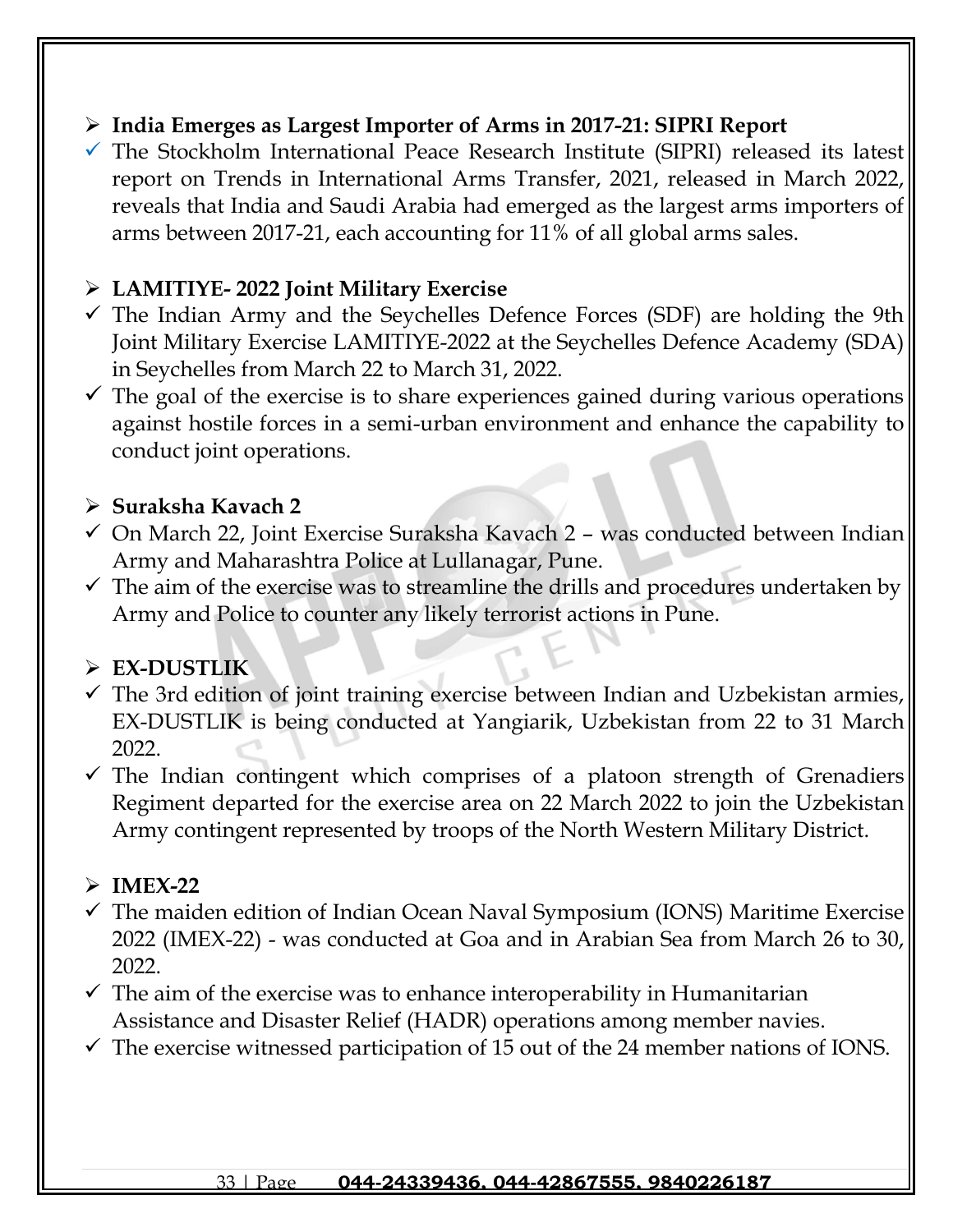# **ECONOMY**

## ➢ **India's Growth Estimate**

- $\checkmark$  On March 17, Moody's slashed India's growth estimate for the current year to 9.1% from 9.5% predicted earlier.
- $\checkmark$  As per the rating agency, Russia's invasion of Ukraine has significantly altered the global economic backdrop.
- $\checkmark$  Moody's Investors Service attributed the country's downgrade to High fuel and potentially high fertiliser costs.

## ➢ **India's Growth Forecast**

- $\checkmark$  Global ratings agency Fitch has slashed India's growth forecast to 8.5% for the fiscal year 2022-23 from its earlier projection of 10. 3%.
- $\checkmark$  The agency has cited the impact of surging energy prices against the backdrop of the war in Ukraine for the reduction in its projection
- $\checkmark$  It has increased the GDP growth forecast for FY22 to 8. 7%, up 0. 6 percentage point (pp) from the December estimate.

## ➢ **India's Exports reach \$400 Billion**

- $\checkmark$  India has achieved the target of 400 billion dollars of goods exports for the first time ever in March 2022.
- $\checkmark$  The exports in the financial year 2020-21 were USD 292 billion while the exports in 2021-22 are USD 400 billion with a 37 per cent rise.
- ✓ On March 7, the Commerce and Industry Minister also said that India's merchandise exports have reached USD 390 billion till March 14, 2022.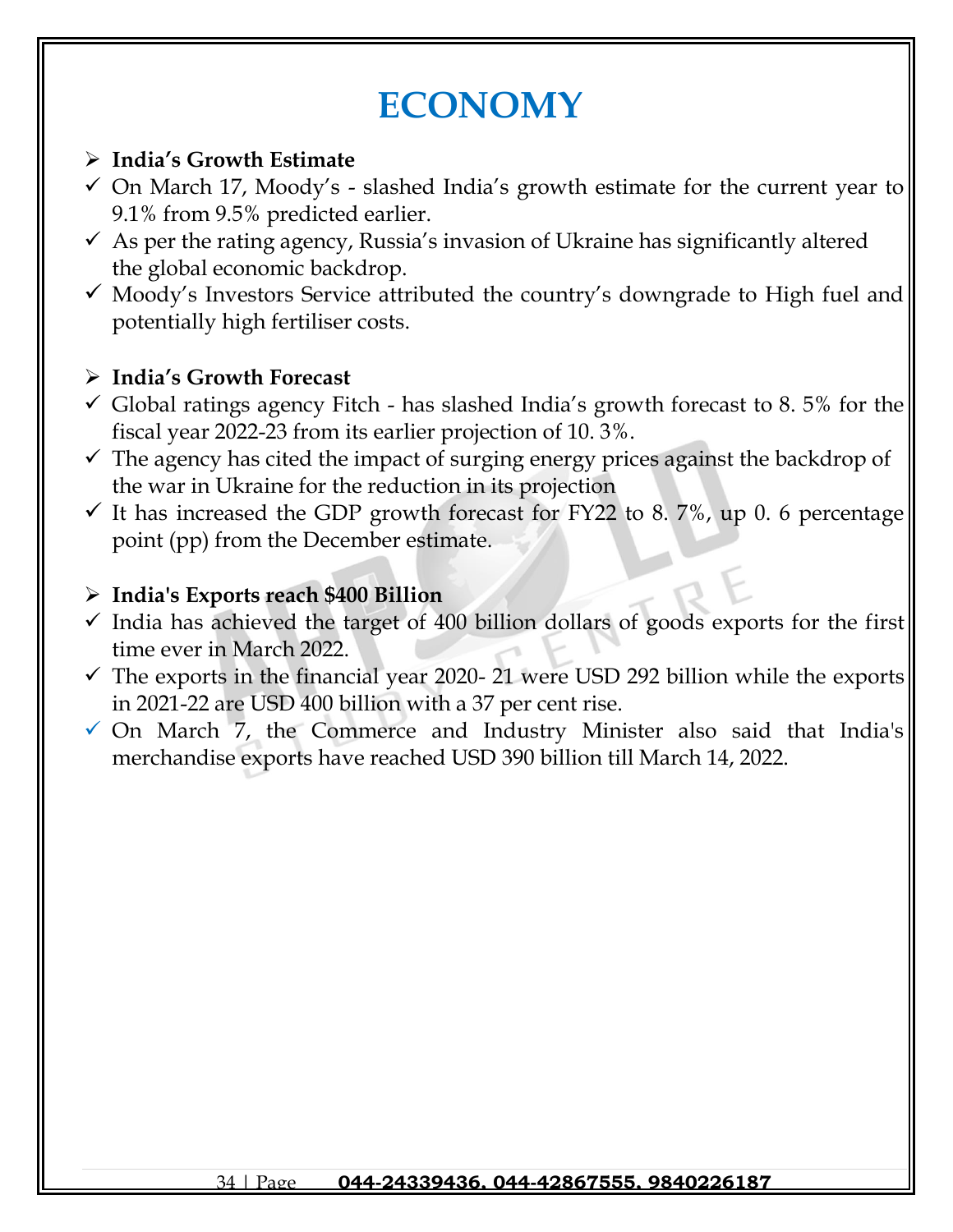# **APPOINTMENT**

## ➢ **Umamaheswaran R**

- $\checkmark$  The department of space (DoS) has appointed Umamaheswaran R, the current Isro scientific secretary, as the new director of the Human Space Flight Centre (HSFC).
- $\checkmark$  The HSFC is responsible for implementation of Gaganyaan and also to pursue activities for sustained human space flight missions.

## ➢ **Shefali Razdan Duggal**

- ✓ On March 11, US President Joe Biden nominated Shefali Razdan Duggal, a Democratic party activist and fund-raiser, as the US envoy to the Netherlands.
- $\checkmark$  Shefali, an immigrant to the US from Kashmir, India, is an experienced political activist, women's rights advocate, and human rights campaigner
- $\checkmark$  This is the first time a grassroots party activist has been nominated as ambassador to a major country.

TENTRE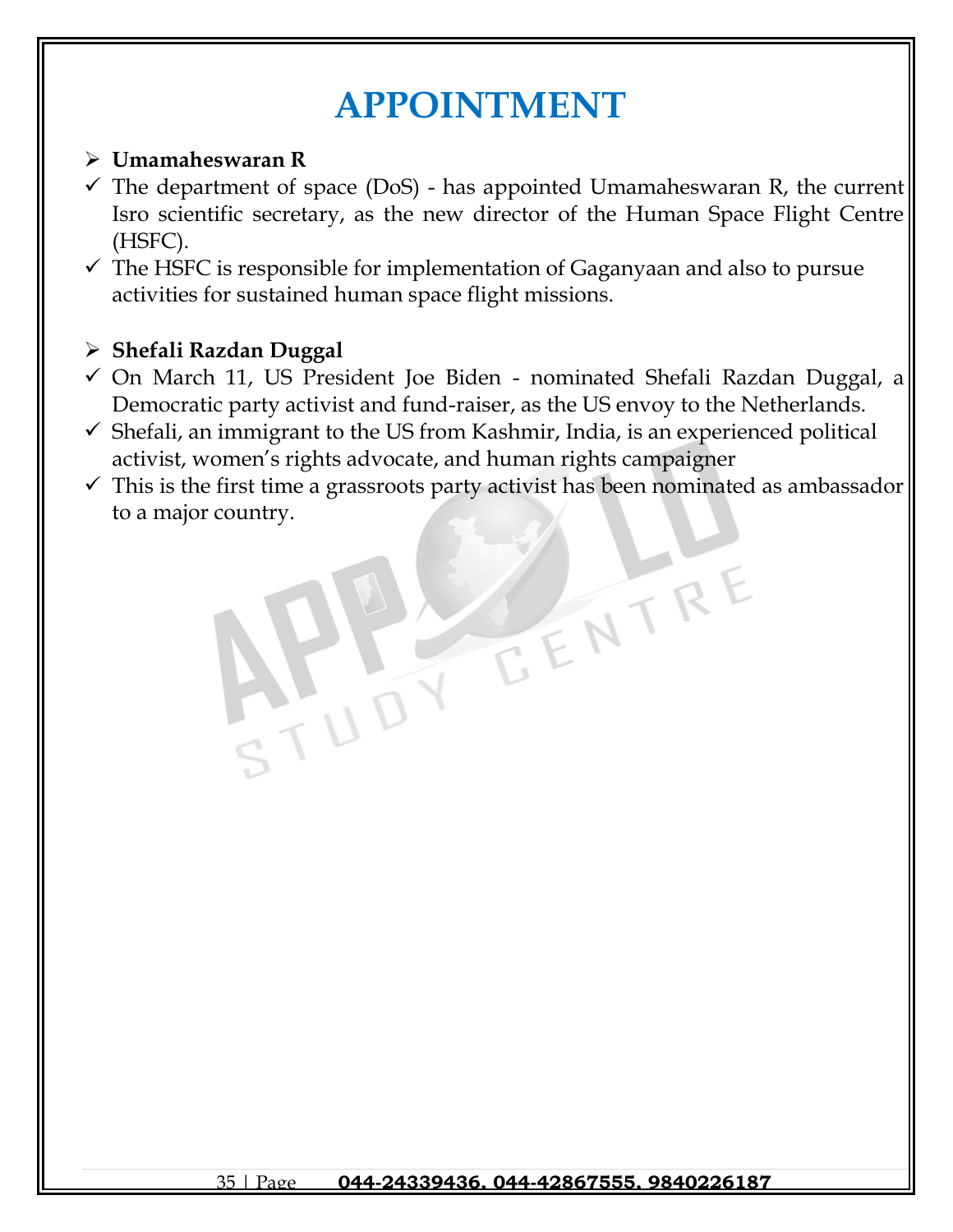# **AWARDS**

### ➢ **Professor Deepak Dhar**

- $\checkmark$  Professor Deepak Dhar has become first Indian to win Boltzmann Medal.
- $\checkmark$  He shares the medal with John J Hoefield of Princeton University.
- $\checkmark$  Professor Dhar is a physicist.
- $\checkmark$  Boltzmann Medal is given for contributions in the field of statistical physics.

## ➢ **Nari Shakti Puraskars**

- ✓ President Ram Nath Kovind conferred the Nari Shakti Puraskars on 29 outstanding individuals for 2020 and 2021 on March 8, International Women's Day.
- $\checkmark$  Twenty-eight awards -- 14 each for 2020 and 2021 -- were given to the women in recognition of their exceptional work towards women empowerment, especially the vulnerable and marginalised.

## ➢ **The Crossing**

- $\checkmark$  Indian-origin author Manjeet Mann has been shortlisted for her children's book 'The Crossing' for the UK's prestigious Yoto Carnegie Medal.
- $\checkmark$  Mann, a UK-based author, has been previously shortlisted for the prize for her debut children's novel 'Run, Rebel'.
- ✓ 'The Crossing' is her second novel and recently won the 2022 Costa Children's Book Award.

## ➢ **Devendra Jhajharia**

- ✓ Devendra Jhajharia has become the first para-athlete to receive the Padma Bhushan, the country's third-highest civilian award.
- $\checkmark$  He has won many Paralympic medals, including his first gold at the 2004 Paralympics in Athens.

# ➢ **Avani Lekhara**

- $\checkmark$  Avani Lekhara, a para-shooter, was also awarded the Padma Shri award in the sports category.
- $\checkmark$  She is the first Indian woman to win two Paralympic medals in the same Games.

## ➢ **Padma Awards**

✓ India's first Chief of Defence Staff, General Bipin Rawat, who died in a chopper crash in Tamil Nadu last year, Congress leader Ghulam Nabi Azad, Tata Sons chairman N. Chandrasekaran, former Comptroller and Auditor General Rajiv Mehrishi and the late Radheshyam Khemka were among 54 prominent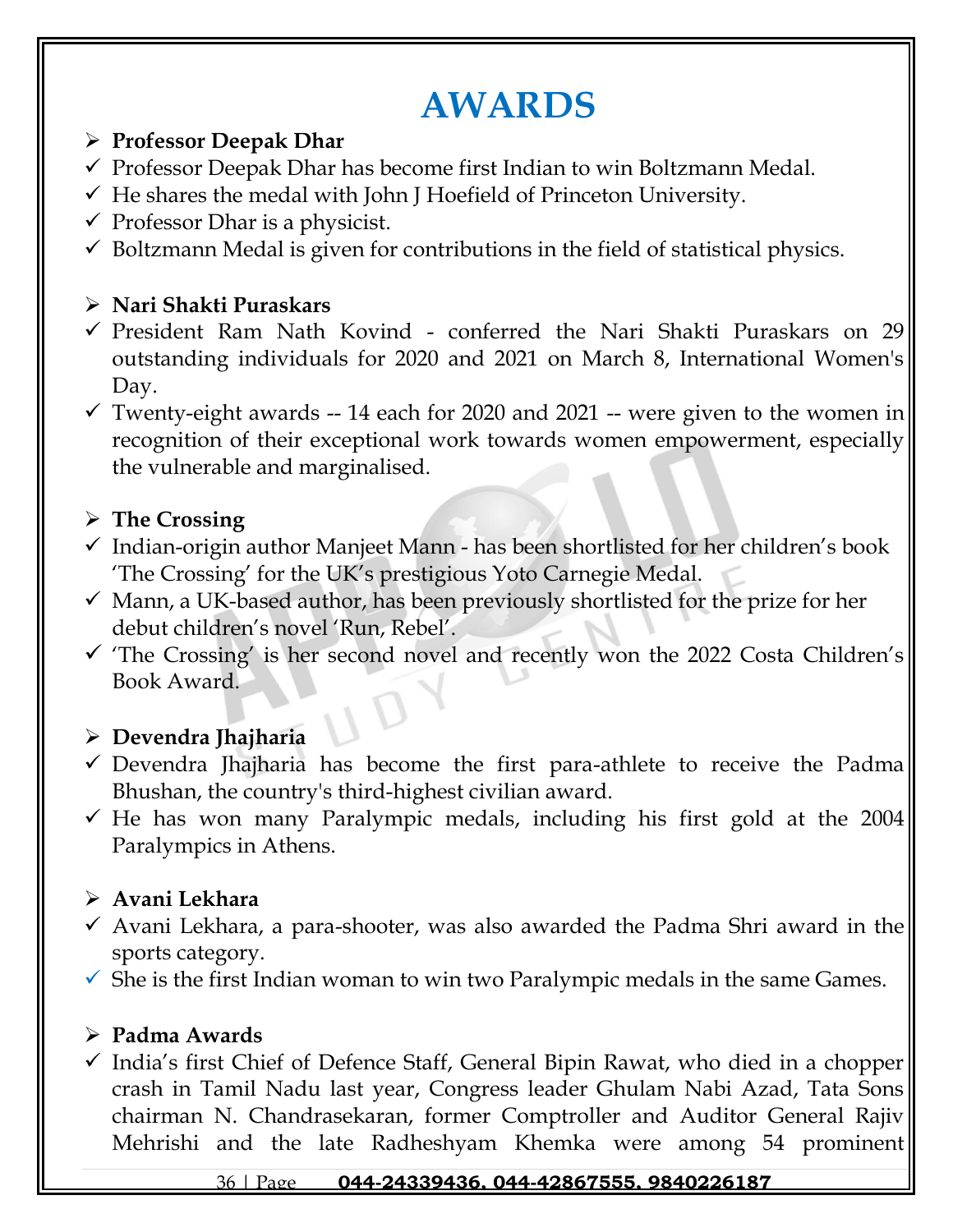personalities who were given the Padma awards by President Ram Nath Kovind on Monday.

 $\checkmark$  Many of the Padma awardees were "unsung heroes", including the 125-year-old yoga practitioner Swami Sivananda.

## ➢ **Abel Prize 2022**

- ➢ American mathematician, Dennis Parnell Sullivan has been announced as the winner of the Abel Prize 2022.
- $\checkmark$  The Prize was given to him "for his groundbreaking contributions to topology.
- $\checkmark$  Topology is a branch of mathematics that considers two objects of different shapes equivalent if they can be deformed into one another through shrinking, stretching and similar forces.
- $\checkmark$  This award is equivalent to 'Nobel' Prize in the field of Mathematics, as there is no Nobel Prize for mathematics.

## ➢ **94th Academy Awards**

- $\checkmark$  Indian-American producer Joseph Patel won an Oscar in the Best Documentary Feature category at the 94th Academy Awards held at the Dolby Theatre in Los Angeles on March 27, 2022.
- ✓ Patel along with co-producers David Dinerstein and Robert Fyvolent and director Ahmir 'Questlove' Thompson won the Oscar for 'Summer of Soul (…Or, When the Revolution Could Not Be Televised).'

## ➢ **BBC Indian Sportswoman of the Year award 2021**

- ✓ Weightlifter Mirabai Chanu has won the BBC Indian Sportswoman of the Year award for 2021 on 29 March 2022.
- $\checkmark$  Chanu became the first Indian weightlifter to win a silver medal at an Olympic Games, when she finished second in the 49kg category in Tokyo.

## ➢ **Stockholm Water Prize 2022**

- ✓ Professor Wilfried Brutsaert is awarded the Stockholm Water Prize 2022, for his important contribution in understanding the effects of climate change on our planet. Professor Brutsaert is the Professor Emeritus of Civil and Environmental Engineering at Cornell University, New York.
- $\checkmark$  Known as Mr. Evaporation, Professor Brutsaert is a leading expert on terrestrial evaporation and the author of "Evaporation into the Atmosphere", considered to be the standard work on the topic.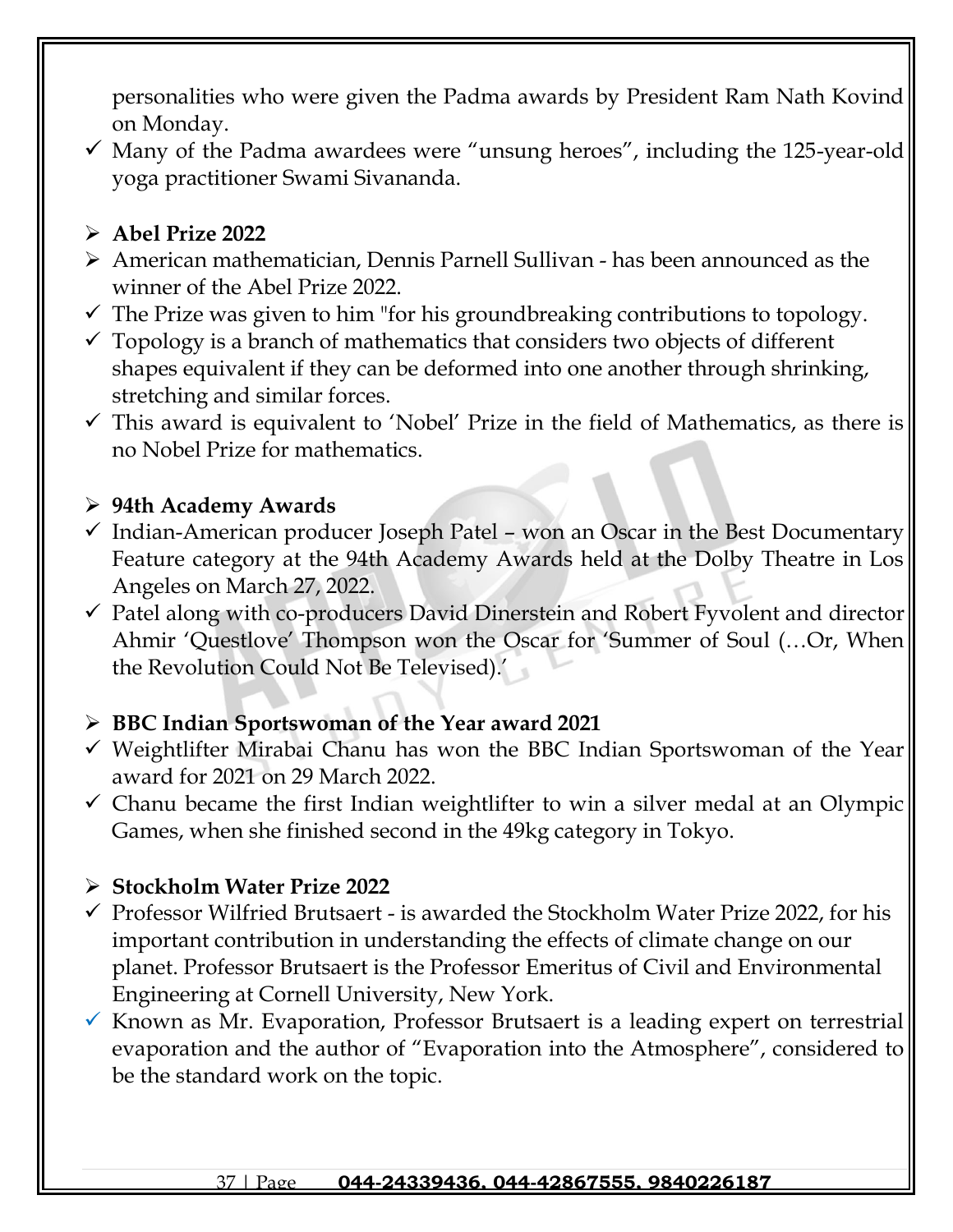# **PERSONALITIES**

## ➢ **Nishant Batra**

- $\checkmark$  Delhi-born Nishant Batra is setting up first 4G network on Moon for NASA.
- $\checkmark$  Batra will establish the first extra-terrestrial cellular mobility that could be extended further to connect future robotic and human missions in space, and even to Mars.
- $\checkmark$  He is leading the efforts to provide mobile connectivity to NASA's ambitious Artemis moon-landing program.

## ➢ **Jiya Rai**

- $\checkmark$  Jiya Rai, a 13-year-old autistic girl from Mumbai becomes the youngest and fastest female swimmer to swim the 29-kilometer Palk Strait in 13 hours and 10 minutes.
- $\checkmark$  During the achievement, Jiya broke the previous record that was held by Bula Chowdhary, who had covered the distance in 13 hours 52 minutes in 2004 when she was 34 years old.

# ➢ **Jiya Rai**

- ✓ Jiya Rai becomes world's youngest and fastest female swimmer to swim across Palk Strait. She swam from Talaimannar in Sri Lanka to Dhanuskodi in Tamil Nadu. She covered a distance of 29 km in 13 hours and 10 minutes. She is a 13 year old Maharashtra girl.
- $\checkmark$  She is suffering from Autistic spectrum disorder. Para-Swimming Federation of India conducted the event.

# ➢ **Jayati Ghosh**

- ✓ United Nations Secretary-General, Antonio Guterres has announced the appointment of Indian development economist Jayati Ghosh as a member of the UN's newly established Advisory Board on Effective Multilateralism.
- $\checkmark$  Jayati Ghosh is a Professor at the University of Massachusetts Amherst of USA.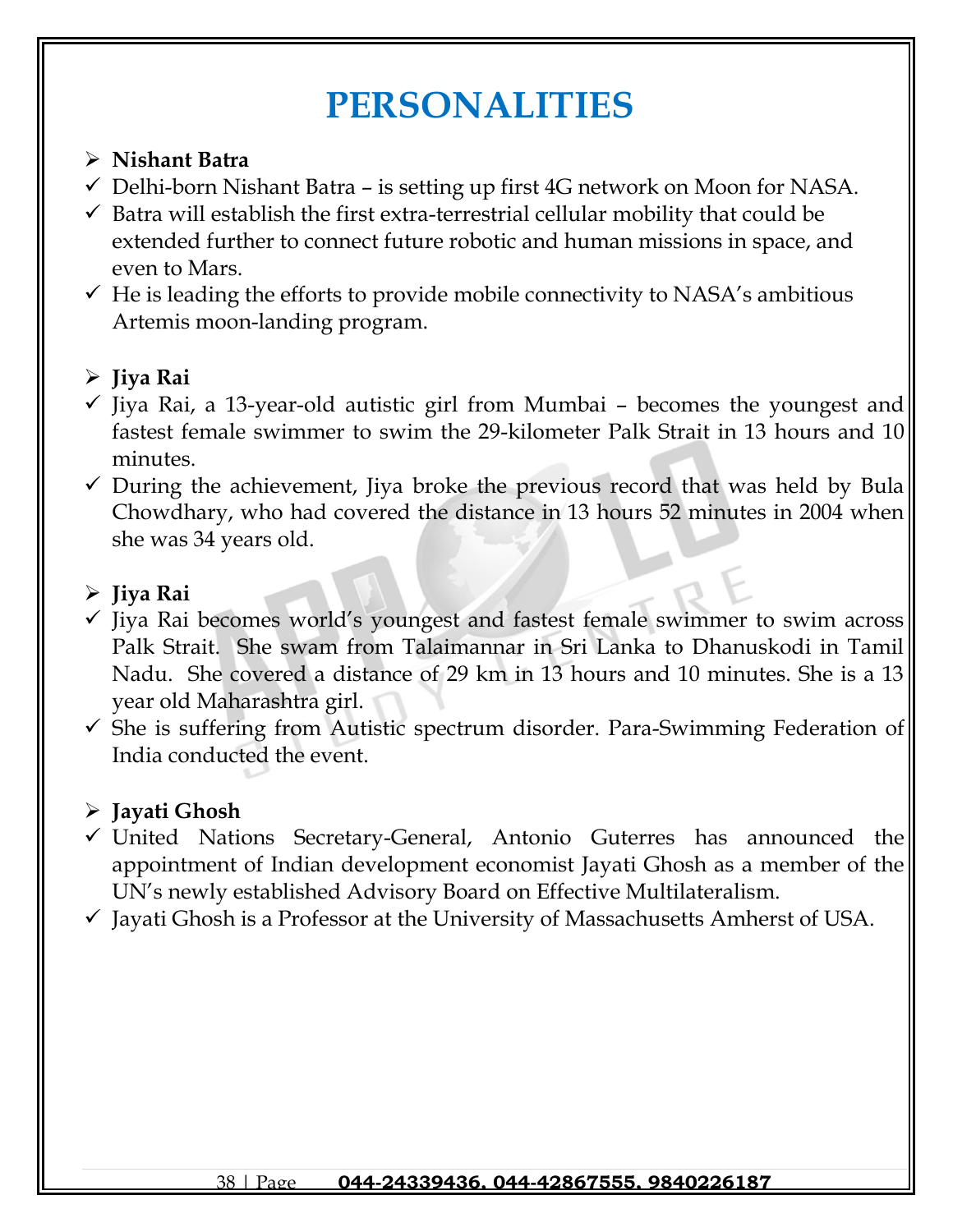# **BOOKS & AUTHORS**

## ➢ **Role of Labour in India's Development**

- ✓ Union Minister for Labour and Employment, Bhupender Yadav released a book titled 'Role of Labour in India's Development', on March 9 at New Delhi.
- $\checkmark$  The Book contains 12 articles written by eminent academicians and experts on the contribution of labour in India's development journey.
- $\checkmark$  The book has been launched as part of the 'Iconic Week' of the 'Azadi Ka Amrit Mahotsav', celebrating 75th year of India's Independence.

## ➢ **Modi@20**

- $\checkmark$  A book about Prime Minister's 20-year political career will be released soon.
- $\checkmark$  The book exclusively depicts the last 20 years of PM Modi's political career, from his tenure as the Chief Minister of Gujarat to the Prime Minister of India.
- $\checkmark$  BlueKraft Digital Foundation edited and compiled the book.

### ➢ **Climate Hazards e-book**

- ✓ The India Meteorological Department (IMD) launched an e-book, "Climate Hazards and Vulnerability Atlas of India - State: Tamil Nadu", in the city on Wednesday as part of the World Meteorological Day celebrations.
- $\checkmark$  S. Balachandran, Deputy Director-General of Meteorology, Chennai, said the eatlas would help disaster management agencies take preventive steps.

## ➢ **Indian Agriculture towards 2030**

- ✓ NITI Aayog, FAO Launch Book Titled 'Indian Agriculture towards 2030'.
- ✓ Union Minister of Agriculture and Farmers' Welfare (MoA&FW) Shri Narendra Singh Tomar released a book titled 'Indian Agriculture towards 2030' on 28 Mar'22.
- $\checkmark$  It was launched at an event organized by NITI Aayog and the Food and Agriculture Organization (FAO) of the UN.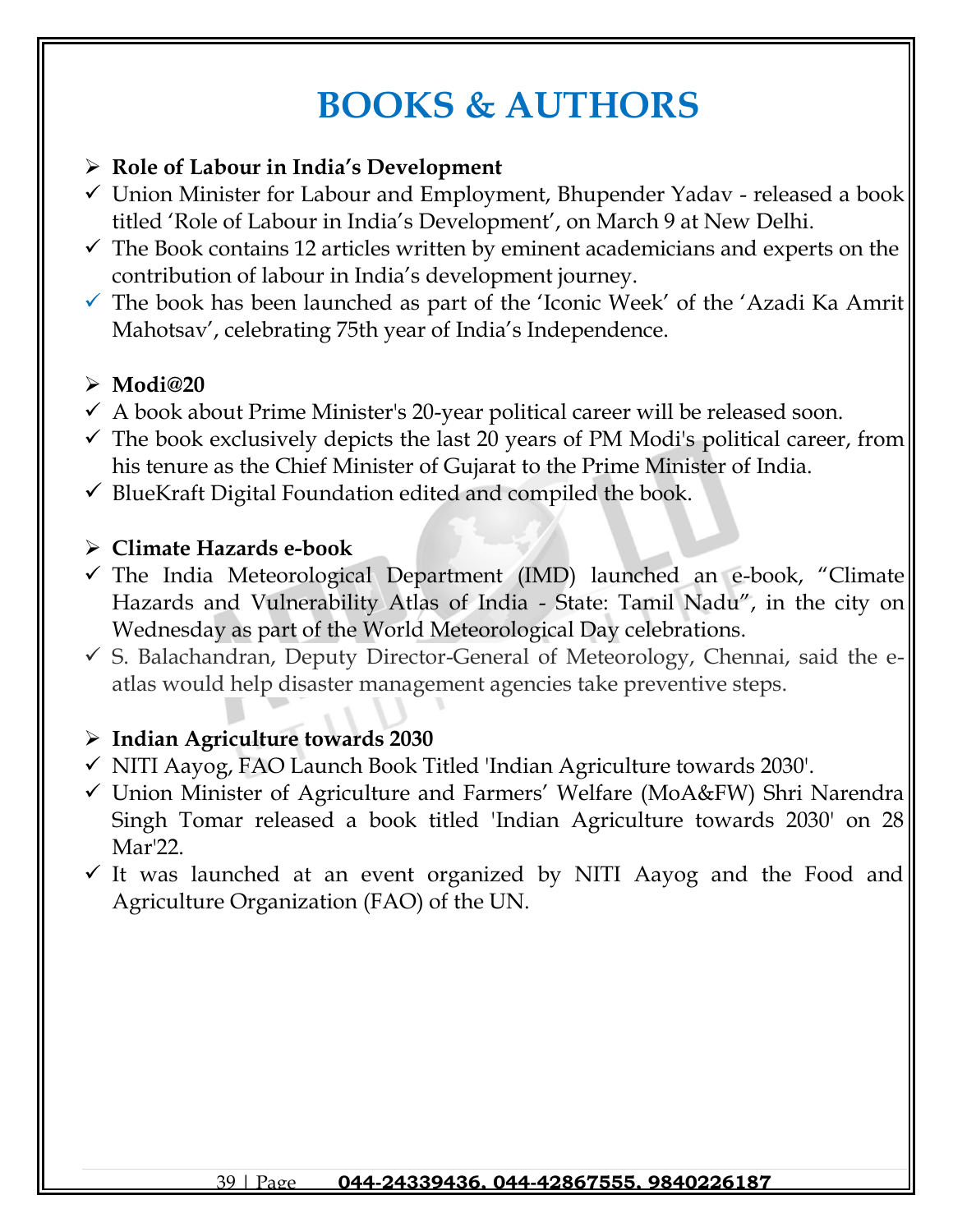# **SCIENCE, ENVIRONMENT & TECHNOLOGY**

## ➢ **Geostationary Operational Environmental Satellite (GOES-T)**

- $\checkmark$  NASA launched next generation weather satellite named Geostationary Operational Environmental Satellite (GOES-T) to monitor environment and climate.
- $\checkmark$  It will help National Oceanic and Atmospheric Administration in forecasting "hazardous weather conditions" like hurricanes, thunderstorms, floods, and fires in the western hemisphere.

## ➢ **Indigenous Anti-collision Technology 'Kavach'**

- ✓ Indian Railways has successful conducted anti-collision test of the 'Kavach' system, which is an indigenously developed system to avoid rail accidents. Kavach, an indigenously developed Automatic Train Protection (ATP) system, has been created to assist the Railways in achieving their goal of zero accidents.
- $\checkmark$  The Kavach will be the world's most cost-effective system for preventing train collisions.

### ➢ **Glycosmis Albicarpa**

- ✓ Scientists of Botanical Survey of India (BSI) discovered new gin berry species in Kanyakumari Wildlife Sanctuary. This berry species, named 'Glycosmis albicarpa' is endemic to the southern Western Ghats.
- $\checkmark$  Plants related to these taxonomic groups are utilized for their medicinal values and food.

## ➢ **Deep Ocean Mission**

- $\checkmark$  Ocean mission is aimed at studying climate conditions, monsoon patterns.
- $\checkmark$  India has plans to introduce eight deep ocean gliders that can travel 3,000 km-4,500 km, 48 deep Argo floats at 6,000-metre depth at 24 locations and another 150 wave drifters to strengthen the capacity of observations in the Indian Ocean as part of its 'Deep Ocean Mission'.

## ➢ **Acetabularia Jalakanyakae**

- $\checkmark$  Acetabularia jalakanyakae was discovered by Indian scientists from the Central University of Punjab in the Andamans archipelago. The scientists sighted the species in 2019 during their trip to Andamans.
- $\checkmark$  However, it was an arduous task to confirm its discovery. It took two years for scientists to sequence its DNA and confirm the species.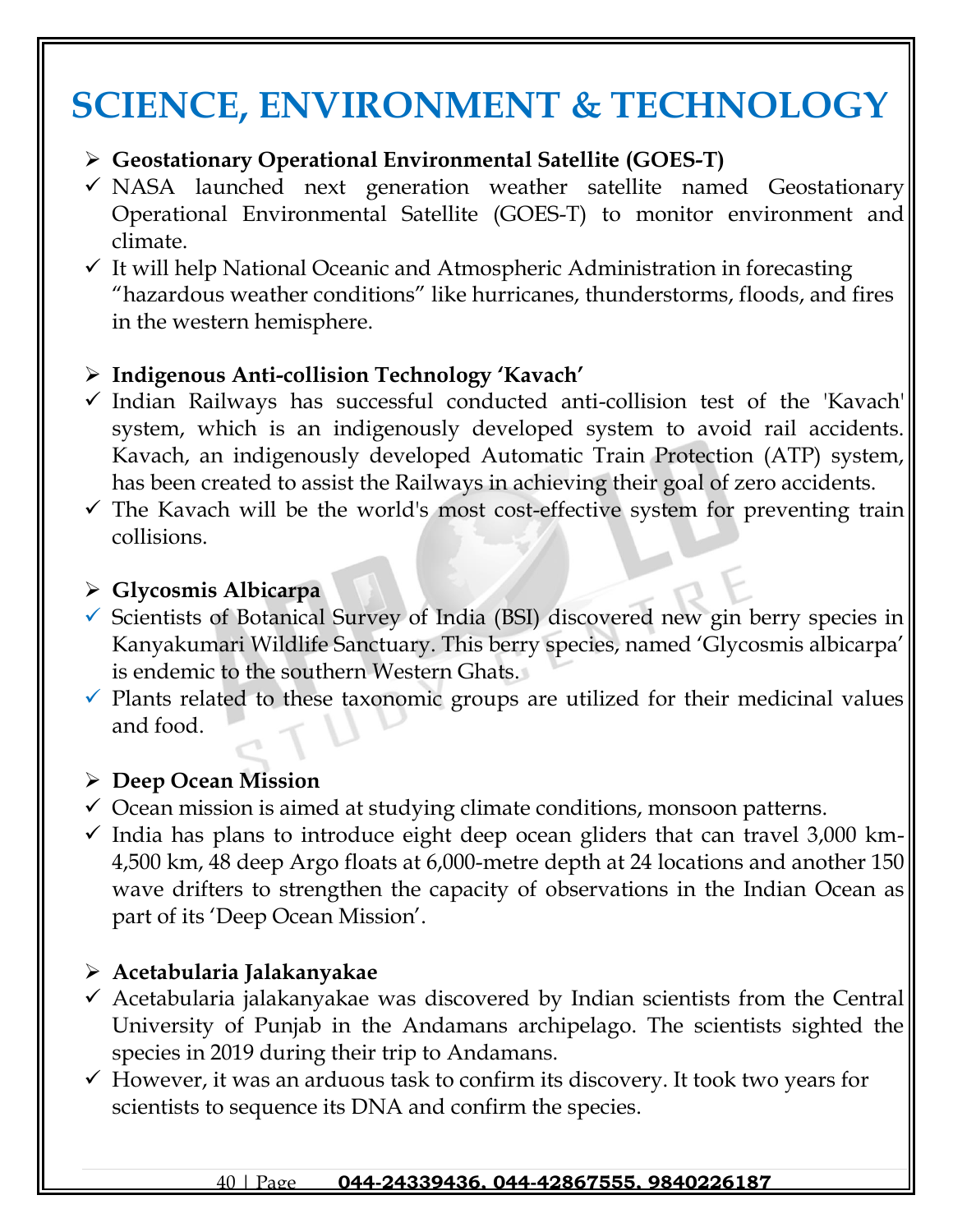# ➢ **Virtual Smart Grid Knowledge Center (SGKC)**

- $\checkmark$  As part of the Azadi ka Amrit Mahotsav Program, Union Minister for Power R.K. Singh launched the Virtual Smart Grid Knowledge Center (SGKC).
- ✓ POWERGRID established the Smart Grid Knowledge Center (SGKC) to demonstrate advance cutting-edge smart grid technologies.

# ➢ **Electrocatalyst System**

- $\checkmark$  Indian scientists have designed an electrocatalyst system for energy-efficient hydrogen production with the help of electrolysis of urea.
- $\checkmark$  The energy requirement for hydrogen production through water electrolysis can be reduced by 70% through urea electrolysis.
- $\checkmark$  Low-cost, earth-abundant Ni-based catalysts are widely applied for this process.

# ➢ **Vigil**

- $\checkmark$  The European Space Agency (ESA), introduced its new one-of-a-kind mission meant to protect the Earth from its nearest star.
- $\checkmark$  Named 'Vigil', the mission was launched in the mid-2020s with an aim to defend the planet from the violent outbursts from the Sun. ESA revealed that the mission was previously named "Lagrange" after the location the mission spacecraft will be sent but the name has been changed to Vigil which is derived from the Latin word 'vigilia' meaning wakefulness.

# ➢ **Tajuria Maculata**

- ✓ The Spotted Royal (Tajuria Maculata) butterfly was rediscovered again in the Nilgiris district.
- $\checkmark$  It has not been recorded in the Nilgiris for over a century. It was rediscovered by members of the Wynter-Blyth Association (WBA).

# ➢ **Glycosmis albicarpa**

- $\checkmark$  A team of scientists from the Botanical Survey of India has discovered a new gin berry species named Glycosmis albicarpa.
- $\checkmark$  It is discovered from the Kanyakumari Wildlife Sanctuary in Tamil Nadu.
- $\checkmark$  The species is endemic to the southern Western Ghats.
- $\checkmark$  The species belongs to the Orange family, Rutaceae.

# ➢ **Cyclone Asani**

- $\checkmark$  Cyclone Asani is likely to form over north Andaman Sea on March 21 and bring strong winds and heavy rainfall in the Andaman and Nicobar Islands.
- $\checkmark$  Asani will be the first cyclonic storm of this year in India.
- ✓ Cyclone Asani, meaning 'wrath' in Sinhalese language, has been named by Sri Lanka.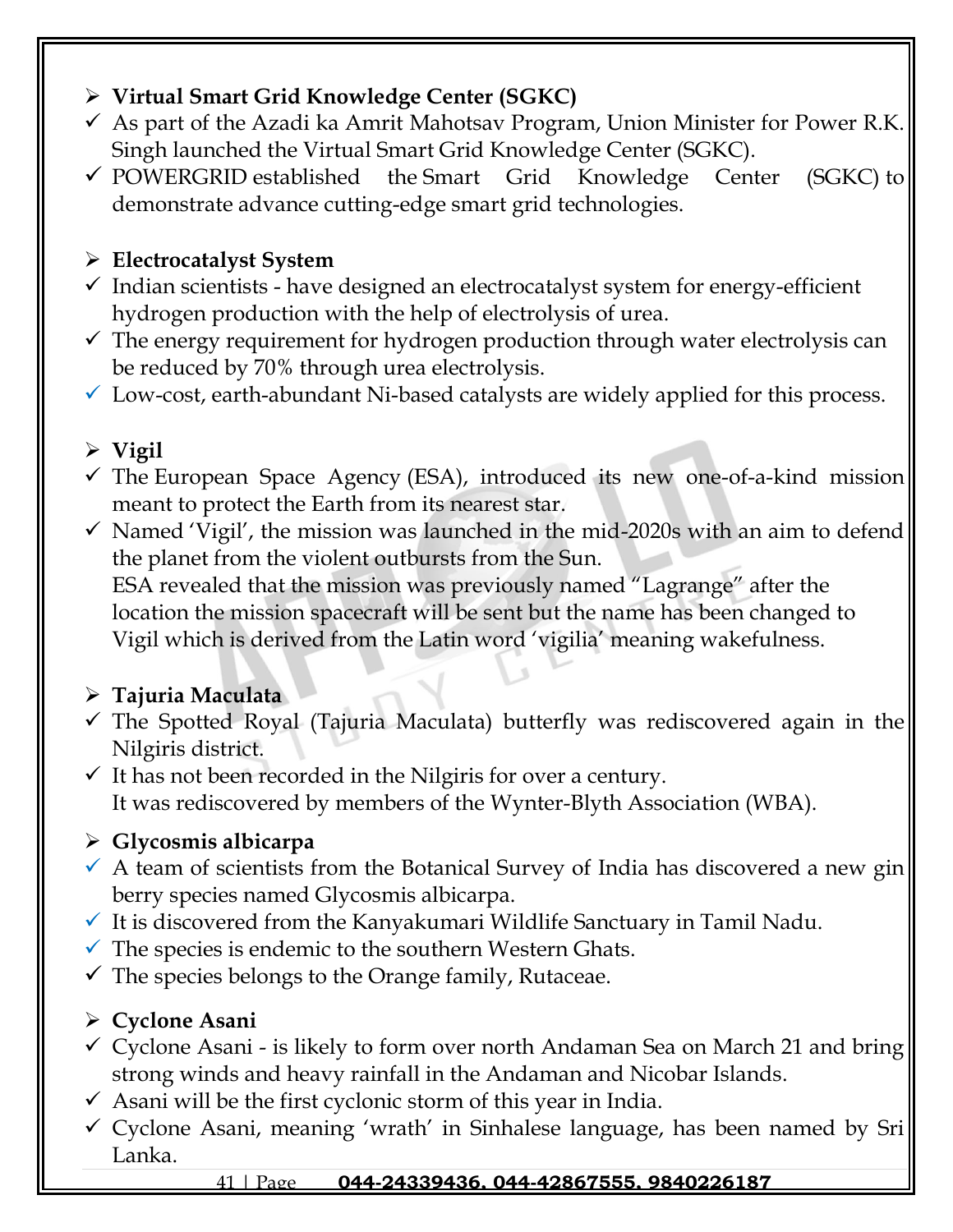# **SPORTS**

### ➢ **Southeast Asian Games**

- ✓ Vietnam is set to host the thirty-first Southeast Asian Games from 12 May 2022 to 23 May 2022.
- $\checkmark$  The Southeast Asian Games will feature 40 sports with 526 events, attracting around 10,000 participants.

## ➢ **ISSF World Cup 2022**

✓ India's Rhythm Sangwan and Anish Bhanwala - won the gold medal in the 25m rapid fire pistol mixed team event on the concluding day of the ISSF World Cup in Cairo on March 7.

 $\checkmark$  The Indian duo emerged victorious over Thailand in the gold medal match.

## ➢ **Grandiscacchi Cattolica International Open**

✓ Indian Chess Grandmaster SL Narayanan - won the Grandiscacchi Cattolica International Open in Cattolica, Italy on March 8 while R Praggnanandhaa ended second.

## ➢ **Shefali Razdan Duggal**

- ✓ On March 11, US President Joe Biden nominated Shefali Razdan Duggal, a Democratic party activist and fund-raiser, as the US envoy to the Netherlands.
- $\checkmark$  Shefali, an immigrant to the US from Kashmir, India, is an experienced political activist, women's rights advocate, and human rights campaigner
- $\checkmark$  This is the first time a grassroots party activist has been nominated as ambassador to a major country.

## ➢ **32nd Senior National Fencing Championships**

- $\checkmark$  Tamil Nadu's CA Bhavani Devi won individual gold in the women's sabre event at the 32nd senior National fencing championships in Amritsar.
- $\checkmark$  This was the Tokyo Olympian's 10th individual gold at the Nationals.
- $\checkmark$  Bhavani Devi became the first Indian fencer to represent the country at the Tokyo Olympics in July 2021.

# ➢ **FIDE Chess Olympiad**

- $\checkmark$  Mamallapuram, the temple town by the Bay of Bengal, 40 km away from Chennai - set to host the 44th FIDE Chess Olympiad later this year.
- $\checkmark$  The matches will take place in a five-star hotel close to the sea.
- $\checkmark$  The chess Olympiad is a biennial team tournament where teams from close to 190 nations compete over a period of two weeks.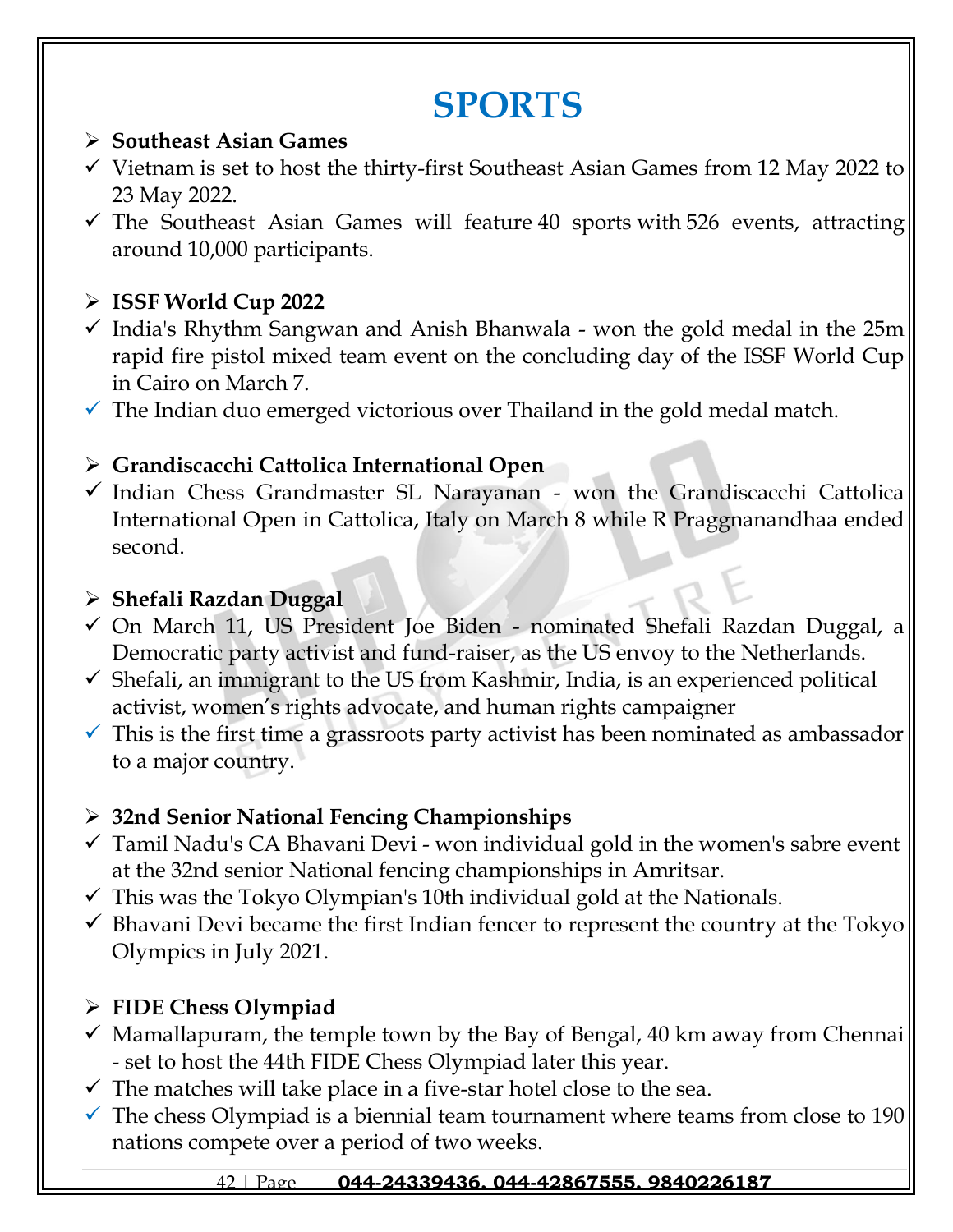## ➢ **Mondo Duplantis**

- ✓ Sweden's Mondo Duplantis broke his own world pole vault record at the World Indoor Championships in Belgrade on March 20.
- $\checkmark$  US-born Duplantis cleared 6.20 metres on the third time at the Stark Arena to improve by 1cm his previous best set two weeks ago in the same Serbian venue.

## ➢ **Swiss Open Super 300**

- $\checkmark$  P V Sindhu won the Swiss Open Super 300 badminton tournament in Basel, Switzerland on March 27.
- $\checkmark$  Playing her second successive final in the tournament, Sindhu, a double Olympic medallist, defeated fourth-seeded Thai Busanan Ongbamrungphan in straight sets for her maiden Swiss Open title at the St. Jakobshalle.

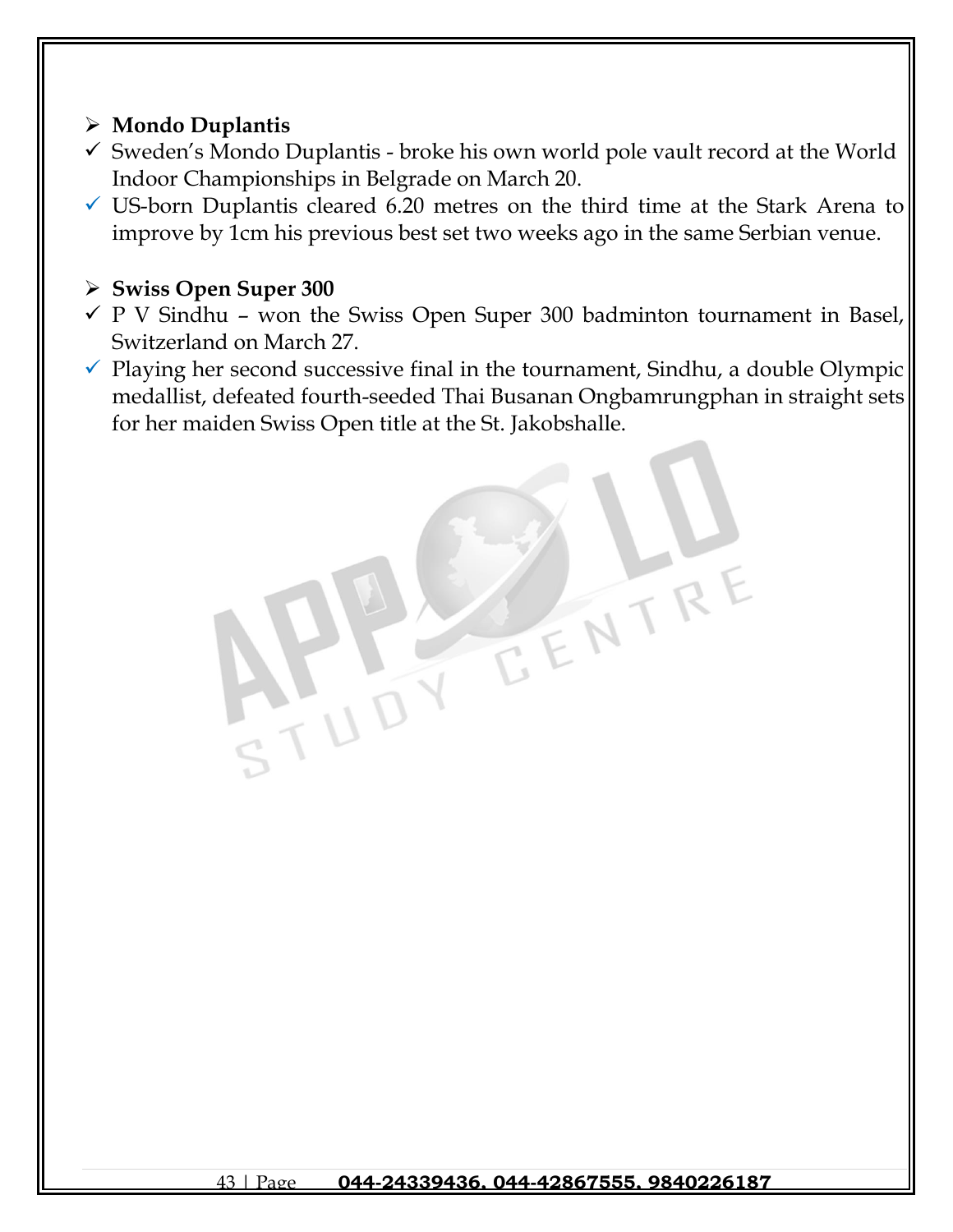# **OBITUARY**

### ➢ **Shane Warne**

- ➢ Australia's legendary legspinner Shane Warne passed away in Koh Samui, Thailand following a suspected heart attack on March 4 at the age of 52.
- $\checkmark$  Warne claimed 708 Test wickets in a 15-year career for Australia between 1992 and 2007, and was also an ODI World Cup winner in 1999.
- $\checkmark$  He was the second highest wicket taker in Test history and only Sri Lanka offspinner Muttiah Muralitharan has more wickets than him with 800 wickets.

## ➢ **S F Rodrigues**

- $\checkmark$  Former Indian Army Chief General S F Rodrigues died at 88.
- ✓ General Sunith Francis Rodrigues (retd) has passed away on 4th March 2022 at the age of 88. he headed the Indian Army between 1990 and 1993 and served as the governor of Punjab between 2004 and 2010.

### ➢ **Mina Swaminathan**

- $\checkmark$  Mina Swaminathan, distinguished chair, Gender and Development, at the M.S. Swaminathan Research Foundation and wife of illustrious agricultural scientist M S Swaminathan - passed away in Chennai at the age of 89 on March 14.
- $\checkmark$  Mina Swaminathan was a teacher-educator and writer on early childhood education (ECE).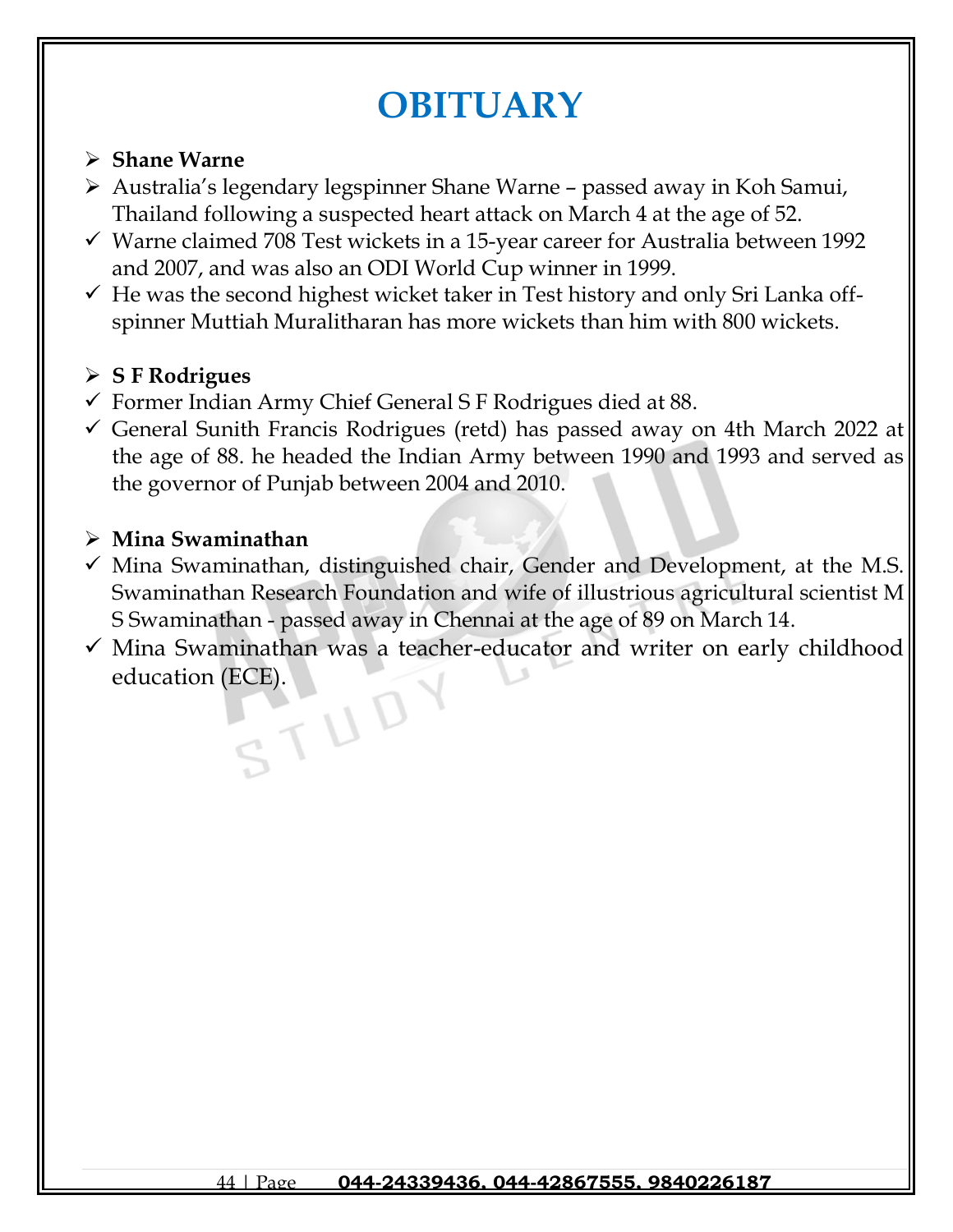# **REPORT**

## ➢ **Intergovernmental Panel on Climate Change (IPCC)**

- $\checkmark$  The Intergovernmental Panel on Climate Change (IPCC) of the United Nations  $\checkmark$ published the second instalment of its Sixth Assessment Report (AR6) on February 28 in Berlin.
- $\checkmark$  The report titled 'Climate Change 2022: Impacts, Adaptation and Vulnerability' focuses on the effects of climate change on ecosystems and society.
- $\checkmark$  It provides a detailed assessment of climate change impacts, risks and adaptation
- $\checkmark$  Releasing the report, UN Secretary General António Guterres pointed to the failure of climate leadership that has left nearly half of the world's population in the danger zone now.
- $\checkmark$  The risks range from farm, food, water, forest fires, health, transportation system and extinction of species.

## ➢ **National Gender Index**

- $\checkmark$  NITI Aayog is developing National Gender Index.
- $\checkmark$  National Gender Index will measure the gaps in gender equality and help the government in framing policy related to gender equality.
- $\checkmark$  It will be aligned to the framework of Sustainable Development Goals.
- $\checkmark$  It will act as a tool to measure the progress of states and Union Territories (UTs) on defined gender metrics.

## ➢ **Health Effects Institute (HEI)**

- $\checkmark$  Indians lose 1.51 years of their life to air pollution, behind only Egypt (2.11) years) and Saudi Arabia (1.91 years).
- $\checkmark$  This was revealed in the annual report titled 'State of Global Air analysis for the year 2020' released by the US-based Health Effects Institute (HEI) on March 3.
- $\checkmark$  According to the report, around 93% of India's population lives in areas where air pollution was nearly seven times of the World Health Organisation (WHO) standards.

## ➢ **Intergovernmental Panel on Climate Change**

- ✓ Intergovernmental Panel on Climate Change Working Group II's report titled 'Climate Change 2022: Impacts, Adaptation, and Vulnerability', has been released.
- $\checkmark$  It claims that escalated threats of floods and droughts will make India and Pakistan among the most vulnerable to climate change.
- ✓ Odisha, Assam, Meghalaya, Tripura, West Bengal, Bihar, Jharkhand, will get most severely affected.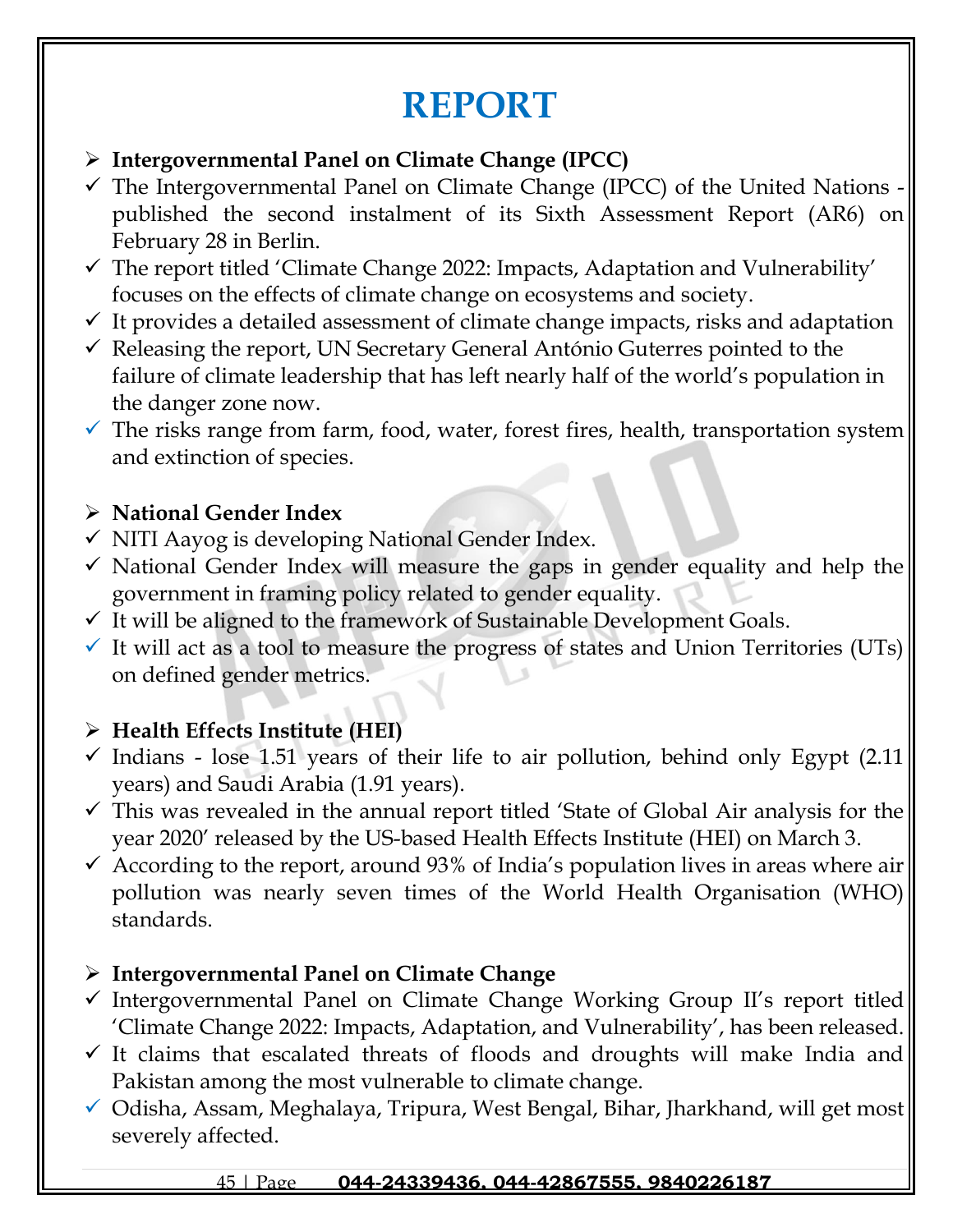## ➢ **Kerala Tops in Maternal, Child Health**

- $\checkmark$  Kerala has yet again emerged on top in maternal and child health, recording the lowest Maternal Mortality Ratio (MMR) of 30 (per one lakh live births) in the country.
- $\checkmark$  According to the latest Sample Registration System (SRS) special bulletin on maternal mortality in India (2017-19), brought out by the office of the Registrar General of India, Kerala's MMR has dropped by 12 points. The last SRS bulletin (2015-17) had put the State's MMR at 42 (later adjusting it to 43).

## ➢ **National MMR is 103**

- $\checkmark$  This puts Kerala way ahead of the national MMR of 103. Another State which has made significant gains is Maharashtra, whose MMR dipped from 55 to 38.
- $\checkmark$  This is an exciting moment for us, because Kerala has already achieved the target it had set for itself, based on the U.N. Sustainable Development Goals, of an MMR of 30 by 2020, that too, one year ahead.

## ➢ **2022 M3M Hurun Global Rich List**

- $\checkmark$  Mukesh Ambani is Asia's richest man with \$103 billion wealth.
- ✓ Reliance Industries Limited Chairman Mukesh Ambani is Asia's richest man with \$103 billion wealth, according to Global Rich List report compiled by research platform Hurun.
- $\checkmark$  Nykaa founder Falguni Nayar has become the newest billionaire in India.
- $\checkmark$  Adani Group Chairman Gautam Adani is the second richest man in India.

# ➢ **World's Happiest Country**

- $\checkmark$  Finland has been named the world's happiest country for the fifth year running, in an annual UN-sponsored index that again ranked Afghanistan as the unhappiest, followed closely by Lebanon.
- $\checkmark$  Serbia, Bulgaria and Romania recorded the biggest boosts in wellbeing. The largest falls in the World Happiness table, came in Lebanon, Venezuela and Afghanistan. Lebanon, which is facing economic meltdown, fell to second from last on the index of 146 nations, just below Zimbabwe.
- ✓ India is ranked 136th. 135th Sierra Leone, 137th Burundi.

## ➢ **World Air Quality Report 2021**

- $\checkmark$  Delhi most polluted capital.
- $\checkmark$  Sixty-three of the world's 100 most polluted cities are in India, according to the World Air Quality Report 2021, prepared by Swiss organisation IQAir, released on 22 March.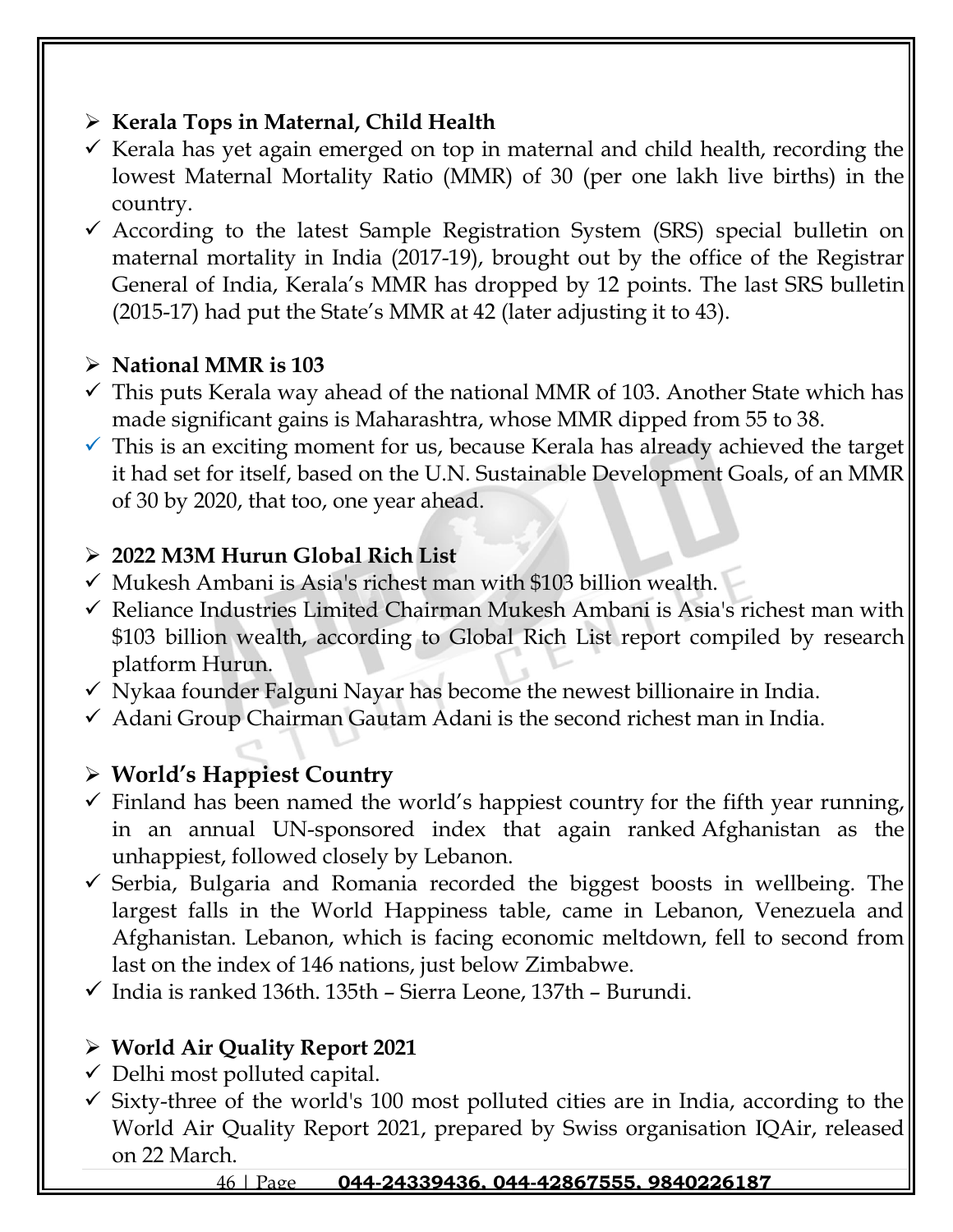- ✓ Delhi remains the most polluted capital city in the world for the fourth consecutive year.
- $\checkmark$  The report said Delhi tops the list of capitals with the highest average annual PM2.5 concentration followed by Dhaka, Bangladesh.

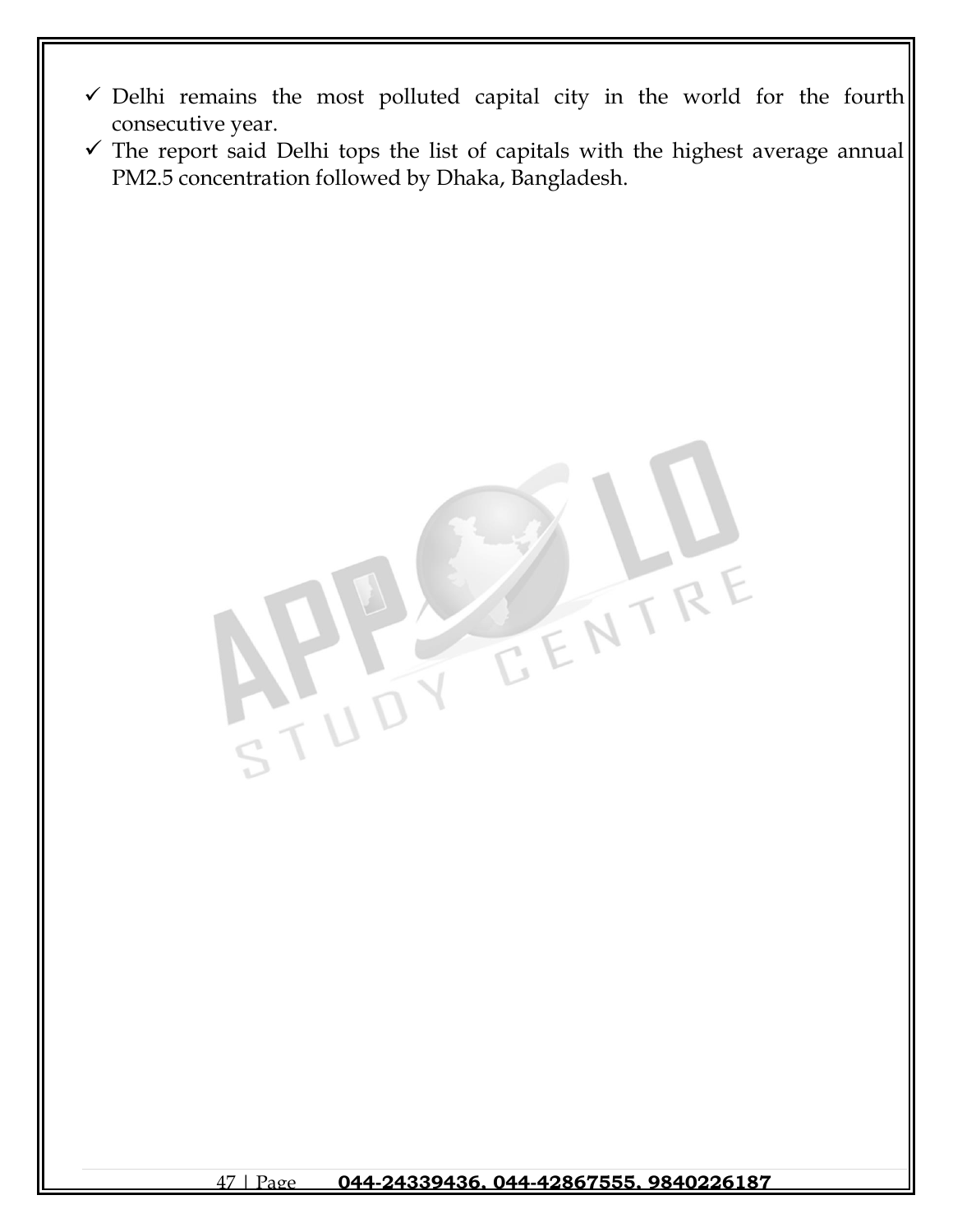# **RANKING**

- ➢ **Knight Frank Wealth Report 2022**
- $\checkmark$  According to Knight Frank's 2022 Wealth Report, India ranked third in billionaire population globally.
- $\checkmark$  The top five countries in billionaire population are the United States, China, India, Germany and Russia.

## ➢ **Export Competitiveness Index (EPI)**

- $\checkmark$  Gujarat has emerged as the top state in the Niti Aayog's 2021 export competitiveness index (EPI) for the second time in a row followed by Maharashtra and Karnataka.
- $\checkmark$  These states are among the top states in the export contribution of more than 50% in India in 2020-21.
- $\checkmark$  Maharashtra, Gujarat, Karnataka, Tamil Nadu, and Telangana contribute 75% of India's overall exports, according to the final EPI report released on March 25.

## ➢ **Annual Frontier Report, 2022**

- $\checkmark$  Moradabad in Uttar Pradesh is the second-most noise polluted city globally, according to the recent 'Annual Frontier Report, 2022' published by the United Nations Environment Programme (UNEP).
- $\checkmark$  The city recorded noise pollution of 114 decibels at its highest (dB) in 2021, said the report.
- $\checkmark$  The report ranked 61 cities around the world, of which Dhaka tops with a noise pollution level of 119 dB.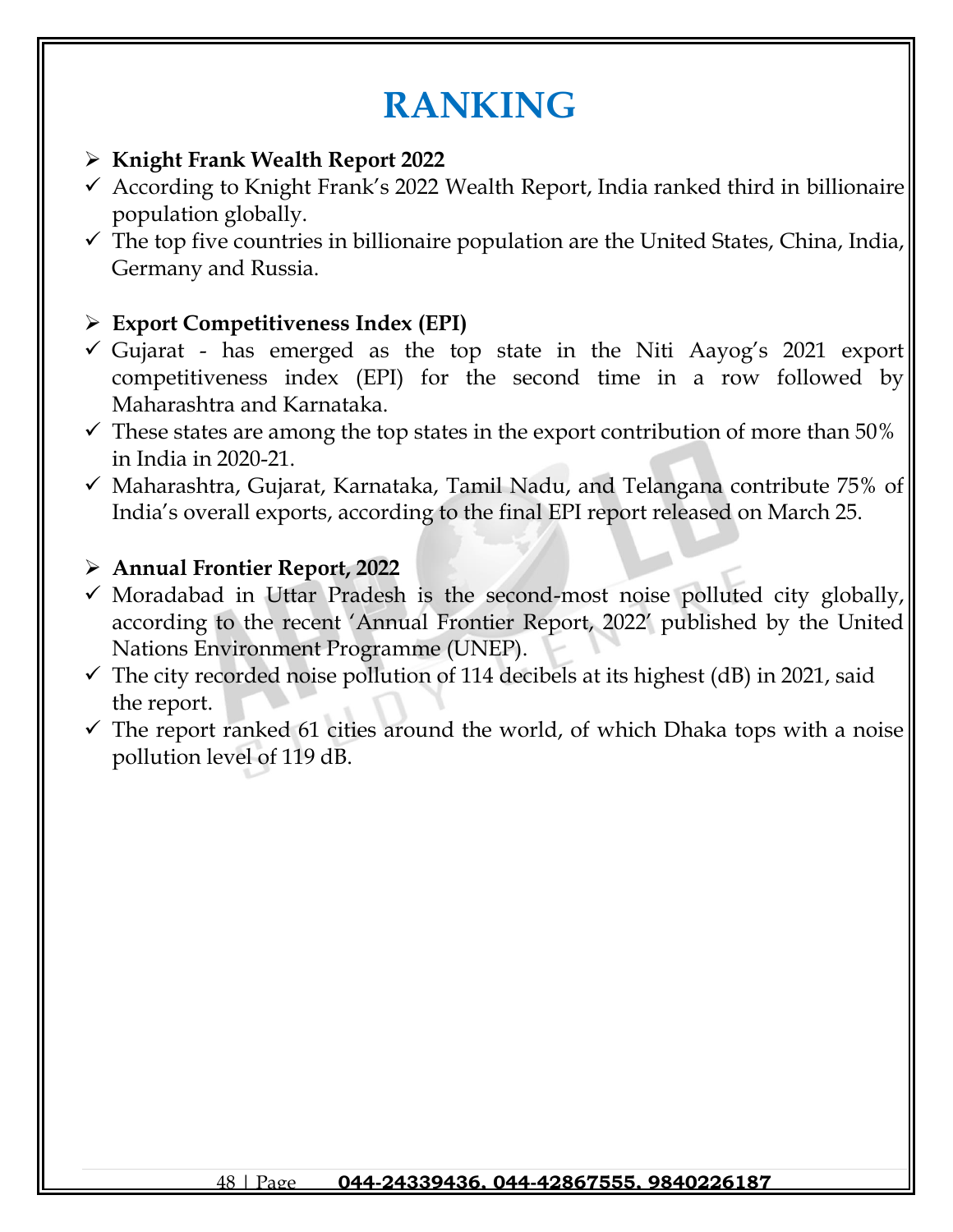# **IMPORTANT DAYS**

| Date                                                   | Day                         | <b>Theme</b>                                 |
|--------------------------------------------------------|-----------------------------|----------------------------------------------|
| March 1                                                | Zero                        | The<br>theme<br>the<br><sub>of</sub><br>Zero |
|                                                        | <b>Discrimination Day</b>   | Discrimination<br>Day 2022<br>is             |
|                                                        |                             | That<br>'Remove<br>Laws<br>Harm,             |
|                                                        |                             | Create Laws That Empower.'                   |
| March1                                                 | World<br><b>Civil</b>       | The theme of World Civil                     |
|                                                        | <b>Defence Day</b>          | Defence Day 2022 is "Civil"                  |
|                                                        |                             | defence and management of                    |
|                                                        |                             | displaced populations in face of             |
|                                                        |                             | disasters and crises; role of                |
|                                                        |                             | volunteers and the fight against             |
|                                                        |                             | pandemics"                                   |
|                                                        |                             |                                              |
| March 3                                                | <b>World Hearing Day</b>    | The WHO has set "to hear for                 |
|                                                        |                             | life, listen with care" as the               |
|                                                        |                             | theme for World Hearing Day                  |
|                                                        |                             | 2022                                         |
|                                                        |                             |                                              |
| March 3                                                | <b>World Wildlife Day</b>   | The theme for 2022 is                        |
|                                                        |                             | 'Recovering key species for                  |
|                                                        |                             | ecosystem restoration'                       |
|                                                        |                             |                                              |
| March 4                                                | World<br><b>Obesity</b>     | Theme<br>2022 - "Everybody                   |
|                                                        | Day                         | needs to act"                                |
| March 4                                                | <b>National Safety Day</b>  | The theme for 2022 is 'Nurture               |
|                                                        |                             | young minds-Develop safety                   |
|                                                        |                             | culture                                      |
| March 8                                                | <b>International</b>        | Theme 2022- 'Gender equality                 |
|                                                        | <b>Women's Day</b>          | sustainable<br>today<br>for<br>a             |
|                                                        |                             | tomorrow'                                    |
| March 10                                               | <b>World Kidney Day</b>     | 'Kidney Health For All' is the               |
|                                                        |                             | theme for 2022                               |
| March 10                                               | <b>International Day of</b> | The day aims to recognise the                |
|                                                        | <b>Women Judges</b>         | efforts and contributions being              |
|                                                        |                             | made by women judges.                        |
|                                                        |                             |                                              |
| March 15                                               | World<br>Consumer           | The theme for World Consumer                 |
| $49 \mid$ Page<br>044-24339436.044-42867555.9840226187 |                             |                                              |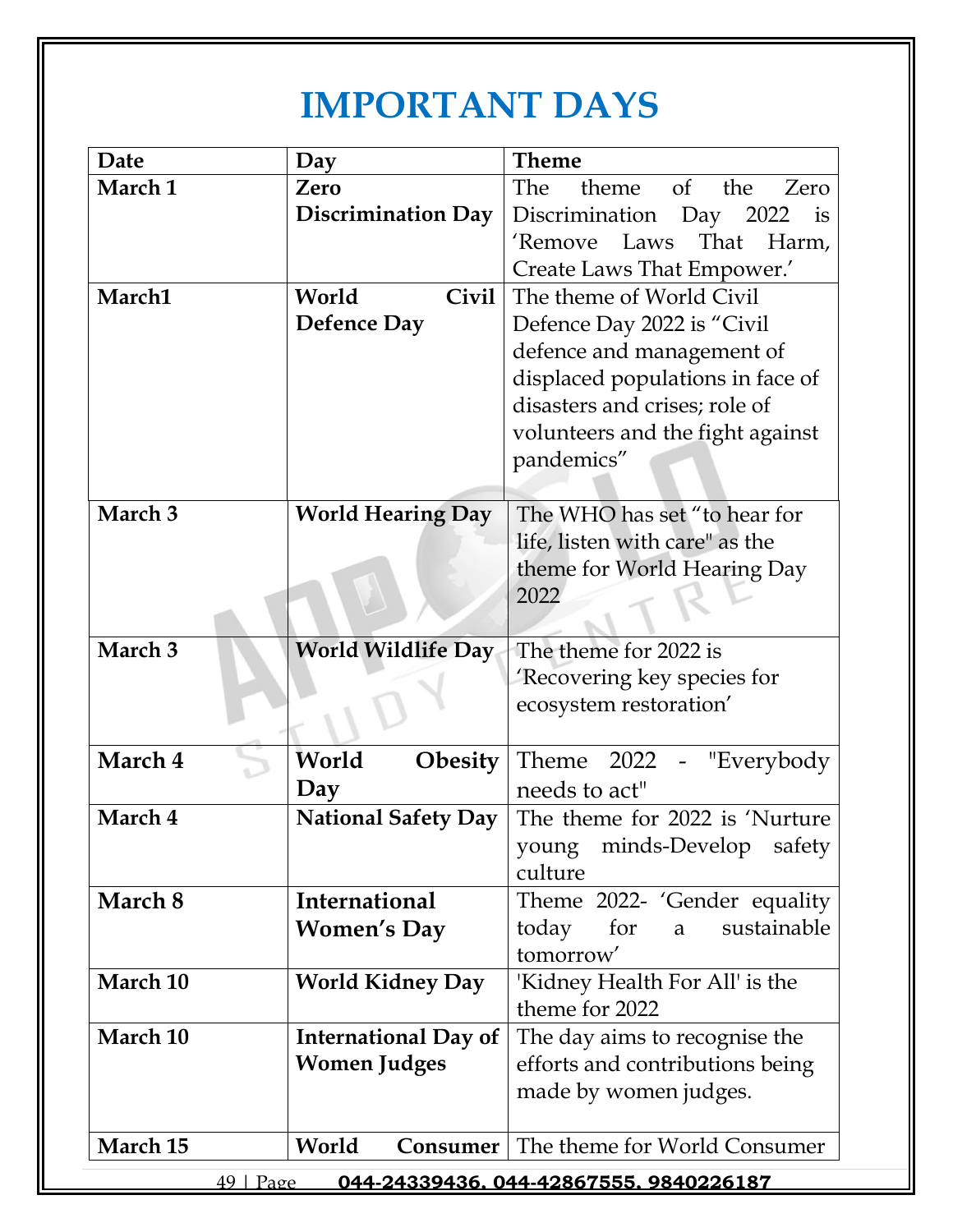| Finance"<br><b>National</b><br>March 16<br>The<br>theme for National<br>Vaccination<br>$\bf Day$<br>Vaccination Day (India) 2022<br>(India)<br>is 'Vaccines work for all'<br><b>World Sleep Day</b><br>March 18<br>Quality Sleep, Sound Mind,<br>Happy World' is the theme for<br><b>World Sleep Day</b><br>$\overline{I}$ – $\overline{I}$<br>March 20<br>Theme 2021<br>World<br>love<br><b>Sparrow</b><br>Day<br>sparrows'<br>March 20<br><b>International Day of</b><br>The theme for Happiness Day<br><b>Happiness</b><br>2022 is 'Keep Calm, Stay Wise<br>and Be Kind'<br>March 21<br><b>International Day of</b><br>The theme for 2022 is "Forests<br><b>Forests</b><br>and sustainable production and<br>consumption<br>March 21<br>International<br>2022 edition of<br>The<br>the<br>$\bf Day$<br>for the Elimination<br>International Day focuses on the<br><b>of</b><br>Racial<br>theme "VOICES FOR ACTION<br>Discrimination<br><b>AGAINST RACISM"</b><br>March 21<br>World<br><b>Puppetry</b><br>The theme for 2022 is 'The Sea'<br>Day<br>March 21<br><b>World Poetry Day</b><br>The aim is to support linguistic<br>through<br>diversity<br>poetic<br>and increase the<br>expression<br>opportunity for endangered<br>languages to be heard<br>The theme for 2022 is 'Forests'<br>March 21<br><b>International Day of</b><br><b>Forests</b><br>and Sustainable Production and<br>Consumption'<br>March 21<br>World<br>The theme of World Down<br>Down<br>Syndrome<br>$\bf Day$<br>Syndrome Day this<br>year<br>(WDSD)<br>is "Inclusion Means"<br>March 22<br><b>World Water Day</b><br>Theme 2022 - "Groundwater,<br>making the invisible visible"<br>March 23<br>The Day is observed every year<br>Martyrs'<br>Day<br>(Shaheed Diwas)<br>in honour of the valour and<br>commitment of those who | <b>Rights Day</b> | Rights Day 2022 is "Fair Digital" |
|---------------------------------------------------------------------------------------------------------------------------------------------------------------------------------------------------------------------------------------------------------------------------------------------------------------------------------------------------------------------------------------------------------------------------------------------------------------------------------------------------------------------------------------------------------------------------------------------------------------------------------------------------------------------------------------------------------------------------------------------------------------------------------------------------------------------------------------------------------------------------------------------------------------------------------------------------------------------------------------------------------------------------------------------------------------------------------------------------------------------------------------------------------------------------------------------------------------------------------------------------------------------------------------------------------------------------------------------------------------------------------------------------------------------------------------------------------------------------------------------------------------------------------------------------------------------------------------------------------------------------------------------------------------------------------------------------------------------------------------------------------------------------------------------------------------|-------------------|-----------------------------------|
|                                                                                                                                                                                                                                                                                                                                                                                                                                                                                                                                                                                                                                                                                                                                                                                                                                                                                                                                                                                                                                                                                                                                                                                                                                                                                                                                                                                                                                                                                                                                                                                                                                                                                                                                                                                                               |                   |                                   |
|                                                                                                                                                                                                                                                                                                                                                                                                                                                                                                                                                                                                                                                                                                                                                                                                                                                                                                                                                                                                                                                                                                                                                                                                                                                                                                                                                                                                                                                                                                                                                                                                                                                                                                                                                                                                               |                   |                                   |
|                                                                                                                                                                                                                                                                                                                                                                                                                                                                                                                                                                                                                                                                                                                                                                                                                                                                                                                                                                                                                                                                                                                                                                                                                                                                                                                                                                                                                                                                                                                                                                                                                                                                                                                                                                                                               |                   |                                   |
|                                                                                                                                                                                                                                                                                                                                                                                                                                                                                                                                                                                                                                                                                                                                                                                                                                                                                                                                                                                                                                                                                                                                                                                                                                                                                                                                                                                                                                                                                                                                                                                                                                                                                                                                                                                                               |                   |                                   |
|                                                                                                                                                                                                                                                                                                                                                                                                                                                                                                                                                                                                                                                                                                                                                                                                                                                                                                                                                                                                                                                                                                                                                                                                                                                                                                                                                                                                                                                                                                                                                                                                                                                                                                                                                                                                               |                   |                                   |
|                                                                                                                                                                                                                                                                                                                                                                                                                                                                                                                                                                                                                                                                                                                                                                                                                                                                                                                                                                                                                                                                                                                                                                                                                                                                                                                                                                                                                                                                                                                                                                                                                                                                                                                                                                                                               |                   |                                   |
|                                                                                                                                                                                                                                                                                                                                                                                                                                                                                                                                                                                                                                                                                                                                                                                                                                                                                                                                                                                                                                                                                                                                                                                                                                                                                                                                                                                                                                                                                                                                                                                                                                                                                                                                                                                                               |                   |                                   |
|                                                                                                                                                                                                                                                                                                                                                                                                                                                                                                                                                                                                                                                                                                                                                                                                                                                                                                                                                                                                                                                                                                                                                                                                                                                                                                                                                                                                                                                                                                                                                                                                                                                                                                                                                                                                               |                   |                                   |
|                                                                                                                                                                                                                                                                                                                                                                                                                                                                                                                                                                                                                                                                                                                                                                                                                                                                                                                                                                                                                                                                                                                                                                                                                                                                                                                                                                                                                                                                                                                                                                                                                                                                                                                                                                                                               |                   |                                   |
|                                                                                                                                                                                                                                                                                                                                                                                                                                                                                                                                                                                                                                                                                                                                                                                                                                                                                                                                                                                                                                                                                                                                                                                                                                                                                                                                                                                                                                                                                                                                                                                                                                                                                                                                                                                                               |                   |                                   |
|                                                                                                                                                                                                                                                                                                                                                                                                                                                                                                                                                                                                                                                                                                                                                                                                                                                                                                                                                                                                                                                                                                                                                                                                                                                                                                                                                                                                                                                                                                                                                                                                                                                                                                                                                                                                               |                   |                                   |
|                                                                                                                                                                                                                                                                                                                                                                                                                                                                                                                                                                                                                                                                                                                                                                                                                                                                                                                                                                                                                                                                                                                                                                                                                                                                                                                                                                                                                                                                                                                                                                                                                                                                                                                                                                                                               |                   |                                   |
|                                                                                                                                                                                                                                                                                                                                                                                                                                                                                                                                                                                                                                                                                                                                                                                                                                                                                                                                                                                                                                                                                                                                                                                                                                                                                                                                                                                                                                                                                                                                                                                                                                                                                                                                                                                                               |                   |                                   |
|                                                                                                                                                                                                                                                                                                                                                                                                                                                                                                                                                                                                                                                                                                                                                                                                                                                                                                                                                                                                                                                                                                                                                                                                                                                                                                                                                                                                                                                                                                                                                                                                                                                                                                                                                                                                               |                   |                                   |
|                                                                                                                                                                                                                                                                                                                                                                                                                                                                                                                                                                                                                                                                                                                                                                                                                                                                                                                                                                                                                                                                                                                                                                                                                                                                                                                                                                                                                                                                                                                                                                                                                                                                                                                                                                                                               |                   |                                   |
|                                                                                                                                                                                                                                                                                                                                                                                                                                                                                                                                                                                                                                                                                                                                                                                                                                                                                                                                                                                                                                                                                                                                                                                                                                                                                                                                                                                                                                                                                                                                                                                                                                                                                                                                                                                                               |                   |                                   |
|                                                                                                                                                                                                                                                                                                                                                                                                                                                                                                                                                                                                                                                                                                                                                                                                                                                                                                                                                                                                                                                                                                                                                                                                                                                                                                                                                                                                                                                                                                                                                                                                                                                                                                                                                                                                               |                   |                                   |
|                                                                                                                                                                                                                                                                                                                                                                                                                                                                                                                                                                                                                                                                                                                                                                                                                                                                                                                                                                                                                                                                                                                                                                                                                                                                                                                                                                                                                                                                                                                                                                                                                                                                                                                                                                                                               |                   |                                   |
|                                                                                                                                                                                                                                                                                                                                                                                                                                                                                                                                                                                                                                                                                                                                                                                                                                                                                                                                                                                                                                                                                                                                                                                                                                                                                                                                                                                                                                                                                                                                                                                                                                                                                                                                                                                                               |                   |                                   |
|                                                                                                                                                                                                                                                                                                                                                                                                                                                                                                                                                                                                                                                                                                                                                                                                                                                                                                                                                                                                                                                                                                                                                                                                                                                                                                                                                                                                                                                                                                                                                                                                                                                                                                                                                                                                               |                   |                                   |
|                                                                                                                                                                                                                                                                                                                                                                                                                                                                                                                                                                                                                                                                                                                                                                                                                                                                                                                                                                                                                                                                                                                                                                                                                                                                                                                                                                                                                                                                                                                                                                                                                                                                                                                                                                                                               |                   |                                   |
|                                                                                                                                                                                                                                                                                                                                                                                                                                                                                                                                                                                                                                                                                                                                                                                                                                                                                                                                                                                                                                                                                                                                                                                                                                                                                                                                                                                                                                                                                                                                                                                                                                                                                                                                                                                                               |                   |                                   |
|                                                                                                                                                                                                                                                                                                                                                                                                                                                                                                                                                                                                                                                                                                                                                                                                                                                                                                                                                                                                                                                                                                                                                                                                                                                                                                                                                                                                                                                                                                                                                                                                                                                                                                                                                                                                               |                   |                                   |
|                                                                                                                                                                                                                                                                                                                                                                                                                                                                                                                                                                                                                                                                                                                                                                                                                                                                                                                                                                                                                                                                                                                                                                                                                                                                                                                                                                                                                                                                                                                                                                                                                                                                                                                                                                                                               |                   |                                   |
|                                                                                                                                                                                                                                                                                                                                                                                                                                                                                                                                                                                                                                                                                                                                                                                                                                                                                                                                                                                                                                                                                                                                                                                                                                                                                                                                                                                                                                                                                                                                                                                                                                                                                                                                                                                                               |                   |                                   |
|                                                                                                                                                                                                                                                                                                                                                                                                                                                                                                                                                                                                                                                                                                                                                                                                                                                                                                                                                                                                                                                                                                                                                                                                                                                                                                                                                                                                                                                                                                                                                                                                                                                                                                                                                                                                               |                   |                                   |
|                                                                                                                                                                                                                                                                                                                                                                                                                                                                                                                                                                                                                                                                                                                                                                                                                                                                                                                                                                                                                                                                                                                                                                                                                                                                                                                                                                                                                                                                                                                                                                                                                                                                                                                                                                                                               |                   |                                   |
|                                                                                                                                                                                                                                                                                                                                                                                                                                                                                                                                                                                                                                                                                                                                                                                                                                                                                                                                                                                                                                                                                                                                                                                                                                                                                                                                                                                                                                                                                                                                                                                                                                                                                                                                                                                                               |                   |                                   |
|                                                                                                                                                                                                                                                                                                                                                                                                                                                                                                                                                                                                                                                                                                                                                                                                                                                                                                                                                                                                                                                                                                                                                                                                                                                                                                                                                                                                                                                                                                                                                                                                                                                                                                                                                                                                               |                   |                                   |
|                                                                                                                                                                                                                                                                                                                                                                                                                                                                                                                                                                                                                                                                                                                                                                                                                                                                                                                                                                                                                                                                                                                                                                                                                                                                                                                                                                                                                                                                                                                                                                                                                                                                                                                                                                                                               |                   |                                   |
|                                                                                                                                                                                                                                                                                                                                                                                                                                                                                                                                                                                                                                                                                                                                                                                                                                                                                                                                                                                                                                                                                                                                                                                                                                                                                                                                                                                                                                                                                                                                                                                                                                                                                                                                                                                                               |                   |                                   |
|                                                                                                                                                                                                                                                                                                                                                                                                                                                                                                                                                                                                                                                                                                                                                                                                                                                                                                                                                                                                                                                                                                                                                                                                                                                                                                                                                                                                                                                                                                                                                                                                                                                                                                                                                                                                               |                   |                                   |
|                                                                                                                                                                                                                                                                                                                                                                                                                                                                                                                                                                                                                                                                                                                                                                                                                                                                                                                                                                                                                                                                                                                                                                                                                                                                                                                                                                                                                                                                                                                                                                                                                                                                                                                                                                                                               |                   |                                   |
|                                                                                                                                                                                                                                                                                                                                                                                                                                                                                                                                                                                                                                                                                                                                                                                                                                                                                                                                                                                                                                                                                                                                                                                                                                                                                                                                                                                                                                                                                                                                                                                                                                                                                                                                                                                                               |                   |                                   |
|                                                                                                                                                                                                                                                                                                                                                                                                                                                                                                                                                                                                                                                                                                                                                                                                                                                                                                                                                                                                                                                                                                                                                                                                                                                                                                                                                                                                                                                                                                                                                                                                                                                                                                                                                                                                               |                   |                                   |
|                                                                                                                                                                                                                                                                                                                                                                                                                                                                                                                                                                                                                                                                                                                                                                                                                                                                                                                                                                                                                                                                                                                                                                                                                                                                                                                                                                                                                                                                                                                                                                                                                                                                                                                                                                                                               |                   |                                   |
|                                                                                                                                                                                                                                                                                                                                                                                                                                                                                                                                                                                                                                                                                                                                                                                                                                                                                                                                                                                                                                                                                                                                                                                                                                                                                                                                                                                                                                                                                                                                                                                                                                                                                                                                                                                                               |                   |                                   |
|                                                                                                                                                                                                                                                                                                                                                                                                                                                                                                                                                                                                                                                                                                                                                                                                                                                                                                                                                                                                                                                                                                                                                                                                                                                                                                                                                                                                                                                                                                                                                                                                                                                                                                                                                                                                               |                   |                                   |
| sacrificed their lives for<br>the                                                                                                                                                                                                                                                                                                                                                                                                                                                                                                                                                                                                                                                                                                                                                                                                                                                                                                                                                                                                                                                                                                                                                                                                                                                                                                                                                                                                                                                                                                                                                                                                                                                                                                                                                                             |                   |                                   |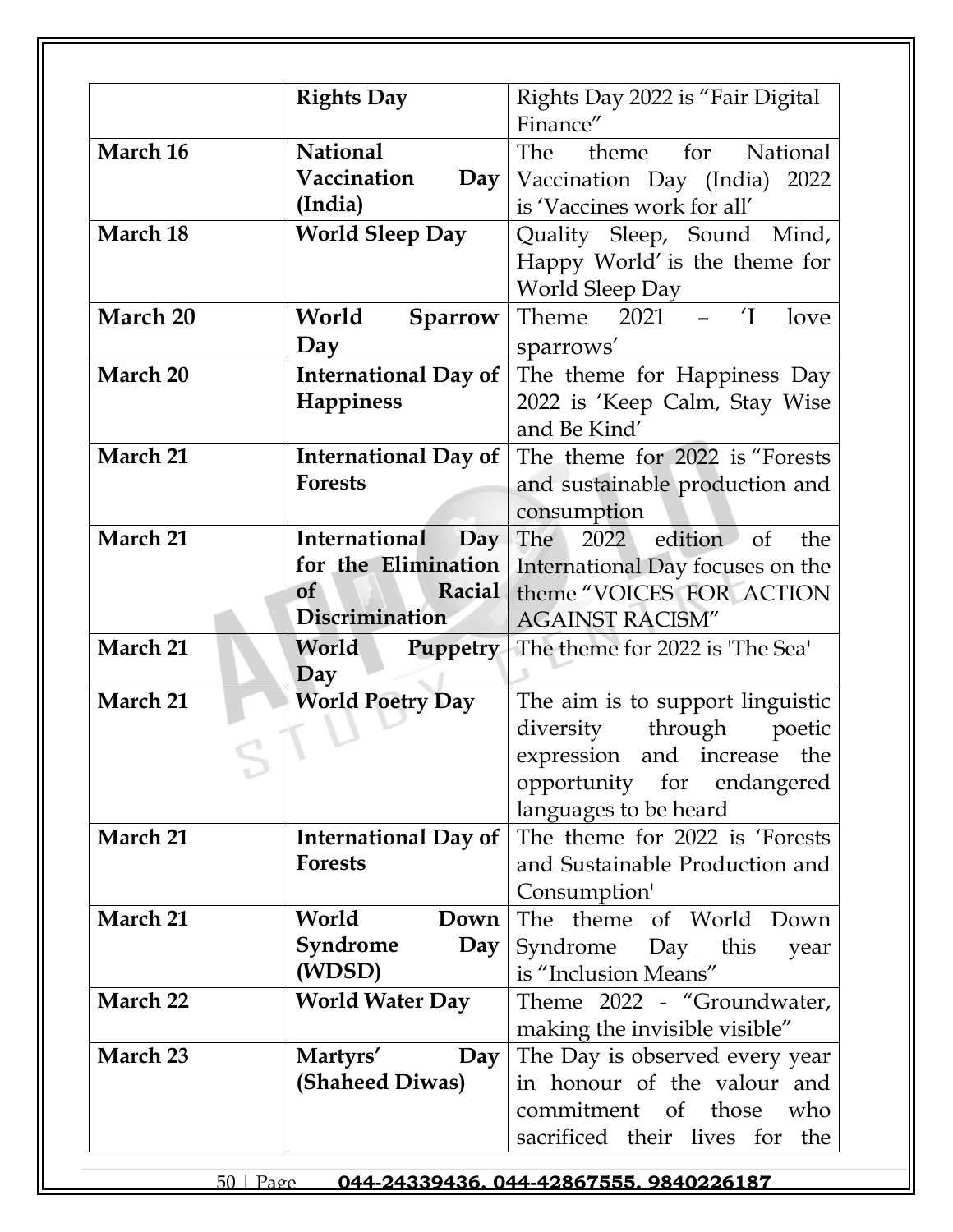|          |                           | country                          |
|----------|---------------------------|----------------------------------|
| March 23 | World                     | The theme for 2022 is 'Early     |
|          | <b>Meteorological Day</b> | Warning and Early Action         |
| March 24 | <b>World TB Day</b>       | Theme 2022 - "Invest to End TB.  |
|          |                           | Save Lives"                      |
| March 24 | International<br>Day      | The day aims to pay tribute to   |
|          | for the Right to the      | those who have devoted their     |
|          | Truth                     | lives or lost their lives in the |
|          |                           | struggle to promote and protect  |
|          |                           | human rights for all             |
| March 26 | <b>Earth Hour Day</b>     | The theme for Earth Hour Day     |
|          |                           | 2022 is 'Shape our future'       |
| March 27 | World<br><b>Theatre</b>   | Theme 2022 - "Theatre and a      |
|          | Day                       | Culture of Peace"                |
| March 31 | <b>International</b>      | The International Transgender    |
|          | <b>Transgender Day of</b> | Day of Visibility (TDOV) occurs  |
|          | Visibility                | annually on March 31 to raise    |
|          |                           | of discrimination<br>awareness   |
|          |                           | faced by transgender people      |
|          |                           | worldwide,<br>while<br>also      |
|          |                           | celebrating their contributions  |
|          |                           | to society                       |
|          |                           |                                  |
|          |                           |                                  |
|          |                           |                                  |
|          |                           |                                  |